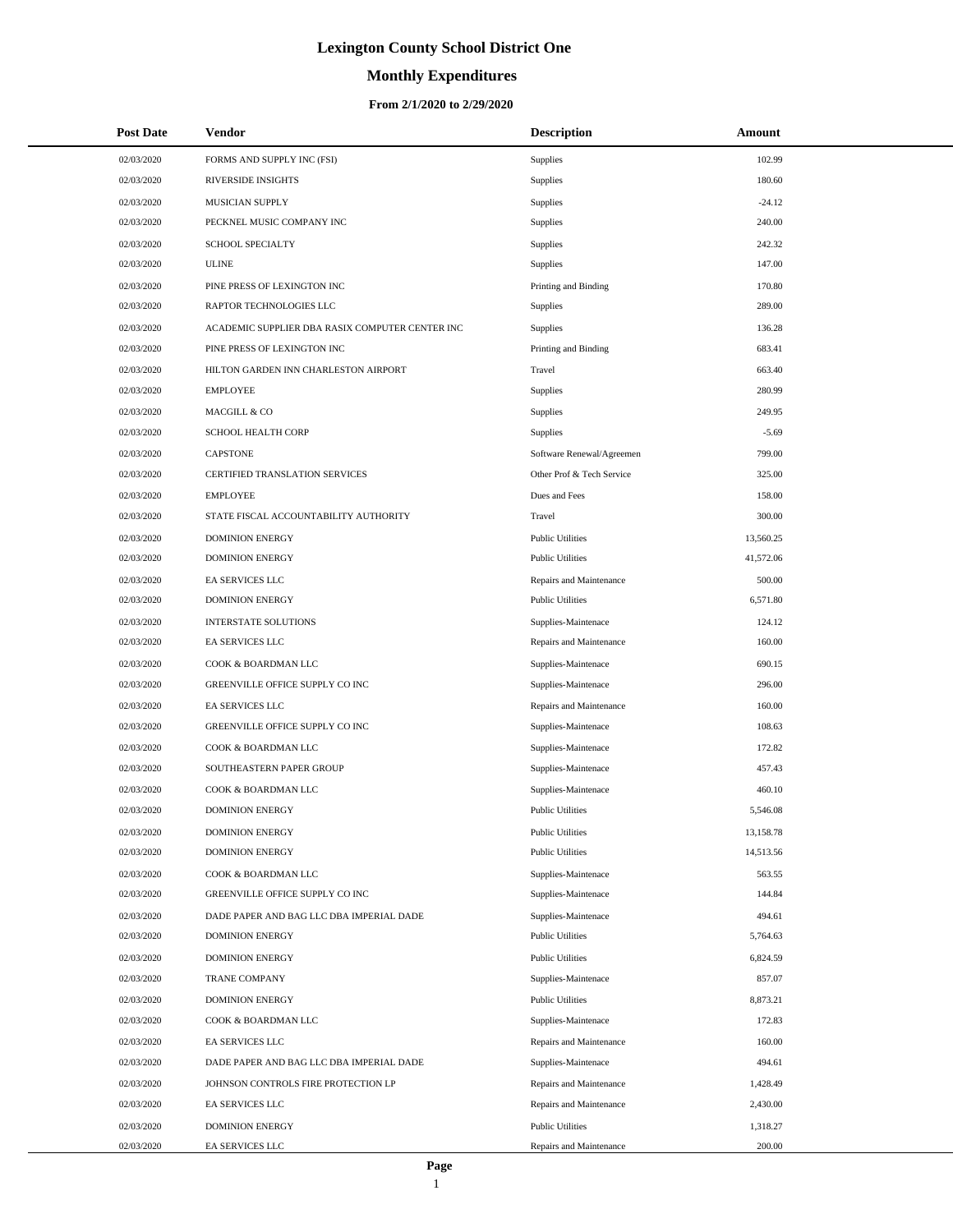# **Monthly Expenditures**

#### **From 2/1/2020 to 2/29/2020**

| 02/03/2020<br>CENTRAL POLY BAG CORPORATION<br>Supplies-Maintenace<br>524.30<br>02/03/2020<br>DADE PAPER AND BAG LLC DBA IMPERIAL DADE<br>494.61<br>Supplies-Maintenace<br>02/03/2020<br>SMITH AND JONES JANITORIAL SUPPLIES AND EQUIP INC<br>Supplies-Maintenace<br>103.23<br><b>DOMINION ENERGY</b><br>292.44<br>02/03/2020<br><b>Public Utilities</b><br>02/03/2020<br>SMITH AND JONES JANITORIAL SUPPLIES AND EQUIP INC<br>Supplies-Maintenace<br>179.76<br>400.00<br>02/03/2020<br>EA SERVICES LLC<br>Repairs and Maintenance<br>02/03/2020<br><b>Public Utilities</b><br>5,935.81<br><b>DOMINION ENERGY</b><br>400.00<br>02/03/2020<br>EA SERVICES LLC<br>Repairs and Maintenance<br>02/03/2020<br><b>DOMINION ENERGY</b><br><b>Public Utilities</b><br>110.98<br>200.00<br>02/03/2020<br>EA SERVICES LLC<br>Repairs and Maintenance<br>02/03/2020<br>GREENVILLE OFFICE SUPPLY CO INC<br>Supplies-Maintenace<br>301.48<br>02/03/2020<br>DADE PAPER AND BAG LLC DBA IMPERIAL DADE<br>553.40<br>Supplies-Maintenace<br>02/03/2020<br><b>INTERSTATE SOLUTIONS</b><br>186.18<br>Supplies-Maintenace<br>02/03/2020<br>EA SERVICES LLC<br>Repairs and Maintenance<br>325.00<br>02/03/2020<br>SPARROW AND KENNEDY TRACTOR CO INC<br>Supplies-Maintenace<br>235.91<br>02/03/2020<br>EA SERVICES LLC<br>Repairs and Maintenance<br>200.00<br>02/03/2020<br>EA SERVICES LLC<br>Repairs and Maintenance<br>200.00<br>02/03/2020<br>SPLASH OMNIMEDIA LLC<br>Software Renewal/Agreemen<br>1,800.00<br>02/03/2020<br>AZURA INVESTIGATIONS LLC<br>Other Prof & Tech Service<br>617.00<br><b>COMPORIUM</b><br>02/03/2020<br>Communication<br>6,237.16<br>02/03/2020<br><b>COMPORIUM</b><br>Communication<br>5,425.18<br>02/03/2020<br><b>COMPORIUM</b><br>Communication<br>1,751.11<br>3,497.64<br>02/03/2020<br><b>COMPORIUM</b><br>Communication<br>02/03/2020<br><b>COMPORIUM</b><br>Communication<br>1,865.01<br>02/03/2020<br><b>COMPORIUM</b><br>Communication<br>2,630.65<br>02/03/2020<br>1,996.39<br><b>COMPORIUM</b><br>Communication<br>02/03/2020<br><b>COMPORIUM</b><br>1,123.28<br>Communication<br>02/03/2020<br><b>COMPORIUM</b><br>Communication<br>2,311.06<br>02/03/2020<br><b>COMPORIUM</b><br>1,834.93<br>Communication<br>02/03/2020<br><b>COMPORIUM</b><br>Communication<br>1,838.53<br>02/03/2020<br>1,979.58<br><b>COMPORIUM</b><br>Communication<br>02/03/2020<br><b>COMPORIUM</b><br>1,982.10<br>Communication<br>02/03/2020<br>2,029.15<br><b>COMPORIUM</b><br>Communication<br>02/03/2020<br><b>COMPORIUM</b><br>Communication<br>2,768.55<br>02/03/2020<br>4,885.53<br><b>COMPORIUM</b><br>Communication<br>02/03/2020<br><b>COMPORIUM</b><br>Communication<br>2,210.13<br>02/03/2020<br><b>COMPORIUM</b><br>Communication<br>2,215.55<br>02/03/2020<br><b>COMPORIUM</b><br>Communication<br>2,066.96<br>02/03/2020<br><b>COMPORIUM</b><br>2,185.81<br>Communication<br>02/03/2020<br><b>COMPORIUM</b><br>2,311.52<br>Communication<br>02/03/2020<br><b>COMPORIUM</b><br>2,687.97<br>Communication<br>02/03/2020<br><b>COMPORIUM</b><br>Communication<br>2,209.98<br>02/03/2020<br><b>COMPORIUM</b><br>2,279.77<br>Communication<br>02/03/2020<br><b>COMPORIUM</b><br>Communication<br>2,124.49<br>02/03/2020<br><b>COMPORIUM</b><br>1,723.34<br>Communication<br>02/03/2020<br><b>COMPORIUM</b><br>Communication<br>1,698.29<br>02/03/2020<br><b>COMPORIUM</b><br>1,961.06<br>Communication<br>02/03/2020<br><b>COMPORIUM</b><br>2,213.01<br>Communication | <b>Post Date</b> | Vendor | <b>Description</b> | Amount |
|--------------------------------------------------------------------------------------------------------------------------------------------------------------------------------------------------------------------------------------------------------------------------------------------------------------------------------------------------------------------------------------------------------------------------------------------------------------------------------------------------------------------------------------------------------------------------------------------------------------------------------------------------------------------------------------------------------------------------------------------------------------------------------------------------------------------------------------------------------------------------------------------------------------------------------------------------------------------------------------------------------------------------------------------------------------------------------------------------------------------------------------------------------------------------------------------------------------------------------------------------------------------------------------------------------------------------------------------------------------------------------------------------------------------------------------------------------------------------------------------------------------------------------------------------------------------------------------------------------------------------------------------------------------------------------------------------------------------------------------------------------------------------------------------------------------------------------------------------------------------------------------------------------------------------------------------------------------------------------------------------------------------------------------------------------------------------------------------------------------------------------------------------------------------------------------------------------------------------------------------------------------------------------------------------------------------------------------------------------------------------------------------------------------------------------------------------------------------------------------------------------------------------------------------------------------------------------------------------------------------------------------------------------------------------------------------------------------------------------------------------------------------------------------------------------------------------------------------------------------------------------------------------------------------------------------------------------------------------------------------------------------------------------------------------------------------------------------------------------------------------------------------------------------------------------------------------------------------------------------------------------------------------------------------------------------------------------------------------------------------------------------------------------------------------------------------------------------------------------|------------------|--------|--------------------|--------|
|                                                                                                                                                                                                                                                                                                                                                                                                                                                                                                                                                                                                                                                                                                                                                                                                                                                                                                                                                                                                                                                                                                                                                                                                                                                                                                                                                                                                                                                                                                                                                                                                                                                                                                                                                                                                                                                                                                                                                                                                                                                                                                                                                                                                                                                                                                                                                                                                                                                                                                                                                                                                                                                                                                                                                                                                                                                                                                                                                                                                                                                                                                                                                                                                                                                                                                                                                                                                                                                                                |                  |        |                    |        |
|                                                                                                                                                                                                                                                                                                                                                                                                                                                                                                                                                                                                                                                                                                                                                                                                                                                                                                                                                                                                                                                                                                                                                                                                                                                                                                                                                                                                                                                                                                                                                                                                                                                                                                                                                                                                                                                                                                                                                                                                                                                                                                                                                                                                                                                                                                                                                                                                                                                                                                                                                                                                                                                                                                                                                                                                                                                                                                                                                                                                                                                                                                                                                                                                                                                                                                                                                                                                                                                                                |                  |        |                    |        |
|                                                                                                                                                                                                                                                                                                                                                                                                                                                                                                                                                                                                                                                                                                                                                                                                                                                                                                                                                                                                                                                                                                                                                                                                                                                                                                                                                                                                                                                                                                                                                                                                                                                                                                                                                                                                                                                                                                                                                                                                                                                                                                                                                                                                                                                                                                                                                                                                                                                                                                                                                                                                                                                                                                                                                                                                                                                                                                                                                                                                                                                                                                                                                                                                                                                                                                                                                                                                                                                                                |                  |        |                    |        |
|                                                                                                                                                                                                                                                                                                                                                                                                                                                                                                                                                                                                                                                                                                                                                                                                                                                                                                                                                                                                                                                                                                                                                                                                                                                                                                                                                                                                                                                                                                                                                                                                                                                                                                                                                                                                                                                                                                                                                                                                                                                                                                                                                                                                                                                                                                                                                                                                                                                                                                                                                                                                                                                                                                                                                                                                                                                                                                                                                                                                                                                                                                                                                                                                                                                                                                                                                                                                                                                                                |                  |        |                    |        |
|                                                                                                                                                                                                                                                                                                                                                                                                                                                                                                                                                                                                                                                                                                                                                                                                                                                                                                                                                                                                                                                                                                                                                                                                                                                                                                                                                                                                                                                                                                                                                                                                                                                                                                                                                                                                                                                                                                                                                                                                                                                                                                                                                                                                                                                                                                                                                                                                                                                                                                                                                                                                                                                                                                                                                                                                                                                                                                                                                                                                                                                                                                                                                                                                                                                                                                                                                                                                                                                                                |                  |        |                    |        |
|                                                                                                                                                                                                                                                                                                                                                                                                                                                                                                                                                                                                                                                                                                                                                                                                                                                                                                                                                                                                                                                                                                                                                                                                                                                                                                                                                                                                                                                                                                                                                                                                                                                                                                                                                                                                                                                                                                                                                                                                                                                                                                                                                                                                                                                                                                                                                                                                                                                                                                                                                                                                                                                                                                                                                                                                                                                                                                                                                                                                                                                                                                                                                                                                                                                                                                                                                                                                                                                                                |                  |        |                    |        |
|                                                                                                                                                                                                                                                                                                                                                                                                                                                                                                                                                                                                                                                                                                                                                                                                                                                                                                                                                                                                                                                                                                                                                                                                                                                                                                                                                                                                                                                                                                                                                                                                                                                                                                                                                                                                                                                                                                                                                                                                                                                                                                                                                                                                                                                                                                                                                                                                                                                                                                                                                                                                                                                                                                                                                                                                                                                                                                                                                                                                                                                                                                                                                                                                                                                                                                                                                                                                                                                                                |                  |        |                    |        |
|                                                                                                                                                                                                                                                                                                                                                                                                                                                                                                                                                                                                                                                                                                                                                                                                                                                                                                                                                                                                                                                                                                                                                                                                                                                                                                                                                                                                                                                                                                                                                                                                                                                                                                                                                                                                                                                                                                                                                                                                                                                                                                                                                                                                                                                                                                                                                                                                                                                                                                                                                                                                                                                                                                                                                                                                                                                                                                                                                                                                                                                                                                                                                                                                                                                                                                                                                                                                                                                                                |                  |        |                    |        |
|                                                                                                                                                                                                                                                                                                                                                                                                                                                                                                                                                                                                                                                                                                                                                                                                                                                                                                                                                                                                                                                                                                                                                                                                                                                                                                                                                                                                                                                                                                                                                                                                                                                                                                                                                                                                                                                                                                                                                                                                                                                                                                                                                                                                                                                                                                                                                                                                                                                                                                                                                                                                                                                                                                                                                                                                                                                                                                                                                                                                                                                                                                                                                                                                                                                                                                                                                                                                                                                                                |                  |        |                    |        |
|                                                                                                                                                                                                                                                                                                                                                                                                                                                                                                                                                                                                                                                                                                                                                                                                                                                                                                                                                                                                                                                                                                                                                                                                                                                                                                                                                                                                                                                                                                                                                                                                                                                                                                                                                                                                                                                                                                                                                                                                                                                                                                                                                                                                                                                                                                                                                                                                                                                                                                                                                                                                                                                                                                                                                                                                                                                                                                                                                                                                                                                                                                                                                                                                                                                                                                                                                                                                                                                                                |                  |        |                    |        |
|                                                                                                                                                                                                                                                                                                                                                                                                                                                                                                                                                                                                                                                                                                                                                                                                                                                                                                                                                                                                                                                                                                                                                                                                                                                                                                                                                                                                                                                                                                                                                                                                                                                                                                                                                                                                                                                                                                                                                                                                                                                                                                                                                                                                                                                                                                                                                                                                                                                                                                                                                                                                                                                                                                                                                                                                                                                                                                                                                                                                                                                                                                                                                                                                                                                                                                                                                                                                                                                                                |                  |        |                    |        |
|                                                                                                                                                                                                                                                                                                                                                                                                                                                                                                                                                                                                                                                                                                                                                                                                                                                                                                                                                                                                                                                                                                                                                                                                                                                                                                                                                                                                                                                                                                                                                                                                                                                                                                                                                                                                                                                                                                                                                                                                                                                                                                                                                                                                                                                                                                                                                                                                                                                                                                                                                                                                                                                                                                                                                                                                                                                                                                                                                                                                                                                                                                                                                                                                                                                                                                                                                                                                                                                                                |                  |        |                    |        |
|                                                                                                                                                                                                                                                                                                                                                                                                                                                                                                                                                                                                                                                                                                                                                                                                                                                                                                                                                                                                                                                                                                                                                                                                                                                                                                                                                                                                                                                                                                                                                                                                                                                                                                                                                                                                                                                                                                                                                                                                                                                                                                                                                                                                                                                                                                                                                                                                                                                                                                                                                                                                                                                                                                                                                                                                                                                                                                                                                                                                                                                                                                                                                                                                                                                                                                                                                                                                                                                                                |                  |        |                    |        |
|                                                                                                                                                                                                                                                                                                                                                                                                                                                                                                                                                                                                                                                                                                                                                                                                                                                                                                                                                                                                                                                                                                                                                                                                                                                                                                                                                                                                                                                                                                                                                                                                                                                                                                                                                                                                                                                                                                                                                                                                                                                                                                                                                                                                                                                                                                                                                                                                                                                                                                                                                                                                                                                                                                                                                                                                                                                                                                                                                                                                                                                                                                                                                                                                                                                                                                                                                                                                                                                                                |                  |        |                    |        |
|                                                                                                                                                                                                                                                                                                                                                                                                                                                                                                                                                                                                                                                                                                                                                                                                                                                                                                                                                                                                                                                                                                                                                                                                                                                                                                                                                                                                                                                                                                                                                                                                                                                                                                                                                                                                                                                                                                                                                                                                                                                                                                                                                                                                                                                                                                                                                                                                                                                                                                                                                                                                                                                                                                                                                                                                                                                                                                                                                                                                                                                                                                                                                                                                                                                                                                                                                                                                                                                                                |                  |        |                    |        |
|                                                                                                                                                                                                                                                                                                                                                                                                                                                                                                                                                                                                                                                                                                                                                                                                                                                                                                                                                                                                                                                                                                                                                                                                                                                                                                                                                                                                                                                                                                                                                                                                                                                                                                                                                                                                                                                                                                                                                                                                                                                                                                                                                                                                                                                                                                                                                                                                                                                                                                                                                                                                                                                                                                                                                                                                                                                                                                                                                                                                                                                                                                                                                                                                                                                                                                                                                                                                                                                                                |                  |        |                    |        |
|                                                                                                                                                                                                                                                                                                                                                                                                                                                                                                                                                                                                                                                                                                                                                                                                                                                                                                                                                                                                                                                                                                                                                                                                                                                                                                                                                                                                                                                                                                                                                                                                                                                                                                                                                                                                                                                                                                                                                                                                                                                                                                                                                                                                                                                                                                                                                                                                                                                                                                                                                                                                                                                                                                                                                                                                                                                                                                                                                                                                                                                                                                                                                                                                                                                                                                                                                                                                                                                                                |                  |        |                    |        |
|                                                                                                                                                                                                                                                                                                                                                                                                                                                                                                                                                                                                                                                                                                                                                                                                                                                                                                                                                                                                                                                                                                                                                                                                                                                                                                                                                                                                                                                                                                                                                                                                                                                                                                                                                                                                                                                                                                                                                                                                                                                                                                                                                                                                                                                                                                                                                                                                                                                                                                                                                                                                                                                                                                                                                                                                                                                                                                                                                                                                                                                                                                                                                                                                                                                                                                                                                                                                                                                                                |                  |        |                    |        |
|                                                                                                                                                                                                                                                                                                                                                                                                                                                                                                                                                                                                                                                                                                                                                                                                                                                                                                                                                                                                                                                                                                                                                                                                                                                                                                                                                                                                                                                                                                                                                                                                                                                                                                                                                                                                                                                                                                                                                                                                                                                                                                                                                                                                                                                                                                                                                                                                                                                                                                                                                                                                                                                                                                                                                                                                                                                                                                                                                                                                                                                                                                                                                                                                                                                                                                                                                                                                                                                                                |                  |        |                    |        |
|                                                                                                                                                                                                                                                                                                                                                                                                                                                                                                                                                                                                                                                                                                                                                                                                                                                                                                                                                                                                                                                                                                                                                                                                                                                                                                                                                                                                                                                                                                                                                                                                                                                                                                                                                                                                                                                                                                                                                                                                                                                                                                                                                                                                                                                                                                                                                                                                                                                                                                                                                                                                                                                                                                                                                                                                                                                                                                                                                                                                                                                                                                                                                                                                                                                                                                                                                                                                                                                                                |                  |        |                    |        |
|                                                                                                                                                                                                                                                                                                                                                                                                                                                                                                                                                                                                                                                                                                                                                                                                                                                                                                                                                                                                                                                                                                                                                                                                                                                                                                                                                                                                                                                                                                                                                                                                                                                                                                                                                                                                                                                                                                                                                                                                                                                                                                                                                                                                                                                                                                                                                                                                                                                                                                                                                                                                                                                                                                                                                                                                                                                                                                                                                                                                                                                                                                                                                                                                                                                                                                                                                                                                                                                                                |                  |        |                    |        |
|                                                                                                                                                                                                                                                                                                                                                                                                                                                                                                                                                                                                                                                                                                                                                                                                                                                                                                                                                                                                                                                                                                                                                                                                                                                                                                                                                                                                                                                                                                                                                                                                                                                                                                                                                                                                                                                                                                                                                                                                                                                                                                                                                                                                                                                                                                                                                                                                                                                                                                                                                                                                                                                                                                                                                                                                                                                                                                                                                                                                                                                                                                                                                                                                                                                                                                                                                                                                                                                                                |                  |        |                    |        |
|                                                                                                                                                                                                                                                                                                                                                                                                                                                                                                                                                                                                                                                                                                                                                                                                                                                                                                                                                                                                                                                                                                                                                                                                                                                                                                                                                                                                                                                                                                                                                                                                                                                                                                                                                                                                                                                                                                                                                                                                                                                                                                                                                                                                                                                                                                                                                                                                                                                                                                                                                                                                                                                                                                                                                                                                                                                                                                                                                                                                                                                                                                                                                                                                                                                                                                                                                                                                                                                                                |                  |        |                    |        |
|                                                                                                                                                                                                                                                                                                                                                                                                                                                                                                                                                                                                                                                                                                                                                                                                                                                                                                                                                                                                                                                                                                                                                                                                                                                                                                                                                                                                                                                                                                                                                                                                                                                                                                                                                                                                                                                                                                                                                                                                                                                                                                                                                                                                                                                                                                                                                                                                                                                                                                                                                                                                                                                                                                                                                                                                                                                                                                                                                                                                                                                                                                                                                                                                                                                                                                                                                                                                                                                                                |                  |        |                    |        |
|                                                                                                                                                                                                                                                                                                                                                                                                                                                                                                                                                                                                                                                                                                                                                                                                                                                                                                                                                                                                                                                                                                                                                                                                                                                                                                                                                                                                                                                                                                                                                                                                                                                                                                                                                                                                                                                                                                                                                                                                                                                                                                                                                                                                                                                                                                                                                                                                                                                                                                                                                                                                                                                                                                                                                                                                                                                                                                                                                                                                                                                                                                                                                                                                                                                                                                                                                                                                                                                                                |                  |        |                    |        |
|                                                                                                                                                                                                                                                                                                                                                                                                                                                                                                                                                                                                                                                                                                                                                                                                                                                                                                                                                                                                                                                                                                                                                                                                                                                                                                                                                                                                                                                                                                                                                                                                                                                                                                                                                                                                                                                                                                                                                                                                                                                                                                                                                                                                                                                                                                                                                                                                                                                                                                                                                                                                                                                                                                                                                                                                                                                                                                                                                                                                                                                                                                                                                                                                                                                                                                                                                                                                                                                                                |                  |        |                    |        |
|                                                                                                                                                                                                                                                                                                                                                                                                                                                                                                                                                                                                                                                                                                                                                                                                                                                                                                                                                                                                                                                                                                                                                                                                                                                                                                                                                                                                                                                                                                                                                                                                                                                                                                                                                                                                                                                                                                                                                                                                                                                                                                                                                                                                                                                                                                                                                                                                                                                                                                                                                                                                                                                                                                                                                                                                                                                                                                                                                                                                                                                                                                                                                                                                                                                                                                                                                                                                                                                                                |                  |        |                    |        |
|                                                                                                                                                                                                                                                                                                                                                                                                                                                                                                                                                                                                                                                                                                                                                                                                                                                                                                                                                                                                                                                                                                                                                                                                                                                                                                                                                                                                                                                                                                                                                                                                                                                                                                                                                                                                                                                                                                                                                                                                                                                                                                                                                                                                                                                                                                                                                                                                                                                                                                                                                                                                                                                                                                                                                                                                                                                                                                                                                                                                                                                                                                                                                                                                                                                                                                                                                                                                                                                                                |                  |        |                    |        |
|                                                                                                                                                                                                                                                                                                                                                                                                                                                                                                                                                                                                                                                                                                                                                                                                                                                                                                                                                                                                                                                                                                                                                                                                                                                                                                                                                                                                                                                                                                                                                                                                                                                                                                                                                                                                                                                                                                                                                                                                                                                                                                                                                                                                                                                                                                                                                                                                                                                                                                                                                                                                                                                                                                                                                                                                                                                                                                                                                                                                                                                                                                                                                                                                                                                                                                                                                                                                                                                                                |                  |        |                    |        |
|                                                                                                                                                                                                                                                                                                                                                                                                                                                                                                                                                                                                                                                                                                                                                                                                                                                                                                                                                                                                                                                                                                                                                                                                                                                                                                                                                                                                                                                                                                                                                                                                                                                                                                                                                                                                                                                                                                                                                                                                                                                                                                                                                                                                                                                                                                                                                                                                                                                                                                                                                                                                                                                                                                                                                                                                                                                                                                                                                                                                                                                                                                                                                                                                                                                                                                                                                                                                                                                                                |                  |        |                    |        |
|                                                                                                                                                                                                                                                                                                                                                                                                                                                                                                                                                                                                                                                                                                                                                                                                                                                                                                                                                                                                                                                                                                                                                                                                                                                                                                                                                                                                                                                                                                                                                                                                                                                                                                                                                                                                                                                                                                                                                                                                                                                                                                                                                                                                                                                                                                                                                                                                                                                                                                                                                                                                                                                                                                                                                                                                                                                                                                                                                                                                                                                                                                                                                                                                                                                                                                                                                                                                                                                                                |                  |        |                    |        |
|                                                                                                                                                                                                                                                                                                                                                                                                                                                                                                                                                                                                                                                                                                                                                                                                                                                                                                                                                                                                                                                                                                                                                                                                                                                                                                                                                                                                                                                                                                                                                                                                                                                                                                                                                                                                                                                                                                                                                                                                                                                                                                                                                                                                                                                                                                                                                                                                                                                                                                                                                                                                                                                                                                                                                                                                                                                                                                                                                                                                                                                                                                                                                                                                                                                                                                                                                                                                                                                                                |                  |        |                    |        |
|                                                                                                                                                                                                                                                                                                                                                                                                                                                                                                                                                                                                                                                                                                                                                                                                                                                                                                                                                                                                                                                                                                                                                                                                                                                                                                                                                                                                                                                                                                                                                                                                                                                                                                                                                                                                                                                                                                                                                                                                                                                                                                                                                                                                                                                                                                                                                                                                                                                                                                                                                                                                                                                                                                                                                                                                                                                                                                                                                                                                                                                                                                                                                                                                                                                                                                                                                                                                                                                                                |                  |        |                    |        |
|                                                                                                                                                                                                                                                                                                                                                                                                                                                                                                                                                                                                                                                                                                                                                                                                                                                                                                                                                                                                                                                                                                                                                                                                                                                                                                                                                                                                                                                                                                                                                                                                                                                                                                                                                                                                                                                                                                                                                                                                                                                                                                                                                                                                                                                                                                                                                                                                                                                                                                                                                                                                                                                                                                                                                                                                                                                                                                                                                                                                                                                                                                                                                                                                                                                                                                                                                                                                                                                                                |                  |        |                    |        |
|                                                                                                                                                                                                                                                                                                                                                                                                                                                                                                                                                                                                                                                                                                                                                                                                                                                                                                                                                                                                                                                                                                                                                                                                                                                                                                                                                                                                                                                                                                                                                                                                                                                                                                                                                                                                                                                                                                                                                                                                                                                                                                                                                                                                                                                                                                                                                                                                                                                                                                                                                                                                                                                                                                                                                                                                                                                                                                                                                                                                                                                                                                                                                                                                                                                                                                                                                                                                                                                                                |                  |        |                    |        |
|                                                                                                                                                                                                                                                                                                                                                                                                                                                                                                                                                                                                                                                                                                                                                                                                                                                                                                                                                                                                                                                                                                                                                                                                                                                                                                                                                                                                                                                                                                                                                                                                                                                                                                                                                                                                                                                                                                                                                                                                                                                                                                                                                                                                                                                                                                                                                                                                                                                                                                                                                                                                                                                                                                                                                                                                                                                                                                                                                                                                                                                                                                                                                                                                                                                                                                                                                                                                                                                                                |                  |        |                    |        |
|                                                                                                                                                                                                                                                                                                                                                                                                                                                                                                                                                                                                                                                                                                                                                                                                                                                                                                                                                                                                                                                                                                                                                                                                                                                                                                                                                                                                                                                                                                                                                                                                                                                                                                                                                                                                                                                                                                                                                                                                                                                                                                                                                                                                                                                                                                                                                                                                                                                                                                                                                                                                                                                                                                                                                                                                                                                                                                                                                                                                                                                                                                                                                                                                                                                                                                                                                                                                                                                                                |                  |        |                    |        |
|                                                                                                                                                                                                                                                                                                                                                                                                                                                                                                                                                                                                                                                                                                                                                                                                                                                                                                                                                                                                                                                                                                                                                                                                                                                                                                                                                                                                                                                                                                                                                                                                                                                                                                                                                                                                                                                                                                                                                                                                                                                                                                                                                                                                                                                                                                                                                                                                                                                                                                                                                                                                                                                                                                                                                                                                                                                                                                                                                                                                                                                                                                                                                                                                                                                                                                                                                                                                                                                                                |                  |        |                    |        |
|                                                                                                                                                                                                                                                                                                                                                                                                                                                                                                                                                                                                                                                                                                                                                                                                                                                                                                                                                                                                                                                                                                                                                                                                                                                                                                                                                                                                                                                                                                                                                                                                                                                                                                                                                                                                                                                                                                                                                                                                                                                                                                                                                                                                                                                                                                                                                                                                                                                                                                                                                                                                                                                                                                                                                                                                                                                                                                                                                                                                                                                                                                                                                                                                                                                                                                                                                                                                                                                                                |                  |        |                    |        |
|                                                                                                                                                                                                                                                                                                                                                                                                                                                                                                                                                                                                                                                                                                                                                                                                                                                                                                                                                                                                                                                                                                                                                                                                                                                                                                                                                                                                                                                                                                                                                                                                                                                                                                                                                                                                                                                                                                                                                                                                                                                                                                                                                                                                                                                                                                                                                                                                                                                                                                                                                                                                                                                                                                                                                                                                                                                                                                                                                                                                                                                                                                                                                                                                                                                                                                                                                                                                                                                                                |                  |        |                    |        |
|                                                                                                                                                                                                                                                                                                                                                                                                                                                                                                                                                                                                                                                                                                                                                                                                                                                                                                                                                                                                                                                                                                                                                                                                                                                                                                                                                                                                                                                                                                                                                                                                                                                                                                                                                                                                                                                                                                                                                                                                                                                                                                                                                                                                                                                                                                                                                                                                                                                                                                                                                                                                                                                                                                                                                                                                                                                                                                                                                                                                                                                                                                                                                                                                                                                                                                                                                                                                                                                                                |                  |        |                    |        |
|                                                                                                                                                                                                                                                                                                                                                                                                                                                                                                                                                                                                                                                                                                                                                                                                                                                                                                                                                                                                                                                                                                                                                                                                                                                                                                                                                                                                                                                                                                                                                                                                                                                                                                                                                                                                                                                                                                                                                                                                                                                                                                                                                                                                                                                                                                                                                                                                                                                                                                                                                                                                                                                                                                                                                                                                                                                                                                                                                                                                                                                                                                                                                                                                                                                                                                                                                                                                                                                                                |                  |        |                    |        |
|                                                                                                                                                                                                                                                                                                                                                                                                                                                                                                                                                                                                                                                                                                                                                                                                                                                                                                                                                                                                                                                                                                                                                                                                                                                                                                                                                                                                                                                                                                                                                                                                                                                                                                                                                                                                                                                                                                                                                                                                                                                                                                                                                                                                                                                                                                                                                                                                                                                                                                                                                                                                                                                                                                                                                                                                                                                                                                                                                                                                                                                                                                                                                                                                                                                                                                                                                                                                                                                                                |                  |        |                    |        |
|                                                                                                                                                                                                                                                                                                                                                                                                                                                                                                                                                                                                                                                                                                                                                                                                                                                                                                                                                                                                                                                                                                                                                                                                                                                                                                                                                                                                                                                                                                                                                                                                                                                                                                                                                                                                                                                                                                                                                                                                                                                                                                                                                                                                                                                                                                                                                                                                                                                                                                                                                                                                                                                                                                                                                                                                                                                                                                                                                                                                                                                                                                                                                                                                                                                                                                                                                                                                                                                                                |                  |        |                    |        |
|                                                                                                                                                                                                                                                                                                                                                                                                                                                                                                                                                                                                                                                                                                                                                                                                                                                                                                                                                                                                                                                                                                                                                                                                                                                                                                                                                                                                                                                                                                                                                                                                                                                                                                                                                                                                                                                                                                                                                                                                                                                                                                                                                                                                                                                                                                                                                                                                                                                                                                                                                                                                                                                                                                                                                                                                                                                                                                                                                                                                                                                                                                                                                                                                                                                                                                                                                                                                                                                                                |                  |        |                    |        |
|                                                                                                                                                                                                                                                                                                                                                                                                                                                                                                                                                                                                                                                                                                                                                                                                                                                                                                                                                                                                                                                                                                                                                                                                                                                                                                                                                                                                                                                                                                                                                                                                                                                                                                                                                                                                                                                                                                                                                                                                                                                                                                                                                                                                                                                                                                                                                                                                                                                                                                                                                                                                                                                                                                                                                                                                                                                                                                                                                                                                                                                                                                                                                                                                                                                                                                                                                                                                                                                                                |                  |        |                    |        |
|                                                                                                                                                                                                                                                                                                                                                                                                                                                                                                                                                                                                                                                                                                                                                                                                                                                                                                                                                                                                                                                                                                                                                                                                                                                                                                                                                                                                                                                                                                                                                                                                                                                                                                                                                                                                                                                                                                                                                                                                                                                                                                                                                                                                                                                                                                                                                                                                                                                                                                                                                                                                                                                                                                                                                                                                                                                                                                                                                                                                                                                                                                                                                                                                                                                                                                                                                                                                                                                                                |                  |        |                    |        |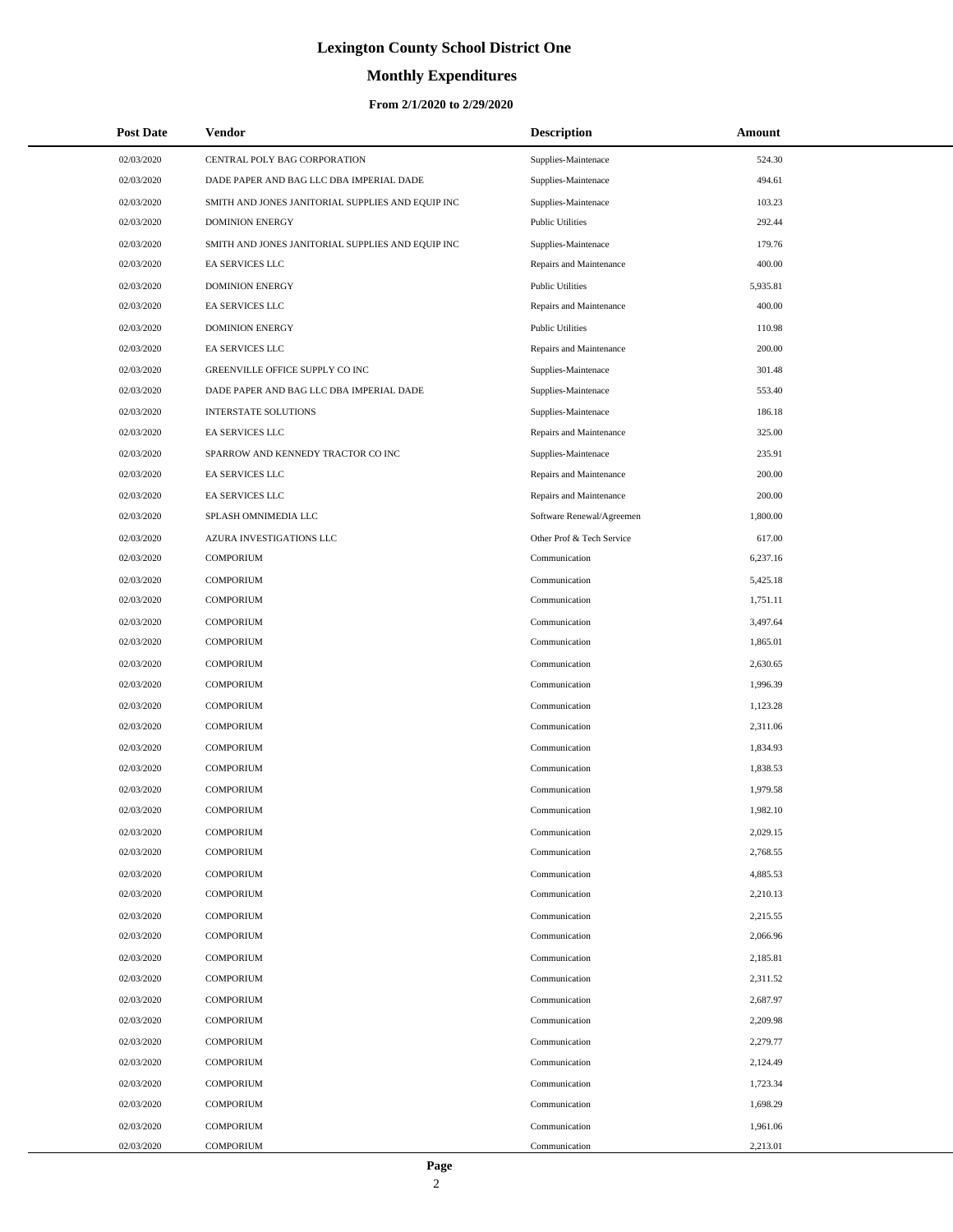# **Monthly Expenditures**

#### **From 2/1/2020 to 2/29/2020**

| <b>Post Date</b> | <b>Vendor</b>                    | <b>Description</b>          | Amount    |
|------------------|----------------------------------|-----------------------------|-----------|
| 02/03/2020       | <b>COMPORIUM</b>                 | Communication               | 2,473.46  |
| 02/03/2020       | <b>COMPORIUM</b>                 | Communication               | 6,334.47  |
| 02/03/2020       | <b>COMPORIUM</b>                 | Communication               | 5,506.03  |
| 02/03/2020       | PITNEY BOWES RESERVE ACCOUNT     | Supplies                    | 20,000.00 |
| 02/03/2020       | STATE DEPARTMENT OF EDUCATION    | Pupil Transportation        | 407.09    |
| 02/03/2020       | STATE DEPARTMENT OF EDUCATION    | <b>Pupil Transportation</b> | 1,018.04  |
| 02/03/2020       | STATE DEPARTMENT OF EDUCATION    | <b>Pupil Transportation</b> | 930.00    |
| 02/03/2020       | STATE DEPARTMENT OF EDUCATION    | Pupil Transportation        | 1,447.08  |
| 02/03/2020       | PROVIDENCE HOSPITAL LLC          | Supplies                    | 130.00    |
| 02/03/2020       | ALLDATA LLC                      | Software Renewal/Agreemen   | 1,572.90  |
| 02/03/2020       | THE BOOMERANG PROJECT            | Travel                      | 2,845.00  |
| 02/03/2020       | PERMA BOUND BOOKS                | <b>Library Books</b>        | 113.90    |
| 02/03/2020       | CAROLINA STORM WATER SERVICES    | Improv Other Than Bldg      | 450.00    |
| 02/03/2020       | PRO KITCHEN ONLINE LLC           | Supplies                    | 1,972.50  |
| 02/03/2020       | <b>US FOODS</b>                  | Supplies                    | 659.74    |
| 02/03/2020       | <b>US FOODS</b>                  | Food                        | 10,215.31 |
| 02/03/2020       | EARTHGRAINS BAKING COMPANIES INC | <b>Bread</b>                | 119.00    |
| 02/03/2020       | BORDEN DAIRY CO OF SC LLC        | Milk                        | 927.95    |
| 02/03/2020       | SENN BROTHERS INC                | Produce                     | 1,016.80  |
| 02/03/2020       | <b>US FOODS</b>                  | Supplies                    | 584.62    |
| 02/03/2020       | <b>US FOODS</b>                  | Food                        | 4,649.74  |
| 02/03/2020       | BORDEN DAIRY CO OF SC LLC        | Milk                        | 1,683.79  |
| 02/03/2020       | SENN BROTHERS INC                | Produce                     | 240.70    |
| 02/03/2020       | <b>US FOODS</b>                  | Supplies                    | 185.60    |
| 02/03/2020       | <b>US FOODS</b>                  | Food                        | 3,068.12  |
| 02/03/2020       | BORDEN DAIRY CO OF SC LLC        | Milk                        | 1,149.48  |
| 02/03/2020       | SENN BROTHERS INC                | Produce                     | 145.45    |
| 02/03/2020       | <b>US FOODS</b>                  | Supplies                    | 435.67    |
| 02/03/2020       | <b>US FOODS</b>                  | Food                        | 2,740.91  |
| 02/03/2020       | BORDEN DAIRY CO OF SC LLC        | Milk                        | 1,974.49  |
| 02/03/2020       | SENN BROTHERS INC                | Produce                     | 578.50    |
| 02/03/2020       | <b>US FOODS</b>                  | Supplies                    | 260.09    |
| 02/03/2020       | US FOODS                         | Food                        | 2,652.55  |
| 02/03/2020       | BORDEN DAIRY CO OF SC LLC        | Milk                        | 700.33    |
| 02/03/2020       | <b>US FOODS</b>                  | Supplies                    | 626.28    |
| 02/03/2020       | <b>US FOODS</b>                  | Food                        | 6,123.91  |
| 02/03/2020       | BORDEN DAIRY CO OF SC LLC        | Milk                        | 2,178.34  |
| 02/03/2020       | SENN BROTHERS INC                | Produce                     | 1,283.60  |
| 02/03/2020       | <b>US FOODS</b>                  | Supplies                    | 170.40    |
| 02/03/2020       | <b>US FOODS</b>                  | Food                        | 2,424.77  |
| 02/03/2020       | SENN BROTHERS INC                | Produce                     | 100.45    |
| 02/03/2020       | <b>US FOODS</b>                  | Supplies                    | 162.69    |
| 02/03/2020       | <b>US FOODS</b>                  | Food                        | 2,984.88  |
| 02/03/2020       | BORDEN DAIRY CO OF SC LLC        | Milk                        | 122.38    |
| 02/03/2020       | SENN BROTHERS INC                | Produce                     | 344.85    |
| 02/03/2020       | <b>US FOODS</b>                  | Supplies                    | 572.03    |
| 02/03/2020       | <b>US FOODS</b>                  | Food                        | 1,631.55  |
| 02/03/2020       | BORDEN DAIRY CO OF SC LLC        | Milk                        | 1,330.77  |

 $\overline{a}$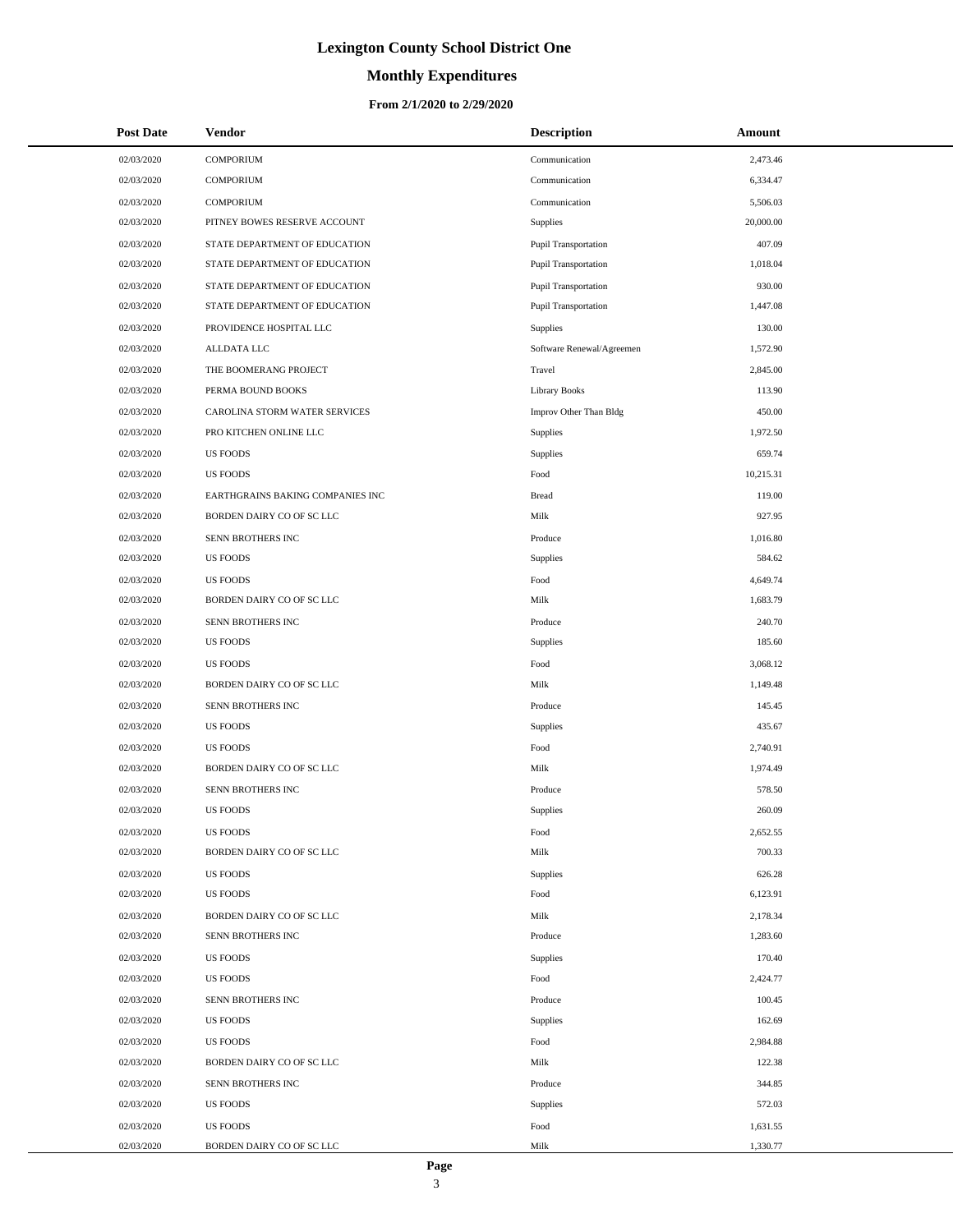#### **Monthly Expenditures**

#### **From 2/1/2020 to 2/29/2020**

| <b>Post Date</b> | <b>Vendor</b>                    | <b>Description</b> | Amount   |
|------------------|----------------------------------|--------------------|----------|
| 02/03/2020       | SENN BROTHERS INC                | Produce            | 135.35   |
| 02/03/2020       | <b>US FOODS</b>                  | Supplies           | 294.10   |
| 02/03/2020       | BORDEN DAIRY CO OF SC LLC        | Milk               | 2,733.85 |
| 02/03/2020       | SENN BROTHERS INC                | Produce            | 934.05   |
| 02/03/2020       | <b>US FOODS</b>                  | <b>Supplies</b>    | 674.46   |
| 02/03/2020       | <b>US FOODS</b>                  | Food               | 6,911.17 |
| 02/03/2020       | BORDEN DAIRY CO OF SC LLC        | Milk               | 1,983.13 |
| 02/03/2020       | SENN BROTHERS INC                | Produce            | 660.85   |
| 02/03/2020       | <b>US FOODS</b>                  | Supplies           | 670.50   |
| 02/03/2020       | <b>US FOODS</b>                  | Food               | 4,175.79 |
| 02/03/2020       | BORDEN DAIRY CO OF SC LLC        | Milk               | 1,915.93 |
| 02/03/2020       | SENN BROTHERS INC                | Produce            | 1,007.30 |
| 02/03/2020       | PRO KITCHEN ONLINE LLC           | <b>Supplies</b>    | 499.33   |
| 02/03/2020       | <b>US FOODS</b>                  | Supplies           | 519.14   |
| 02/03/2020       | <b>US FOODS</b>                  | Food               | 4,948.26 |
| 02/03/2020       | BORDEN DAIRY CO OF SC LLC        | Milk               | 1,485.34 |
| 02/03/2020       | SENN BROTHERS INC                | Produce            | 252.90   |
| 02/03/2020       | <b>US FOODS</b>                  | Supplies           | 539.60   |
| 02/03/2020       | <b>US FOODS</b>                  | Food               | 7,268.89 |
| 02/03/2020       | EARTHGRAINS BAKING COMPANIES INC | <b>Bread</b>       | 199.05   |
| 02/03/2020       | BORDEN DAIRY CO OF SC LLC        | Milk               | 1,375.04 |
| 02/03/2020       | SENN BROTHERS INC                | Produce            | 292.90   |
| 02/03/2020       | <b>US FOODS</b>                  | Supplies           | 536.45   |
| 02/03/2020       | <b>US FOODS</b>                  | Food               | 4,478.94 |
| 02/03/2020       | EARTHGRAINS BAKING COMPANIES INC | <b>Bread</b>       | 132.90   |
| 02/03/2020       | BORDEN DAIRY CO OF SC LLC        | Milk               | 1,089.50 |
| 02/03/2020       | SENN BROTHERS INC                | Produce            | 129.55   |
| 02/03/2020       | <b>US FOODS</b>                  | Supplies           | 178.28   |
| 02/03/2020       | <b>US FOODS</b>                  | Food               | 3,208.77 |
| 02/03/2020       | BORDEN DAIRY CO OF SC LLC        | Milk               | 1,104.54 |
| 02/03/2020       | SENN BROTHERS INC                | Produce            | 291.40   |
| 02/03/2020       | PRO KITCHEN ONLINE LLC           | Supplies           | 123.33   |
| 02/03/2020       | <b>US FOODS</b>                  | Supplies           | 78.26    |
| 02/03/2020       | <b>US FOODS</b>                  | Food               | 3,970.64 |
| 02/03/2020       | BORDEN DAIRY CO OF SC LLC        | Milk               | 767.22   |
| 02/03/2020       | SENN BROTHERS INC                | Produce            | 129.55   |
| 02/03/2020       | PRO KITCHEN ONLINE LLC           | Supplies           | 309.23   |
| 02/03/2020       | <b>US FOODS</b>                  | Supplies           | 465.49   |
| 02/03/2020       | <b>US FOODS</b>                  | Food               | 5,287.17 |
| 02/03/2020       | BORDEN DAIRY CO OF SC LLC        | Milk               | 1,315.27 |
| 02/03/2020       | <b>US FOODS</b>                  | Supplies           | 151.79   |
| 02/03/2020       | <b>US FOODS</b>                  | Food               | 1,971.01 |
| 02/03/2020       | BORDEN DAIRY CO OF SC LLC        | Milk               | 2,550.28 |
| 02/03/2020       | SENN BROTHERS INC                | Produce            | 453.30   |
| 02/03/2020       | <b>US FOODS</b>                  | Supplies           | 911.96   |
| 02/03/2020       | <b>US FOODS</b>                  | Food               | 6,582.29 |
| 02/03/2020       | BORDEN DAIRY CO OF SC LLC        | Milk               | 500.02   |
| 02/03/2020       | SENN BROTHERS INC                | Produce            | 287.90   |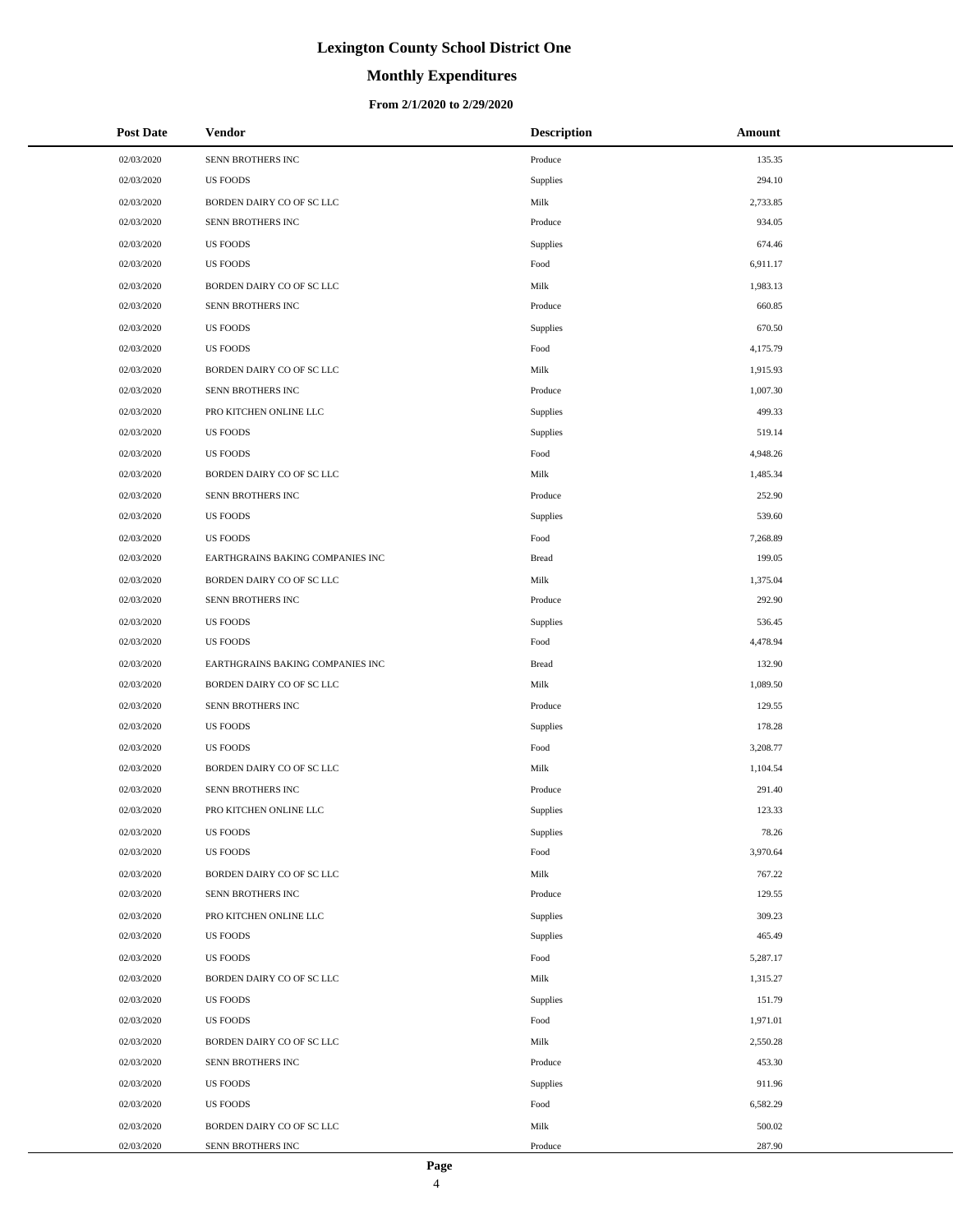# **Monthly Expenditures**

| <b>Post Date</b> | Vendor                           | <b>Description</b> | Amount    |  |
|------------------|----------------------------------|--------------------|-----------|--|
| 02/03/2020       | <b>US FOODS</b>                  | <b>Supplies</b>    | 560.88    |  |
| 02/03/2020       | <b>US FOODS</b>                  | Food               | 5,456.29  |  |
| 02/03/2020       | BORDEN DAIRY CO OF SC LLC        | Milk               | 1,615.22  |  |
| 02/03/2020       | SENN BROTHERS INC                | Produce            | 654.25    |  |
| 02/03/2020       | <b>EMPLOYEE</b>                  | Supplies           | 121.07    |  |
| 02/03/2020       | <b>US FOODS</b>                  | Supplies           | 312.87    |  |
| 02/03/2020       | <b>US FOODS</b>                  | Food               | 5,588.71  |  |
| 02/03/2020       | EARTHGRAINS BAKING COMPANIES INC | <b>Bread</b>       | 130.00    |  |
| 02/03/2020       | BORDEN DAIRY CO OF SC LLC        | Milk               | 1,060.23  |  |
| 02/03/2020       | SENN BROTHERS INC                | Produce            | 588.65    |  |
| 02/03/2020       | <b>US FOODS</b>                  | Supplies           | 729.91    |  |
| 02/03/2020       | <b>US FOODS</b>                  | Food               | 3,282.00  |  |
| 02/03/2020       | BORDEN DAIRY CO OF SC LLC        | Milk               | 2,070.03  |  |
| 02/03/2020       | SENN BROTHERS INC                | Produce            | 1,314.05  |  |
| 02/03/2020       | <b>US FOODS</b>                  | Supplies           | 194.78    |  |
| 02/03/2020       | <b>US FOODS</b>                  | Food               | 4,910.09  |  |
| 02/03/2020       | BORDEN DAIRY CO OF SC LLC        | Milk               | 2,086.85  |  |
| 02/03/2020       | SENN BROTHERS INC                | Produce            | 537.50    |  |
| 02/03/2020       | PRO KITCHEN ONLINE LLC           | Supplies           | 284.69    |  |
| 02/03/2020       | <b>US FOODS</b>                  | Supplies           | 802.35    |  |
| 02/03/2020       | <b>US FOODS</b>                  | Food               | 3,744.78  |  |
| 02/03/2020       | BORDEN DAIRY CO OF SC LLC        | Milk               | 701.55    |  |
| 02/03/2020       | PRO KITCHEN ONLINE LLC           | Supplies           | 233.50    |  |
| 02/03/2020       | <b>US FOODS</b>                  | Supplies           | 480.73    |  |
| 02/03/2020       | <b>US FOODS</b>                  | Food               | 2,920.01  |  |
| 02/03/2020       | BORDEN DAIRY CO OF SC LLC        | Milk               | 1,169.32  |  |
| 02/03/2020       | SENN BROTHERS INC                | Produce            | 361.45    |  |
| 02/03/2020       | <b>US FOODS</b>                  | Supplies           | 703.52    |  |
| 02/03/2020       | <b>US FOODS</b>                  | Food               | 6,144.20  |  |
| 02/03/2020       | BORDEN DAIRY CO OF SC LLC        | Milk               | 1,344.02  |  |
| 02/03/2020       | SENN BROTHERS INC                | Produce            | 906.30    |  |
| 02/03/2020       | PRO KITCHEN ONLINE LLC           | <b>Supplies</b>    | 327.42    |  |
| 02/03/2020       | <b>US FOODS</b>                  | Supplies           | 505.23    |  |
| 02/03/2020       | BORDEN DAIRY CO OF SC LLC        | Milk               | 922.96    |  |
| 02/03/2020       | SENN BROTHERS INC                | Produce            | 426.55    |  |
| 02/03/2020       | <b>US FOODS</b>                  | <b>Supplies</b>    | 698.65    |  |
| 02/03/2020       | <b>US FOODS</b>                  | Food               | 11,186.36 |  |
| 02/03/2020       | EARTHGRAINS BAKING COMPANIES INC | <b>Bread</b>       | 239.75    |  |
| 02/03/2020       | BORDEN DAIRY CO OF SC LLC        | Milk               | 1,557.42  |  |
| 02/03/2020       | SENN BROTHERS INC                | Produce            | 1,305.45  |  |
| 02/03/2020       | <b>US FOODS</b>                  | <b>Supplies</b>    | 405.17    |  |
| 02/03/2020       | <b>US FOODS</b>                  | Food               | 4,793.57  |  |
| 02/03/2020       | BORDEN DAIRY CO OF SC LLC        | Milk               | 1,952.85  |  |
| 02/03/2020       | SENN BROTHERS INC                | Produce            | 745.50    |  |
| 02/03/2020       | <b>US FOODS</b>                  | <b>Supplies</b>    | 163.29    |  |
| 02/03/2020       | BORDEN DAIRY CO OF SC LLC        | Milk               | 879.69    |  |
| 02/03/2020       | SENN BROTHERS INC                | Produce            | 89.25     |  |
| 02/03/2020       | WHITE KNOLL ELEMENTARY SCHOOL    | Pupil Activity     | 320.00    |  |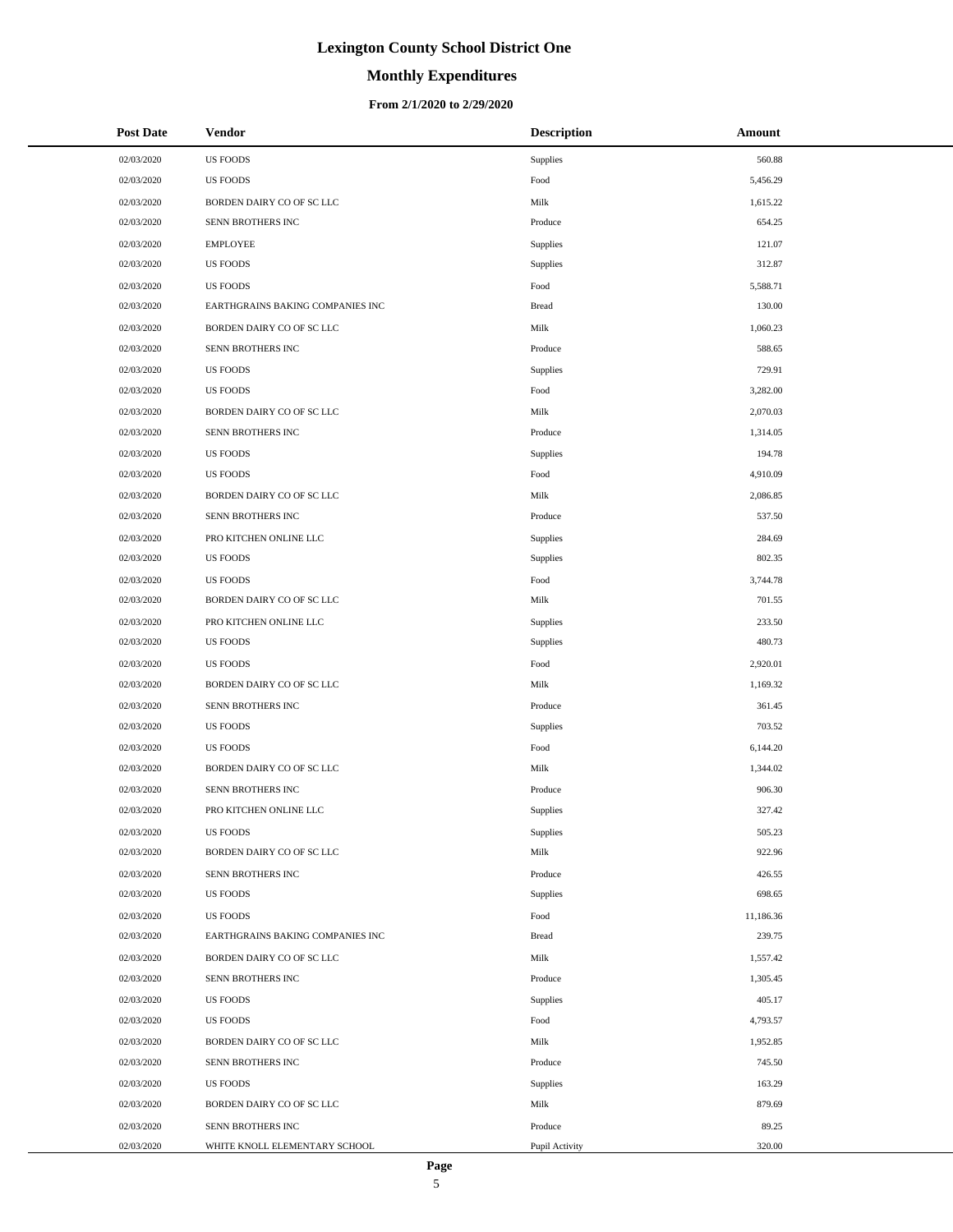# **Monthly Expenditures**

#### **From 2/1/2020 to 2/29/2020**

| <b>Post Date</b> | <b>Vendor</b>                                   | <b>Description</b>        | Amount   |  |
|------------------|-------------------------------------------------|---------------------------|----------|--|
| 02/03/2020       | <b>NASPINC</b>                                  | Pupil Activity            | 348.00   |  |
| 02/03/2020       | CAROLINA BIOLOGICAL SUPPLY CO                   | Pupil Activity            | 649.49   |  |
| 02/03/2020       | <b>BROWN, ERIC</b>                              | Pupil Activity            | 109.10   |  |
| 02/03/2020       | JONES, TERRY D                                  | Pupil Activity            | 128.00   |  |
| 02/03/2020       | MORRIS JR, BILLY                                | Pupil Activity            | 132.50   |  |
| 02/03/2020       | SMITH, PAUL ANTHONY                             | Pupil Activity            | 116.30   |  |
| 02/03/2020       | <b>CAPITOL TOURS</b>                            | Pupil Activity            | 2,172.68 |  |
| 02/03/2020       | COLUMBIA BASEBALL UMPIRES ASSOC                 | Pupil Activity            | 150.00   |  |
| 02/03/2020       | MODERN TURF INC                                 | Pupil Activity            | 1,700.00 |  |
| 02/03/2020       | PIONEER MANUFACTURING CO                        | Pupil Activity            | 288.90   |  |
| 02/03/2020       | PIONEER MANUFACTURING CO                        | Pupil Activity            | 288.90   |  |
| 02/03/2020       | LEYEN, THOMAS                                   | Pupil Activity            | 271.50   |  |
| 02/03/2020       | MYERS, NATHAN DONALD                            | Pupil Activity            | 269.70   |  |
| 02/03/2020       | WOODSIDE PLANTATION COUNTRY CLUB INC            | Pupil Activity            | 175.00   |  |
| 02/03/2020       | PIONEER MANUFACTURING CO                        | Pupil Activity            | 288.90   |  |
| 02/03/2020       | PIONEER MANUFACTURING CO                        | Pupil Activity            | 288.90   |  |
| 02/03/2020       | INDIAN LAND HIGH SCHOOL                         | Pupil Activity            | 250.00   |  |
| 02/03/2020       | SHEALY'S BARBEQUE                               | Pupil Activity            | 712.50   |  |
| 02/04/2020       | <b>SCHOOL SPECIALTY</b>                         | Supplies                  | 112.14   |  |
| 02/04/2020       | PRESENTATION SYSTEMS SOUTH INC                  | Supplies                  | 299.55   |  |
| 02/04/2020       | SCHOOL SPECIALTY                                | Supplies                  | 203.96   |  |
| 02/04/2020       | ACADEMIC SUPPLIER DBA RASIX COMPUTER CENTER INC | Supplies                  | 1,361.81 |  |
| 02/04/2020       | SCHOOL SPECIALTY                                | Supplies                  | 132.72   |  |
| 02/04/2020       | SCHOOL SPECIALTY                                | Supplies                  | 572.33   |  |
| 02/04/2020       | PRESENTATION SYSTEMS SOUTH INC                  | Supplies                  | 1,356.02 |  |
| 02/04/2020       | <b>ULINE</b>                                    | Supplies                  | 2,338.55 |  |
| 02/04/2020       | CAROLINA ENTERPRISES OF THE LOW COUNTRY         | Supplies                  | 963.00   |  |
| 02/04/2020       | <b>EMPLOYEE</b>                                 | Travel                    | 715.04   |  |
| 02/04/2020       | <b>EMPLOYEE</b>                                 | Travel                    | 456.80   |  |
| 02/04/2020       | <b>BRAINPOP.COM LLC</b>                         | Software Renewal/Agreemen | 150.00   |  |
| 02/04/2020       | CERTIFIED TRANSLATION SERVICES                  | Other Prof & Tech Service | 130.00   |  |
| 02/04/2020       | <b>SCHOOL SPECIALTY</b>                         | Supplies                  | 101.16   |  |
| 02/04/2020       | <b>EMPLOYEE</b>                                 | Travel                    | 344.55   |  |
| 02/04/2020       | POWER SCHOOL GROUP LLC                          | Other Prof & Tech Service | 1,781.26 |  |
| 02/04/2020       | DADE PAPER AND BAG LLC DBA IMPERIAL DADE        | Supplies-Maintenace       | 1,106.81 |  |
| 02/04/2020       | MOREHOUSE HUBER CO INC                          | Supplies-Maintenace       | 1,169.65 |  |
| 02/04/2020       | SOUTHEASTERN PAPER GROUP                        | Supplies-Maintenace       | 350.96   |  |
| 02/04/2020       | GREENVILLE OFFICE SUPPLY CO INC                 | Supplies-Maintenace       | 108.63   |  |
| 02/04/2020       | GREENVILLE OFFICE SUPPLY CO INC                 | Supplies-Maintenace       | 232.66   |  |
| 02/04/2020       | SOUTHEASTERN PAPER GROUP                        | Supplies-Maintenace       | 381.19   |  |
| 02/04/2020       | DADE PAPER AND BAG LLC DBA IMPERIAL DADE        | Supplies-Maintenace       | 830.94   |  |
| 02/04/2020       | GREENVILLE OFFICE SUPPLY CO INC                 | Supplies-Maintenace       | 132.77   |  |
| 02/04/2020       | DADE PAPER AND BAG LLC DBA IMPERIAL DADE        | Supplies-Maintenace       | 593.53   |  |
| 02/04/2020       | SOUTHEASTERN PAPER GROUP                        | Supplies-Maintenace       | 381.19   |  |
| 02/04/2020       | GREENVILLE OFFICE SUPPLY CO INC                 | Supplies-Maintenace       | 150.87   |  |
| 02/04/2020       | GREENVILLE OFFICE SUPPLY CO INC                 | Supplies-Maintenace       | 144.83   |  |
| 02/04/2020       | HYMAN PAPER CO INC                              | Supplies-Maintenace       | 123.50   |  |
| 02/04/2020       | SOUTHEASTERN PAPER GROUP                        | Supplies-Maintenace       | 1,172.84 |  |

 $\overline{a}$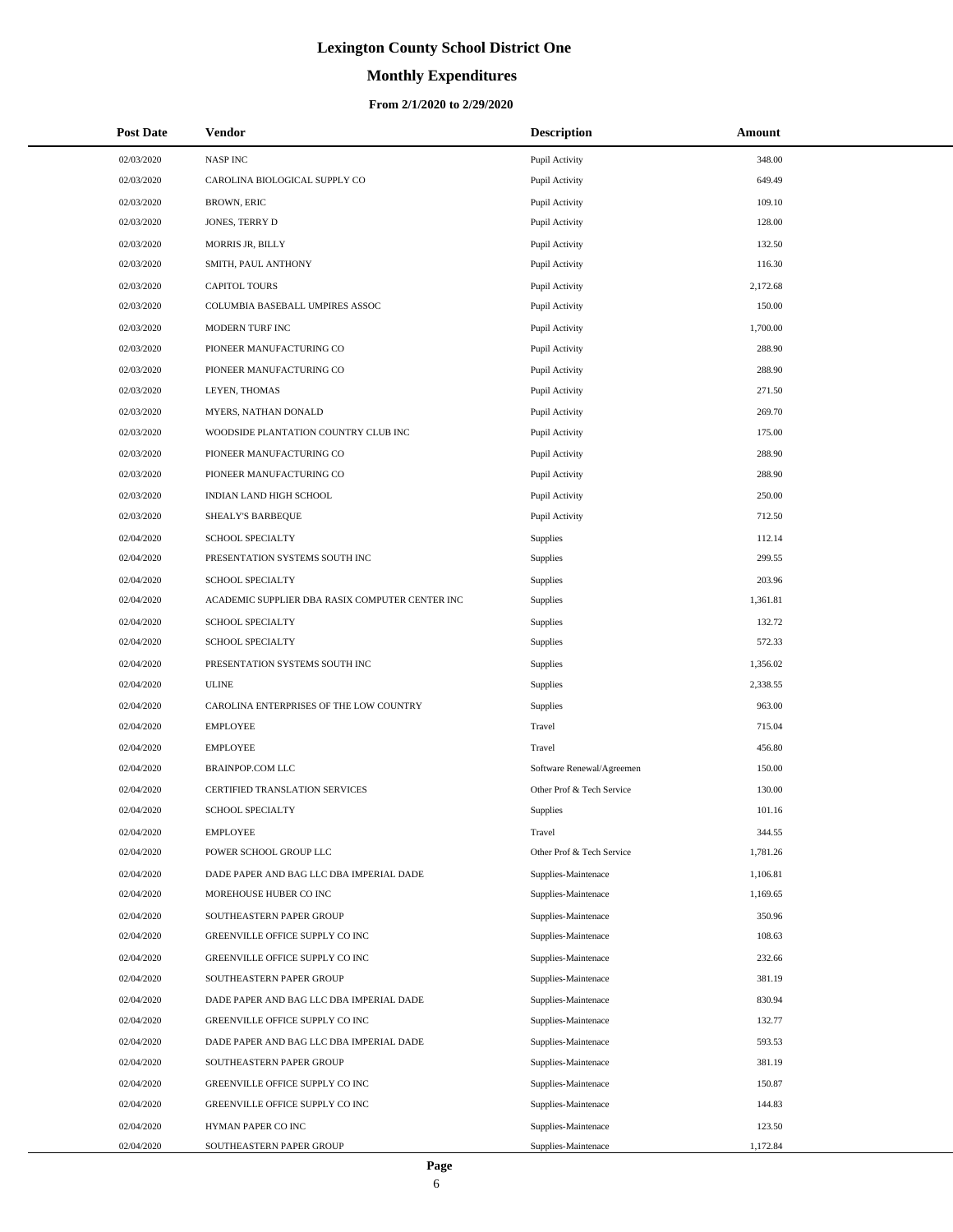# **Monthly Expenditures**

| <b>Post Date</b> | Vendor                                             | <b>Description</b>               | Amount     |  |
|------------------|----------------------------------------------------|----------------------------------|------------|--|
| 02/04/2020       | HAMMOND, LENORE                                    | <b>Pupil Transportation</b>      | 305.64     |  |
| 02/04/2020       | <b>EMPLOYEE</b>                                    | Travel                           | 571.68     |  |
| 02/04/2020       | SC DEPARTMENT OF SOCIAL SERVICES                   | Other Prof & Tech Service        | 296.00     |  |
| 02/04/2020       | <b>IBM CORPORATION</b>                             | Software Renewal/Agreemen        | 3,648.25   |  |
| 02/04/2020       | SIGNAL TECHNOLOGIES INC                            | Software Renewal/Agreemen        | 110.00     |  |
| 02/04/2020       | CLARK POWELL ASSOCIATES INC                        | <b>Technology Supplies</b>       | 2,986.04   |  |
| 02/04/2020       | AMTECK COMMUNICATION MANAGEMENT LLC                | Software Renewal/Agreemen        | 1,575.00   |  |
| 02/04/2020       | DATA NETWORK SOLUTIONS                             | Software Renewal/Agreemen        | 129,920.34 |  |
| 02/04/2020       | SC DEPARTMENT OF REVENUE (SALES TAX RETURN)        | Software Renewal/Agreemen        | 9,094.42   |  |
| 02/04/2020       | <b>EMPLOYEE</b>                                    | Travel                           | 313.27     |  |
| 02/04/2020       | CAROLINA TRAINING ASSOCIATES                       | Software Renewal/Agreemen        | 8,667.00   |  |
| 02/04/2020       | <b>EMPLOYEE</b>                                    | Travel                           | 200.95     |  |
| 02/04/2020       | CAROLINA STORM WATER SERVICES                      | Improv Other Than Bldg           | 450.00     |  |
| 02/04/2020       | <b>HEINEMANN</b>                                   | Pupil Activity                   | 638.82     |  |
| 02/04/2020       | <b>BSN SPORTS</b>                                  | Pupil Activity                   | 1,502.03   |  |
| 02/04/2020       | <b>BSN SPORTS</b>                                  | Pupil Activity                   | 102.72     |  |
| 02/04/2020       | <b>BSN SPORTS</b>                                  | Pupil Activity                   | 1,380.30   |  |
| 02/05/2020       | <b>LEARNING A-Z</b>                                | Software Renewal/Agreemen        | 1,300.00   |  |
| 02/05/2020       | FORMS AND SUPPLY INC (FSI)                         | Supplies                         | 2,567.14   |  |
| 02/05/2020       | <b>LEARNING A-Z</b>                                | Software Renewal/Agreemen        | 561.53     |  |
| 02/05/2020       | SC DEPARTMENT OF JUVENILE JUSTICE (FISCAL AFFAIRS) | Tuition-LEA                      | 142.33     |  |
| 02/05/2020       | FORMS AND SUPPLY INC (FSI)                         | Supplies                         | 1,283.57   |  |
| 02/05/2020       | TRIUNE MARKETING CO                                | Supplies                         | 361.13     |  |
| 02/05/2020       | <b>LEARNING A-Z</b>                                | Software Renewal/Agreemen        | 397.79     |  |
| 02/05/2020       | LEXINGTON COUNTY SCHOOL DIST 1                     | <b>Pupil Transportation</b>      | 208.32     |  |
| 02/05/2020       | TRIUNE MARKETING CO                                | Supplies                         | 382.53     |  |
| 02/05/2020       | FORMS AND SUPPLY INC (FSI)                         | Supplies                         | 2,567.14   |  |
| 02/05/2020       | MUSICAL INNOVATIONS                                | Repairs and Maintenance          | 294.00     |  |
| 02/05/2020       | FORMS AND SUPPLY INC (FSI)                         | Supplies                         | 5,134.29   |  |
| 02/05/2020       | <b>SCHOOL SPECIALTY</b>                            | Supplies                         | 230.18     |  |
| 02/05/2020       | <b>CLARION INN AND SUITES</b>                      | <b>Pupil Transportation-Inst</b> | 1,321.45   |  |
| 02/05/2020       | <b>LEWIS BUS LINE</b>                              | <b>Pupil Transportation-Inst</b> | 2,720.00   |  |
| 02/05/2020       | FORMS AND SUPPLY INC (FSI)                         | Supplies                         | 1,283.57   |  |
| 02/05/2020       | HP INC                                             | <b>Technology Supplies</b>       | 135.89     |  |
| 02/05/2020       | <b>EMPLOYEE</b>                                    | Travel                           | 131.10     |  |
| 02/05/2020       | <b>EMPLOYEE</b>                                    | Travel                           | 131.10     |  |
| 02/05/2020       | TOWNEPLACE SUITES CHARLESTON AIRPORT CONV CENTER   | Travel                           | 679.44     |  |
| 02/05/2020       | LEXINGTON COUNTY SCHOOL DIST 1                     | <b>Pupil Transportation</b>      | 300.08     |  |
| 02/05/2020       | <b>EMPLOYEE</b>                                    | Travel                           | 133.40     |  |
| 02/05/2020       | LEXINGTON CO COMMUNITY MENTAL HEALTH CENTER        | Other Prof & Tech Service        | 105,000.00 |  |
| 02/05/2020       | CERTIFIED TRANSLATION SERVICES                     | Other Prof & Tech Service        | 390.00     |  |
| 02/05/2020       | ACADEMIC SUPPLIER DBA RASIX COMPUTER CENTER INC    | <b>Supplies</b>                  | 1,328.91   |  |
| 02/05/2020       | <b>EMPLOYEE</b>                                    | Travel-Teacher Staff Dev         | 574.95     |  |
| 02/05/2020       | <b>EMPLOYEE</b>                                    | Travel                           | 202.10     |  |
| 02/05/2020       | JOINT MUNICIPAL WATER AND SEWER COMMISSION         | <b>Public Utilities</b>          | 110.44     |  |
| 02/05/2020       | P AND S CONSTRUCTION COMPANY INC                   | Repairs and Maintenance          | 537.50     |  |
| 02/05/2020       | TOWN OF LEXINGTON                                  | <b>Public Utilities</b>          | 289.82     |  |
| 02/05/2020       | CULLUM SERVICES INC                                | Repairs and Maintenance          | 441.10     |  |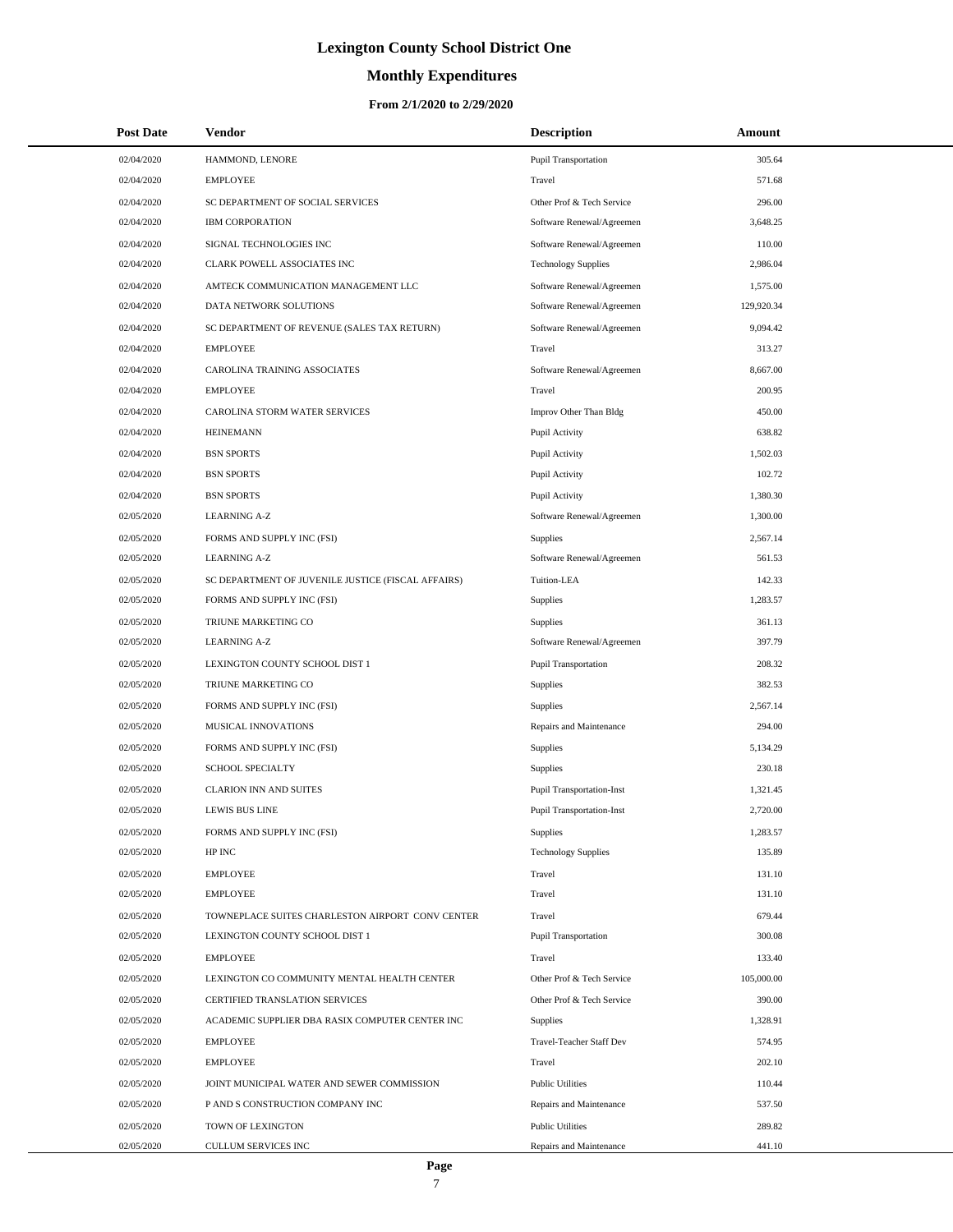# **Monthly Expenditures**

| <b>Post Date</b> | Vendor                                          | <b>Description</b>      | Amount   |
|------------------|-------------------------------------------------|-------------------------|----------|
| 02/05/2020       | INTELLIGENT LIFECYCLE SOLUTIONS LLC             | Repairs and Maintenance | 6,480.53 |
| 02/05/2020       | JOINT MUNICIPAL WATER AND SEWER COMMISSION      | <b>Public Utilities</b> | 1,624.71 |
| 02/05/2020       | TOWN OF LEXINGTON                               | <b>Public Utilities</b> | 2,441.90 |
| 02/05/2020       | TOWN OF LEXINGTON                               | <b>Public Utilities</b> | 721.60   |
| 02/05/2020       | GREENVILLE OFFICE SUPPLY CO INC                 | Supplies-Maintenace     | 361.92   |
| 02/05/2020       | <b>CULLUM SERVICES INC</b>                      | Repairs and Maintenance | 195.00   |
| 02/05/2020       | SOUTHEASTERN EQUIPMENT AND SUPPLY INC           | Supplies-Maintenace     | 695.50   |
| 02/05/2020       | CULLUM SERVICES INC                             | Repairs and Maintenance | 485.94   |
| 02/05/2020       | JOINT MUNICIPAL WATER AND SEWER COMMISSION      | <b>Public Utilities</b> | 3,470.68 |
| 02/05/2020       | <b>BARNES PROPANE</b>                           | Energy                  | 813.41   |
| 02/05/2020       | JOINT MUNICIPAL WATER AND SEWER COMMISSION      | <b>Public Utilities</b> | 1,132.79 |
| 02/05/2020       | TOWN OF LEXINGTON                               | <b>Public Utilities</b> | 239.11   |
| 02/05/2020       | TOWN OF LEXINGTON                               | <b>Public Utilities</b> | 545.03   |
| 02/05/2020       | TOWN OF LEXINGTON                               | <b>Public Utilities</b> | 917.28   |
| 02/05/2020       | JOINT MUNICIPAL WATER AND SEWER COMMISSION      | <b>Public Utilities</b> | 1,215.42 |
| 02/05/2020       | CONSOLIDATED ELECTRICAL DISTRIBUTORS INC        | Supplies-Maintenace     | 160.50   |
| 02/05/2020       | JOINT MUNICIPAL WATER AND SEWER COMMISSION      | <b>Public Utilities</b> | 1,228.41 |
| 02/05/2020       | JOINT MUNICIPAL WATER AND SEWER COMMISSION      | <b>Public Utilities</b> | 3,988.42 |
| 02/05/2020       | CULLUM SERVICES INC                             | Repairs and Maintenance | 403.59   |
| 02/05/2020       | INTELLIGENT LIFECYCLE SOLUTIONS LLC             | Repairs and Maintenance | 172.26   |
| 02/05/2020       | CITY OF WEST COLUMBIA WATER COLLECTION DIVISION | <b>Public Utilities</b> | 943.64   |
| 02/05/2020       | TOWN OF LEXINGTON                               | <b>Public Utilities</b> | 828.00   |
| 02/05/2020       | CULLUM SERVICES INC                             | Repairs and Maintenance | 195.00   |
| 02/05/2020       | JOINT MUNICIPAL WATER AND SEWER COMMISSION      | <b>Public Utilities</b> | 568.67   |
| 02/05/2020       | CONSOLIDATED ELECTRICAL DISTRIBUTORS INC        | Supplies-Maintenace     | 267.50   |
| 02/05/2020       | JOINT MUNICIPAL WATER AND SEWER COMMISSION      | <b>Public Utilities</b> | 491.11   |
| 02/05/2020       | TOWN OF LEXINGTON                               | <b>Public Utilities</b> | 527.49   |
| 02/05/2020       | GREENVILLE OFFICE SUPPLY CO INC                 | Supplies-Maintenace     | 144.84   |
| 02/05/2020       | JOINT MUNICIPAL WATER AND SEWER COMMISSION      | <b>Public Utilities</b> | 409.36   |
| 02/05/2020       | TOWN OF LEXINGTON                               | <b>Public Utilities</b> | 395.71   |
| 02/05/2020       | JOINT MUNICIPAL WATER AND SEWER COMMISSION      | <b>Public Utilities</b> | 725.46   |
| 02/05/2020       | TOWN OF LEXINGTON                               | <b>Public Utilities</b> | 929.44   |
| 02/05/2020       | JOINT MUNICIPAL WATER AND SEWER COMMISSION      | <b>Public Utilities</b> | 1,191.51 |
| 02/05/2020       | JOINT MUNICIPAL WATER AND SEWER COMMISSION      | <b>Public Utilities</b> | 1,500.10 |
| 02/05/2020       | JOINT MUNICIPAL WATER AND SEWER COMMISSION      | <b>Public Utilities</b> | 547.51   |
| 02/05/2020       | JOINT MUNICIPAL WATER AND SEWER COMMISSION      | <b>Public Utilities</b> | 567.59   |
| 02/05/2020       | TOWN OF LEXINGTON                               | <b>Public Utilities</b> | 231.24   |
| 02/05/2020       | CONSOLIDATED ELECTRICAL DISTRIBUTORS INC        | Supplies-Maintenace     | 802.50   |
| 02/05/2020       | JOINT MUNICIPAL WATER AND SEWER COMMISSION      | <b>Public Utilities</b> | 215.00   |
| 02/05/2020       | TOWN OF LEXINGTON                               | <b>Public Utilities</b> | 487.67   |
| 02/05/2020       | TOWN OF LEXINGTON                               | <b>Public Utilities</b> | 1,673.56 |
| 02/05/2020       | TOWN OF LEXINGTON                               | <b>Public Utilities</b> | 1,179.62 |
| 02/05/2020       | TOWN OF LEXINGTON                               | <b>Public Utilities</b> | 1,678.16 |
| 02/05/2020       | JOINT MUNICIPAL WATER AND SEWER COMMISSION      | <b>Public Utilities</b> | 1,605.61 |
| 02/05/2020       | JOINT MUNICIPAL WATER AND SEWER COMMISSION      | <b>Public Utilities</b> | 839.36   |
| 02/05/2020       | TOWN OF LEXINGTON                               | <b>Public Utilities</b> | 831.79   |
| 02/05/2020       | ROBERTS, DANIEL                                 | Pupil Transportation    | 218.16   |
| 02/05/2020       | STATE DEPARTMENT OF EDUCATION                   | Pupil Transportation    | 1,431.36 |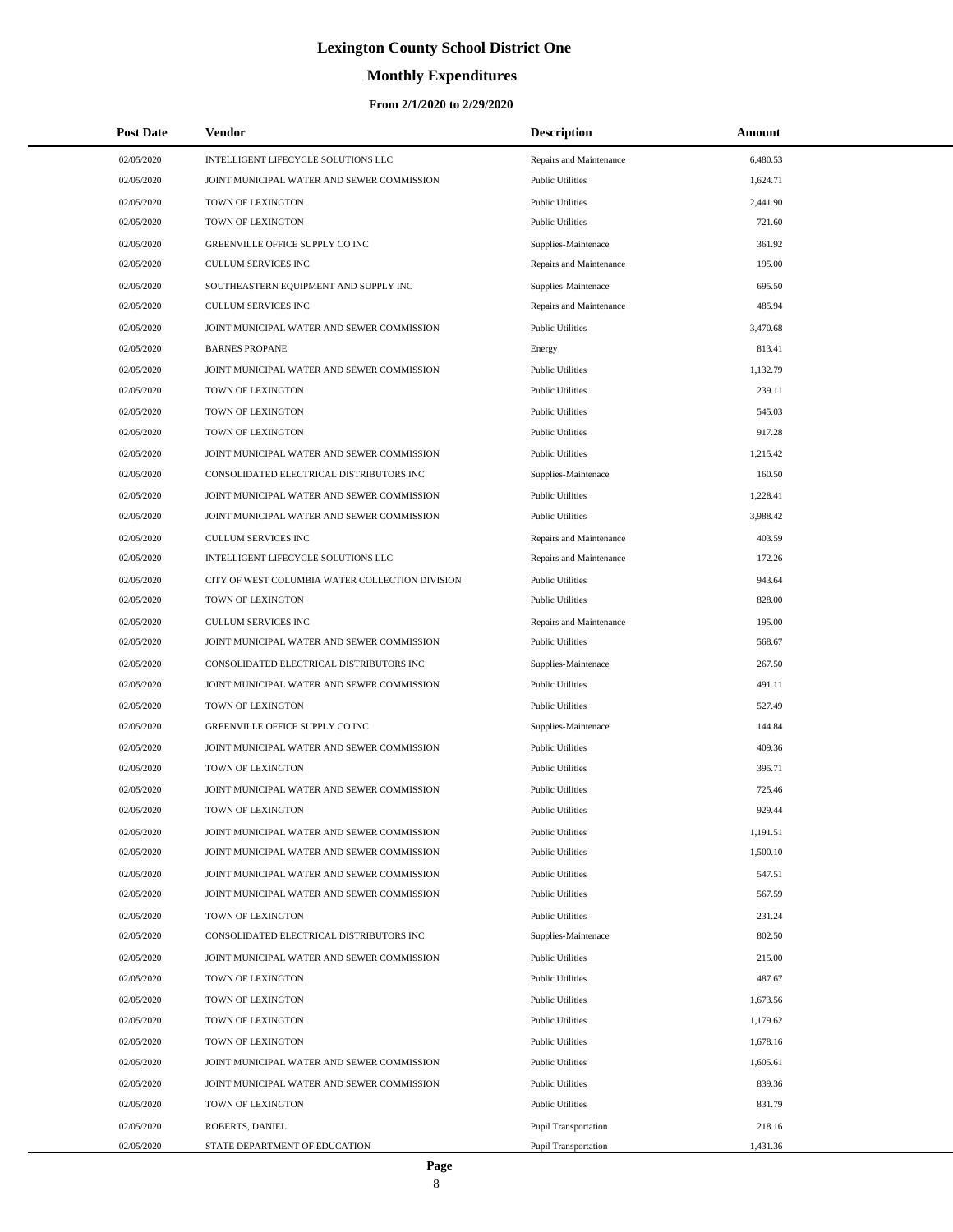#### **Monthly Expenditures**

#### **From 2/1/2020 to 2/29/2020**

| <b>Post Date</b> | Vendor                              | <b>Description</b>            | Amount       |
|------------------|-------------------------------------|-------------------------------|--------------|
| 02/05/2020       | THOMSON, PHILLIP                    | Pupil Transportation          | 286.20       |
| 02/05/2020       | ACCEL ADVERTISING LLC               | Advertising                   | 650.00       |
| 02/05/2020       | BESI MANUFACTURING INC              | Supplies                      | 732.48       |
| 02/05/2020       | <b>COMPORIUM</b>                    | Communication                 | 9,210.08     |
| 02/05/2020       | <b>COMPORIUM</b>                    | Communication                 | 786.44       |
| 02/05/2020       | <b>COMPORIUM</b>                    | Communication                 | 288.40       |
| 02/05/2020       | <b>COMPORIUM</b>                    | Communication                 | 506.16       |
| 02/05/2020       | <b>COMPORIUM</b>                    | Communication                 | 242.22       |
| 02/05/2020       | <b>COMPORIUM</b>                    | Communication                 | 680.38       |
| 02/05/2020       | <b>COMPORIUM</b>                    | Communication                 | 463.03       |
| 02/05/2020       | <b>COMPORIUM</b>                    | Communication                 | 259.64       |
| 02/05/2020       | <b>COMPORIUM</b>                    | Communication                 | 362.87       |
| 02/05/2020       | <b>COMPORIUM</b>                    | Communication                 | 261.64       |
| 02/05/2020       | <b>COMPORIUM</b>                    | Communication                 | 197.01       |
| 02/05/2020       | <b>COMPORIUM</b>                    | Communication                 | 173.99       |
| 02/05/2020       | <b>COMPORIUM</b>                    | Communication                 | 278.75       |
| 02/05/2020       | <b>COMPORIUM</b>                    | Communication                 | 234.24       |
| 02/05/2020       | <b>COMPORIUM</b>                    | Communication                 | 348.64       |
| 02/05/2020       | <b>COMPORIUM</b>                    | Communication                 | 582.13       |
| 02/05/2020       | <b>COMPORIUM</b>                    | Communication                 | 210.24       |
| 02/05/2020       | <b>COMPORIUM</b>                    | Communication                 | 298.21       |
| 02/05/2020       | <b>COMPORIUM</b>                    | Communication                 | 347.99       |
| 02/05/2020       | <b>COMPORIUM</b>                    | Communication                 | 293.86       |
| 02/05/2020       | <b>COMPORIUM</b>                    | Communication                 | 364.58       |
| 02/05/2020       | <b>COMPORIUM</b>                    | Communication                 | 298.86       |
| 02/05/2020       | <b>COMPORIUM</b>                    | Communication                 | 400.18       |
| 02/05/2020       | <b>COMPORIUM</b>                    | Communication                 | 183.58       |
| 02/05/2020       | <b>COMPORIUM</b>                    | Communication                 | 229.44       |
| 02/05/2020       | <b>COMPORIUM</b>                    | Communication                 | 224.65       |
| 02/05/2020       | <b>COMPORIUM</b>                    | Communication                 | 308.45       |
| 02/05/2020       | <b>COMPORIUM</b>                    | Communication                 | 244.06       |
| 02/05/2020       | <b>COMPORIUM</b>                    | Communication                 | 506.71       |
| 02/05/2020       | <b>COMPORIUM</b>                    | Communication                 | 819.11       |
| 02/05/2020       | <b>COMPORIUM</b>                    | Communication                 | 211.31       |
| 02/05/2020       | <b>COMPORIUM</b>                    | Communication                 | 163.55       |
| 02/05/2020       | AIKIDO ACADEMY OF SELF DEFENSE LLC  | Other Prof & Tech Service     | 200.00       |
| 02/05/2020       | LAKESHORE LEARNING MATERIALS        | Supplies                      | 101.14       |
| 02/05/2020       | FORMS AND SUPPLY INC (FSI)          | Supplies                      | 461.21       |
| 02/05/2020       | <b>MACKIN LIBRARY MEDIA</b>         | <b>Library Books</b>          | 5,202.80     |
| 02/05/2020       | FOLLETT SCHOOL SOLUTIONS INC        | <b>Library Books</b>          | 9,070.77     |
| 02/05/2020       | FOLLETT SCHOOL SOLUTIONS INC        | <b>Library Books</b>          | 22,456.70    |
| 02/05/2020       | QUACKENBUSH ARCHITECTS AND PLANNERS | Building                      | 24,117.50    |
| 02/05/2020       | QUACKENBUSH ARCHITECTS AND PLANNERS | <b>Building</b>               | 25,462.53    |
| 02/05/2020       | COUNTY OF LEXINGTON                 | Building                      | 1,407.00     |
| 02/05/2020       | M B KAHN CONSTRUCTION CO INC        | <b>Building</b>               | 2,029,540.30 |
| 02/05/2020       | SEON SYSTEM SALES INC               | <b>Technology Supplies</b>    | 113,676.80   |
| 02/05/2020       | <b>COMPORIUM</b>                    | Communication                 | 400.33       |
| 02/05/2020       | <b>US FOODS</b>                     | Commodity Distribution Charge | $-9.45$      |

L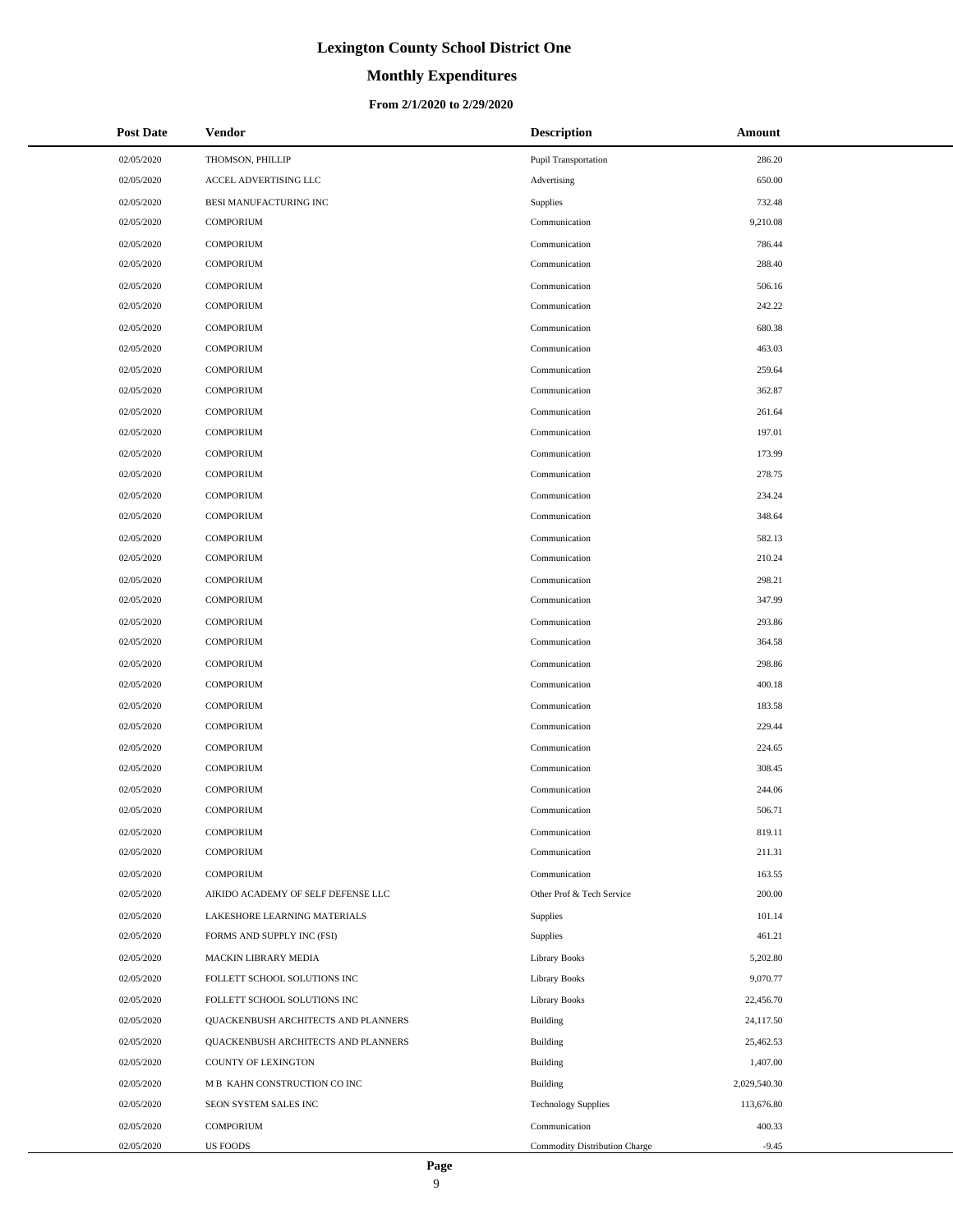# **Monthly Expenditures**

#### **From 2/1/2020 to 2/29/2020**

| <b>Post Date</b> | Vendor                                            | <b>Description</b>             | Amount   |
|------------------|---------------------------------------------------|--------------------------------|----------|
| 02/05/2020       | <b>US FOODS</b>                                   | Commodity Distribution Charge  | $-3.15$  |
| 02/05/2020       | <b>US FOODS</b>                                   | Commodity Distribution Charge  | $-3.15$  |
| 02/05/2020       | <b>US FOODS</b>                                   | Commodity Distribution Charge  | $-6.30$  |
| 02/05/2020       | <b>US FOODS</b>                                   | Commodity Distribution Charge  | $-3.15$  |
| 02/05/2020       | WHITE KNOLL HIGH SCHOOL                           | Pupil Act-Fee/Collection Refnd | 250.00   |
| 02/05/2020       | THE READING WAREHOUSE INC                         | Pupil Activity                 | 284.75   |
| 02/05/2020       | SCHOOL SPECIALTY                                  | Pupil Activity                 | 147.96   |
| 02/05/2020       | FORMS AND SUPPLY INC (FSI)                        | Pupil Activity                 | 154.44   |
| 02/05/2020       | FORMS AND SUPPLY INC (FSI)                        | Pupil Activity                 | 3,850.72 |
| 02/05/2020       | FORMS AND SUPPLY INC (FSI)                        | Pupil Activity                 | 231.67   |
| 02/05/2020       | WHITE KNOLL HIGH SCHOOL                           | Pupil Act-Fee/Collection Refnd | 250.00   |
| 02/05/2020       | FORMS AND SUPPLY INC (FSI)                        | Pupil Activity                 | 282.37   |
| 02/05/2020       | BELLAMY, AGUSTA D                                 | Pupil Activity                 | 110.00   |
| 02/05/2020       | BROWN, MOSES L                                    | Pupil Activity                 | 101.01   |
| 02/05/2020       | CUMMINGS, KEVIN                                   | Pupil Activity                 | 107.30   |
| 02/05/2020       | FLEMING, TONY                                     | Pupil Activity                 | 101.01   |
| 02/05/2020       | HIERS, LANDIS D                                   | Pupil Activity                 | 263.40   |
| 02/05/2020       | RHODES, REGINAL L                                 | Pupil Activity                 | 119.90   |
| 02/05/2020       | <b>BROWN, ANTONIO</b>                             | Pupil Activity                 | 117.20   |
| 02/05/2020       | EADDY, JEFFREY TODD                               | Pupil Activity                 | 115.40   |
| 02/05/2020       | SMITH, LAWTON G                                   | Pupil Activity                 | 120.80   |
| 02/05/2020       | HUDL                                              | Pupil Activity                 | 481.50   |
| 02/05/2020       | <b>BSN SPORTS</b>                                 | Pupil Activity                 | 1,733.35 |
| 02/05/2020       | <b>BSN SPORTS</b>                                 | Pupil Activity                 | 1,926.00 |
| 02/05/2020       | <b>NASPINC</b>                                    | Pupil Activity                 | 1,722.00 |
| 02/05/2020       | SC DEPARTMENT OF REVENUE (SALES TAX RETURN)       | Pupil Activity                 | 120.54   |
| 02/05/2020       | <b>BSN SPORTS</b>                                 | Pupil Activity                 | 460.10   |
| 02/05/2020       | MODERN TURF INC                                   | Pupil Activity                 | 3,150.00 |
| 02/06/2020       | <b>B &amp; H PHOTO</b>                            | Supplies                       | 541.45   |
| 02/06/2020       | <b>SC DECA</b>                                    | Travel                         | 285.00   |
| 02/06/2020       | FOLLETT SCHOOL SOLUTIONS INC                      | Library Books                  | 268.51   |
| 02/06/2020       | CONCRETE SUPPLY CO LLC                            | Supplies-Maintenace            | 1,316.10 |
| 02/06/2020       | MARTIN MARIETTA MATERIALS                         | Supplies-Maintenace            | 1,271.81 |
| 02/06/2020       | FIRE SYSTEMS INC                                  | Repairs and Maintenance        | 575.00   |
| 02/06/2020       | SOUTHEASTERN PAPER GROUP                          | Supplies-Maintenace            | 280.77   |
| 02/06/2020       | CENTRAL POLY BAG CORPORATION                      | Supplies-Maintenace            | 1,524.75 |
| 02/06/2020       | DADE PAPER AND BAG LLC DBA IMPERIAL DADE          | Supplies-Maintenace            | 691.76   |
| 02/06/2020       | SOUTHEASTERN PAPER GROUP                          | Supplies-Maintenace            | 941.84   |
| 02/06/2020       | CENTRAL POLY BAG CORPORATION                      | Supplies-Maintenace            | 314.58   |
| 02/06/2020       | SOUTHEASTERN PAPER GROUP                          | Supplies-Maintenace            | 399.86   |
| 02/06/2020       | CENTRAL POLY BAG CORPORATION                      | Supplies-Maintenace            | 629.16   |
| 02/06/2020       | REBEL YELL INC                                    | Supplies-Maintenace            | 224.70   |
| 02/06/2020       | SMITH AND JONES JANITORIAL SUPPLIES AND EQUIP INC | Supplies-Maintenace            | 476.02   |
| 02/06/2020       | TUCKER MATERIALS INC                              | Supplies-Maintenace            | 213.66   |
| 02/06/2020       | CENTRAL POLY BAG CORPORATION                      | Supplies-Maintenace            | 262.15   |
| 02/06/2020       | SMITH AND JONES JANITORIAL SUPPLIES AND EQUIP INC | Supplies-Maintenace            | 428.00   |
| 02/06/2020       | <b>BARRS RECREATION LLC</b>                       | Supplies-Maintenace            | 5,855.00 |
| 02/06/2020       | SMITH AND JONES JANITORIAL SUPPLIES AND EQUIP INC | Supplies-Maintenace            | 192.60   |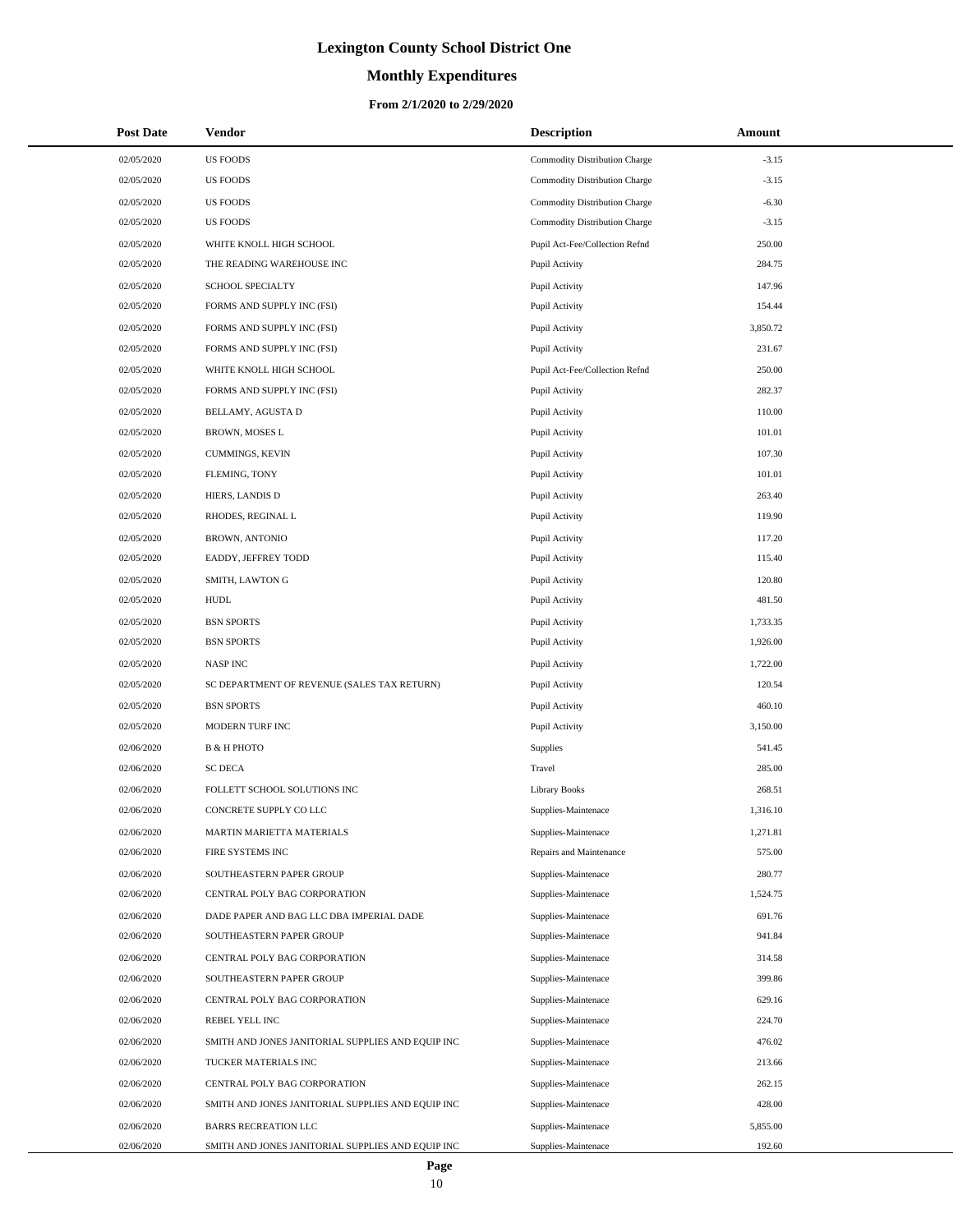# **Monthly Expenditures**

#### **From 2/1/2020 to 2/29/2020**

| <b>Post Date</b> | Vendor                                            | <b>Description</b>        | Amount    |  |
|------------------|---------------------------------------------------|---------------------------|-----------|--|
| 02/06/2020       | CENTRAL POLY BAG CORPORATION                      | Supplies-Maintenace       | 262.15    |  |
| 02/06/2020       | GREENVILLE OFFICE SUPPLY CO INC                   | Supplies-Maintenace       | 284.37    |  |
| 02/06/2020       | CENTRAL POLY BAG CORPORATION                      | Supplies-Maintenace       | 734.02    |  |
| 02/06/2020       | SMITH AND JONES JANITORIAL SUPPLIES AND EQUIP INC | Supplies-Maintenace       | 313.15    |  |
| 02/06/2020       | CENTRAL POLY BAG CORPORATION                      | Supplies-Maintenace       | 262.15    |  |
| 02/06/2020       | SMITH AND JONES JANITORIAL SUPPLIES AND EQUIP INC | Supplies-Maintenace       | 609.90    |  |
| 02/06/2020       | CENTRAL POLY BAG CORPORATION                      | Supplies-Maintenace       | 314.58    |  |
| 02/06/2020       | SOUTHEASTERN PAPER GROUP                          | Supplies-Maintenace       | 457.43    |  |
| 02/06/2020       | SMITH AND JONES JANITORIAL SUPPLIES AND EQUIP INC | Supplies-Maintenace       | 164.03    |  |
| 02/06/2020       | MARTIN MARIETTA MATERIALS                         | Supplies-Maintenace       | 541.09    |  |
| 02/06/2020       | SMITH AND JONES JANITORIAL SUPPLIES AND EQUIP INC | Supplies-Maintenace       | 691.43    |  |
| 02/06/2020       | SMITH AND JONES JANITORIAL SUPPLIES AND EQUIP INC | Supplies-Maintenace       | 535.00    |  |
| 02/06/2020       | DADE PAPER AND BAG LLC DBA IMPERIAL DADE          | Supplies-Maintenace       | 332.04    |  |
| 02/06/2020       | REBEL YELL INC                                    | Supplies-Maintenace       | 224.70    |  |
| 02/06/2020       | CENTRAL POLY BAG CORPORATION                      | Supplies-Maintenace       | 629.16    |  |
| 02/06/2020       | TUCKER MATERIALS INC                              | Supplies-Maintenace       | 264.33    |  |
| 02/06/2020       | CENTRAL POLY BAG CORPORATION                      | Supplies-Maintenace       | 524.30    |  |
| 02/06/2020       | ASMAR, HAYA A                                     | Pupil Transportation      | 150.34    |  |
| 02/06/2020       | COLE, SUSAN                                       | Pupil Transportation      | 643.10    |  |
| 02/06/2020       | FOGLE, PAM                                        | Pupil Transportation      | 271.44    |  |
| 02/06/2020       | <b>EMPLOYEE</b>                                   | Pupil Transportation      | 851.90    |  |
| 02/06/2020       | JIMENEZ, ELIZABETH                                | Pupil Transportation      | 338.26    |  |
| 02/06/2020       | PEARCE, TIM                                       | Pupil Transportation      | 613.87    |  |
| 02/06/2020       | SABBAGHA, THERESA                                 | Pupil Transportation      | 215.18    |  |
| 02/06/2020       | SIMUEL, DEATRU                                    | Pupil Transportation      | 274.05    |  |
| 02/06/2020       | <b>EMPLOYEE</b>                                   | Pupil Transportation      | 135.72    |  |
| 02/06/2020       | STROUD, ANDREA                                    | Pupil Transportation      | 714.10    |  |
| 02/06/2020       | <b>EMPLOYEE</b>                                   | Pupil Transportation      | 221.85    |  |
| 02/06/2020       | VAUGHN, DANA                                      | Pupil Transportation      | 626.40    |  |
| 02/06/2020       | CLARK POWELL ASSOCIATES INC                       | Software Renewal/Agreemen | 500.00    |  |
| 02/06/2020       | CRISIS PREVENTION INSTITUTE                       | Inst Prog Improvement     | 1,090.00  |  |
| 02/06/2020       | R L BRYAN CO TEXTBOOK DEPOSITORY                  | Supplies                  | 1,864.64  |  |
| 02/06/2020       | JENKINS HANCOCK AND SIDES                         | <b>Building</b>           | 64,684.00 |  |
| 02/06/2020       | JENKINS HANCOCK AND SIDES                         | Building                  | 4,006.80  |  |
| 02/06/2020       | <b>BSN SPORTS</b>                                 | Pupil Activity            | 1,046.46  |  |
| 02/06/2020       | <b>BSN SPORTS</b>                                 | Pupil Activity            | 535.04    |  |
| 02/06/2020       | <b>BSN SPORTS</b>                                 | Pupil Activity            | 348.82    |  |
| 02/06/2020       | <b>BSN SPORTS</b>                                 | Pupil Activity            | 770.40    |  |
| 02/07/2020       | BETHUNE POTTERY                                   | Supplies                  | 224.70    |  |
| 02/07/2020       | ACADEMIC SUPPLIER DBA RASIX COMPUTER CENTER INC   | Supplies                  | 138.56    |  |
| 02/07/2020       | PINE PRESS OF LEXINGTON INC                       | Printing and Binding      | 181.37    |  |
| 02/07/2020       | <b>GE APPLIANCES</b>                              | Supplies                  | 416.00    |  |
| 02/07/2020       | THE OFFICE PAL INC                                | Supplies                  | 233.60    |  |
| 02/07/2020       | <b>EMPLOYEE</b>                                   | Travel                    | 100.05    |  |
| 02/07/2020       | <b>EMPLOYEE</b>                                   | Travel                    | 155.44    |  |
| 02/07/2020       | REPUBLIC SERVICES INC                             | Other Property Services   | 295.00    |  |
| 02/07/2020       | MANSFIELD OIL CO OF GAINESVILLE INC               | Supplies-Maintenace       | 4,007.12  |  |
| 02/07/2020       | SCHOOL SPECIALTY                                  | Supplies-Maintenace       | 191.75    |  |

 $\overline{a}$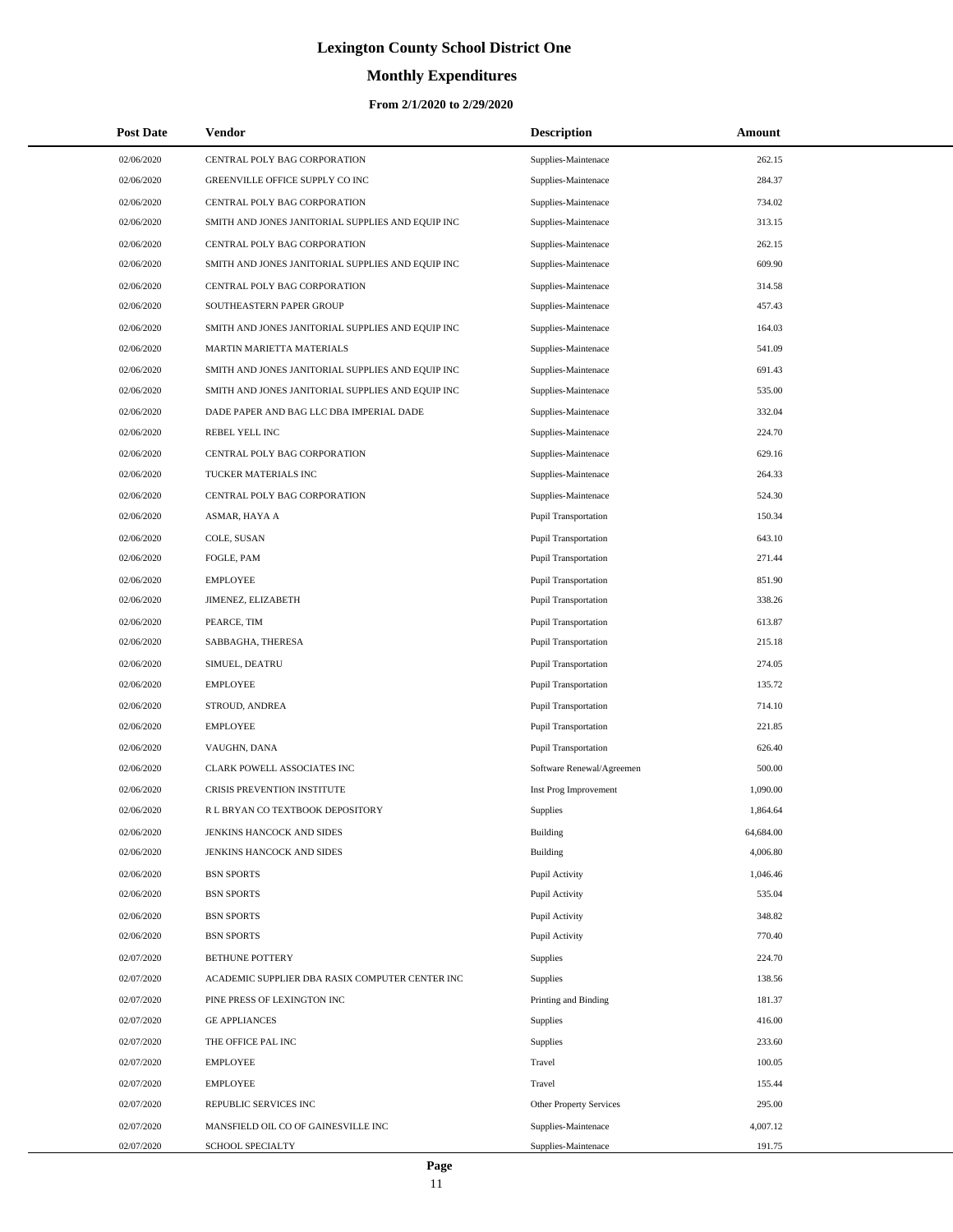# **Monthly Expenditures**

#### **From 2/1/2020 to 2/29/2020**

| <b>Post Date</b> | Vendor                                      | <b>Description</b>             | Amount   |
|------------------|---------------------------------------------|--------------------------------|----------|
| 02/07/2020       | REPUBLIC SERVICES INC                       | Other Property Services        | 912.00   |
| 02/07/2020       | REBEL YELL INC                              | Supplies-Maintenace            | 224.70   |
| 02/07/2020       | REPUBLIC SERVICES INC                       | Other Property Services        | 486.40   |
| 02/07/2020       | REPUBLIC SERVICES INC                       | Other Property Services        | 729.60   |
| 02/07/2020       | REPUBLIC SERVICES INC                       | Other Property Services        | 729.60   |
| 02/07/2020       | REPUBLIC SERVICES INC                       | Other Property Services        | 729.60   |
| 02/07/2020       | PALMETTO PLAYGROUNDS LLC                    | Supplies-Maintenace            | 160.50   |
| 02/07/2020       | REPUBLIC SERVICES INC                       | Other Property Services        | 972.80   |
| 02/07/2020       | REPUBLIC SERVICES INC                       | Other Property Services        | 243.20   |
| 02/07/2020       | REPUBLIC SERVICES INC                       | Other Property Services        | 729.60   |
| 02/07/2020       | REPUBLIC SERVICES INC                       | Other Property Services        | 486.40   |
| 02/07/2020       | REPUBLIC SERVICES INC                       | Other Property Services        | 486.40   |
| 02/07/2020       | REPUBLIC SERVICES INC                       | Other Property Services        | 366.70   |
| 02/07/2020       | REPUBLIC SERVICES INC                       | Other Property Services        | 486.40   |
| 02/07/2020       | REPUBLIC SERVICES INC                       | <b>Other Property Services</b> | 425.60   |
| 02/07/2020       | PALMETTO PLAYGROUNDS LLC                    | Supplies-Maintenace            | 160.50   |
| 02/07/2020       | REPUBLIC SERVICES INC                       | Other Property Services        | 729.60   |
| 02/07/2020       | REPUBLIC SERVICES INC                       | Other Property Services        | 729.60   |
| 02/07/2020       | <b>GE APPLIANCES</b>                        | Supplies-Maintenace            | 115.00   |
| 02/07/2020       | REPUBLIC SERVICES INC                       | Other Property Services        | 486.40   |
| 02/07/2020       | DADE PAPER AND BAG LLC DBA IMPERIAL DADE    | Supplies-Maintenace            | 395.69   |
| 02/07/2020       | REPUBLIC SERVICES INC                       | Other Property Services        | 486.40   |
| 02/07/2020       | REPUBLIC SERVICES INC                       | Other Property Services        | 486.40   |
| 02/07/2020       | REPUBLIC SERVICES INC                       | Other Property Services        | 486.40   |
| 02/07/2020       | REPUBLIC SERVICES INC                       | Other Property Services        | 729.60   |
| 02/07/2020       | REPUBLIC SERVICES INC                       | Other Property Services        | 486.40   |
| 02/07/2020       | REPUBLIC SERVICES INC                       | Other Property Services        | 486.40   |
| 02/07/2020       | PALMETTO PLAYGROUNDS LLC                    | Supplies-Maintenace            | 160.50   |
| 02/07/2020       | REPUBLIC SERVICES INC                       | Other Property Services        | 486.40   |
| 02/07/2020       | REPUBLIC SERVICES INC                       | Other Property Services        | 486.40   |
| 02/07/2020       | REPUBLIC SERVICES INC                       | Other Property Services        | 486.40   |
| 02/07/2020       | REPUBLIC SERVICES INC                       | <b>Other Property Services</b> | 486.40   |
| 02/07/2020       | REPUBLIC SERVICES INC                       | Other Property Services        | 486.40   |
| 02/07/2020       | REPUBLIC SERVICES INC                       | Other Property Services        | 486.40   |
| 02/07/2020       | REPUBLIC SERVICES INC                       | Other Property Services        | 486.40   |
| 02/07/2020       | REPUBLIC SERVICES INC                       | Other Property Services        | 486.40   |
| 02/07/2020       | REPUBLIC SERVICES INC                       | <b>Other Property Services</b> | 486.40   |
| 02/07/2020       | REPUBLIC SERVICES INC                       | Other Property Services        | 486.40   |
| 02/07/2020       | GREENVILLE OFFICE SUPPLY CO INC             | Supplies-Maintenace            | 296.00   |
| 02/07/2020       | SOUTHEASTERN PAPER GROUP                    | Supplies-Maintenace            | 864.29   |
| 02/07/2020       | TELCOM OF SOUTH CAROLINA INC                | <b>Technology Supplies</b>     | 1,310.75 |
| 02/07/2020       | FLOCABULARY LLC                             | Software Renewal/Agreemen      | 2,500.00 |
| 02/07/2020       | SC DEPARTMENT OF REVENUE (SALES TAX RETURN) | Software Renewal/Agreemen      | 175.00   |
| 02/07/2020       | <b>SCHOOL SPECIALTY</b>                     | Supplies                       | 1,523.19 |
| 02/07/2020       | <b>BOOKSOURCE</b>                           | Supplies                       | 995.88   |
| 02/07/2020       | <b>EMPLOYEE</b>                             | Supplies                       | 275.00   |
| 02/07/2020       | <b>EMPLOYEE</b>                             | Supplies                       | 275.00   |
| 02/07/2020       | <b>EMPLOYEE</b>                             | Supplies                       | 275.00   |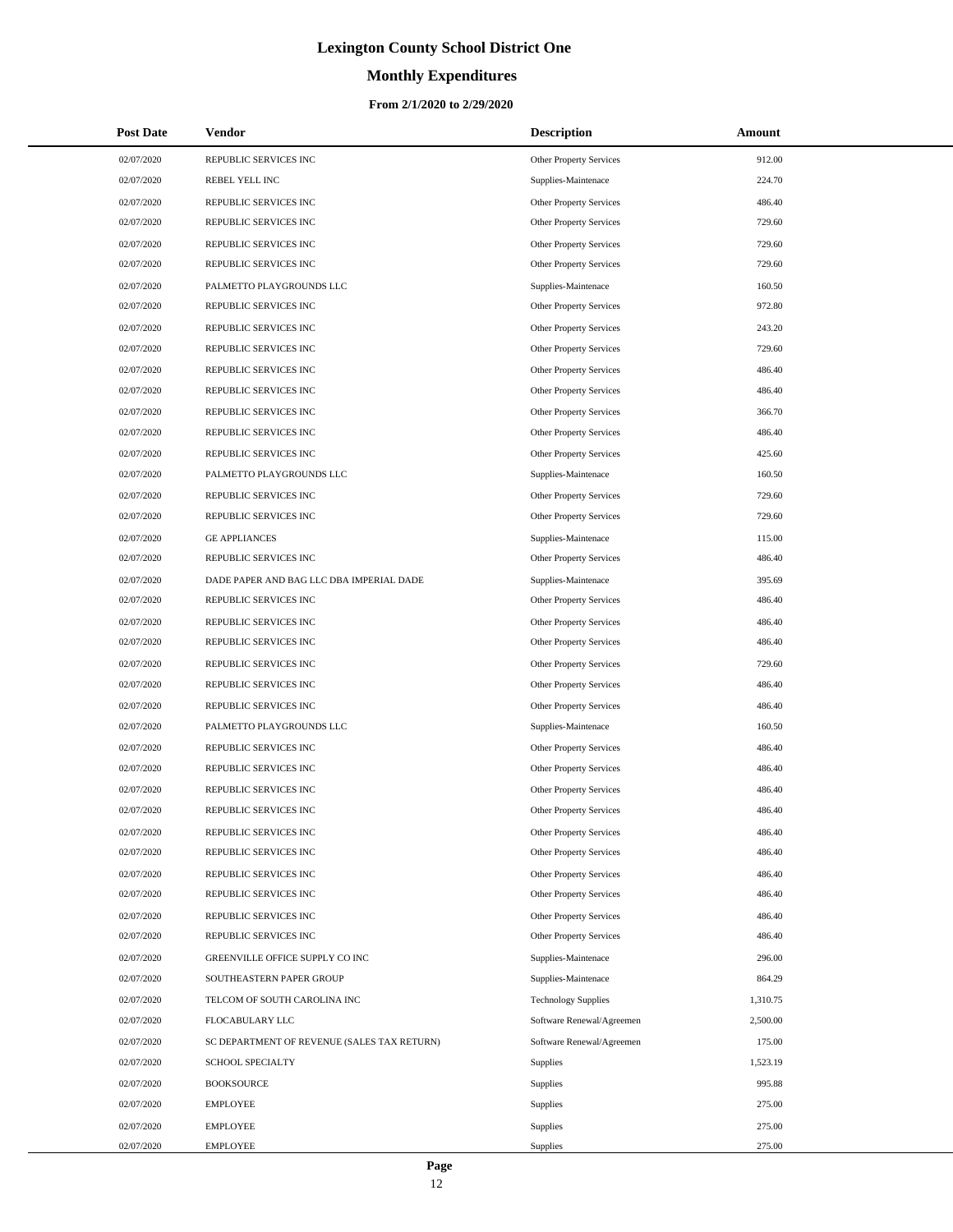# **Monthly Expenditures**

#### **From 2/1/2020 to 2/29/2020**

| <b>Post Date</b> | <b>Vendor</b>                                   | <b>Description</b>         | Amount    |
|------------------|-------------------------------------------------|----------------------------|-----------|
| 02/07/2020       | <b>HEINEMANN</b>                                | Supplies                   | 810.00    |
| 02/07/2020       | FOLLETT SCHOOL SOLUTIONS INC                    | <b>Library Books</b>       | 7,390.76  |
| 02/07/2020       | <b>EDCON INC</b>                                | <b>Building</b>            | 62,639.11 |
| 02/07/2020       | ACADEMIC SUPPLIER DBA RASIX COMPUTER CENTER INC | Supplies                   | 160.46    |
| 02/07/2020       | ACADEMIC SUPPLIER DBA RASIX COMPUTER CENTER INC | Supplies                   | 160.42    |
| 02/07/2020       | ACADEMIC SUPPLIER DBA RASIX COMPUTER CENTER INC | Supplies                   | 106.97    |
| 02/07/2020       | ACADEMIC SUPPLIER DBA RASIX COMPUTER CENTER INC | Supplies                   | 124.02    |
| 02/07/2020       | ACADEMIC SUPPLIER DBA RASIX COMPUTER CENTER INC | Supplies                   | 160.46    |
| 02/07/2020       | ACADEMIC SUPPLIER DBA RASIX COMPUTER CENTER INC | Supplies                   | 106.95    |
| 02/07/2020       | ACADEMIC SUPPLIER DBA RASIX COMPUTER CENTER INC | Supplies                   | 160.43    |
| 02/07/2020       | ACADEMIC SUPPLIER DBA RASIX COMPUTER CENTER INC | Supplies                   | 106.95    |
| 02/07/2020       | ACADEMIC SUPPLIER DBA RASIX COMPUTER CENTER INC | Supplies                   | 106.95    |
| 02/07/2020       | ACADEMIC SUPPLIER DBA RASIX COMPUTER CENTER INC | Supplies                   | 106.95    |
| 02/07/2020       | KURTZ BROS DBA BENDER BURKOT                    | Pupil Activity             | 234.54    |
| 02/07/2020       | SANDHILLS MIDDLE SCHOOL                         | Pupil Activity             | 357.50    |
| 02/07/2020       | 323 SPORTS                                      | Pupil Activity             | 1,203.75  |
| 02/07/2020       | <b>BSN SPORTS</b>                               | Pupil Activity             | 2,118.76  |
| 02/07/2020       | KNOCKOUT SPORTSWEAR                             | Pupil Activity             | 444.00    |
| 02/10/2020       | HAMERAY PUBLISHING GROUP INC                    | Supplies-Immersion         | 500.49    |
| 02/10/2020       | FORMS AND SUPPLY INC (FSI)                      | Supplies                   | 344.86    |
| 02/10/2020       | PRESENTATION SYSTEMS SOUTH INC                  | Supplies                   | 801.42    |
| 02/10/2020       | <b>ANOTHER PRINTER</b>                          | Printing and Binding       | 2,666.49  |
| 02/10/2020       | CAROLINA BIOLOGICAL SUPPLY CO                   | Supplies                   | 988.06    |
| 02/10/2020       | NUIDEA SCHOOL SUPPLY CO                         | Supplies                   | 614.72    |
| 02/10/2020       | FORMS AND SUPPLY INC (FSI)                      | <b>Technology Supplies</b> | 336.24    |
| 02/10/2020       | LIGHTHOUSE CARE CENTER OF AUGUSTA               | Tuition-LEA                | 3,105.00  |
| 02/10/2020       | FORMS AND SUPPLY INC (FSI)                      | Supplies                   | 103.58    |
| 02/10/2020       | CERTIFIED TRANSLATION SERVICES                  | Other Prof & Tech Service  | 390.00    |
| 02/10/2020       | HYMAN PAPER CO INC                              | Supplies-Maintenace        | 145.43    |
| 02/10/2020       | <b>LESESNE INDUSTRIES INC</b>                   | Supplies-Maintenace        | 1,647.80  |
| 02/10/2020       | SOUTHEASTERN PAPER GROUP                        | Supplies-Maintenace        | 198.22    |
| 02/10/2020       | <b>CITY OF CAYCE</b>                            | <b>Public Utilities</b>    | 4,592.84  |
| 02/10/2020       | <b>WW GRAINGER</b>                              | Supplies-Maintenace        | 370.43    |
| 02/10/2020       | CITY OF CAYCE                                   | <b>Public Utilities</b>    | 5,100.77  |
| 02/10/2020       | FERGUSON ENTERPRISES INC FEI 27                 | Supplies-Maintenace        | 434.69    |
| 02/10/2020       | <b>WW GRAINGER</b>                              | Supplies-Maintenace        | 370.43    |
| 02/10/2020       | PALMETTO CONTROLS INC                           | Repairs and Maintenance    | 596.27    |
| 02/10/2020       | REBEL YELL INC                                  | Supplies-Maintenace        | 224.70    |
| 02/10/2020       | <b>WW GRAINGER</b>                              | Supplies-Maintenace        | 370.43    |
| 02/10/2020       | <b>INTERSTATE SOLUTIONS</b>                     | Supplies-Maintenace        | 124.12    |
| 02/10/2020       | CBS SIGNS LLC                                   | Printing and Binding       | 133.75    |
| 02/10/2020       | SIGNAL TECHNOLOGIES INC                         | Software Renewal/Agreemen  | 460.00    |
| 02/10/2020       | DIDAX EDUCATIONAL RESOURCES                     | <b>Supplies</b>            | 287.92    |
| 02/10/2020       | FORMS AND SUPPLY INC (FSI)                      | Supplies                   | 280.94    |
| 02/10/2020       | WASHINGTON MUSIC CENTER INC                     | Supplies                   | 1,719.49  |
| 02/10/2020       | NUIDEA SCHOOL SUPPLY CO                         | Supplies                   | 449.40    |
| 02/10/2020       | SC DEPARTMENT OF REVENUE (SALES TAX RETURN)     | Sales Tax on Adult Meals   | 2,354.90  |
| 02/10/2020       | HERSHEYS ICE CREAM                              | Food                       | 829.29    |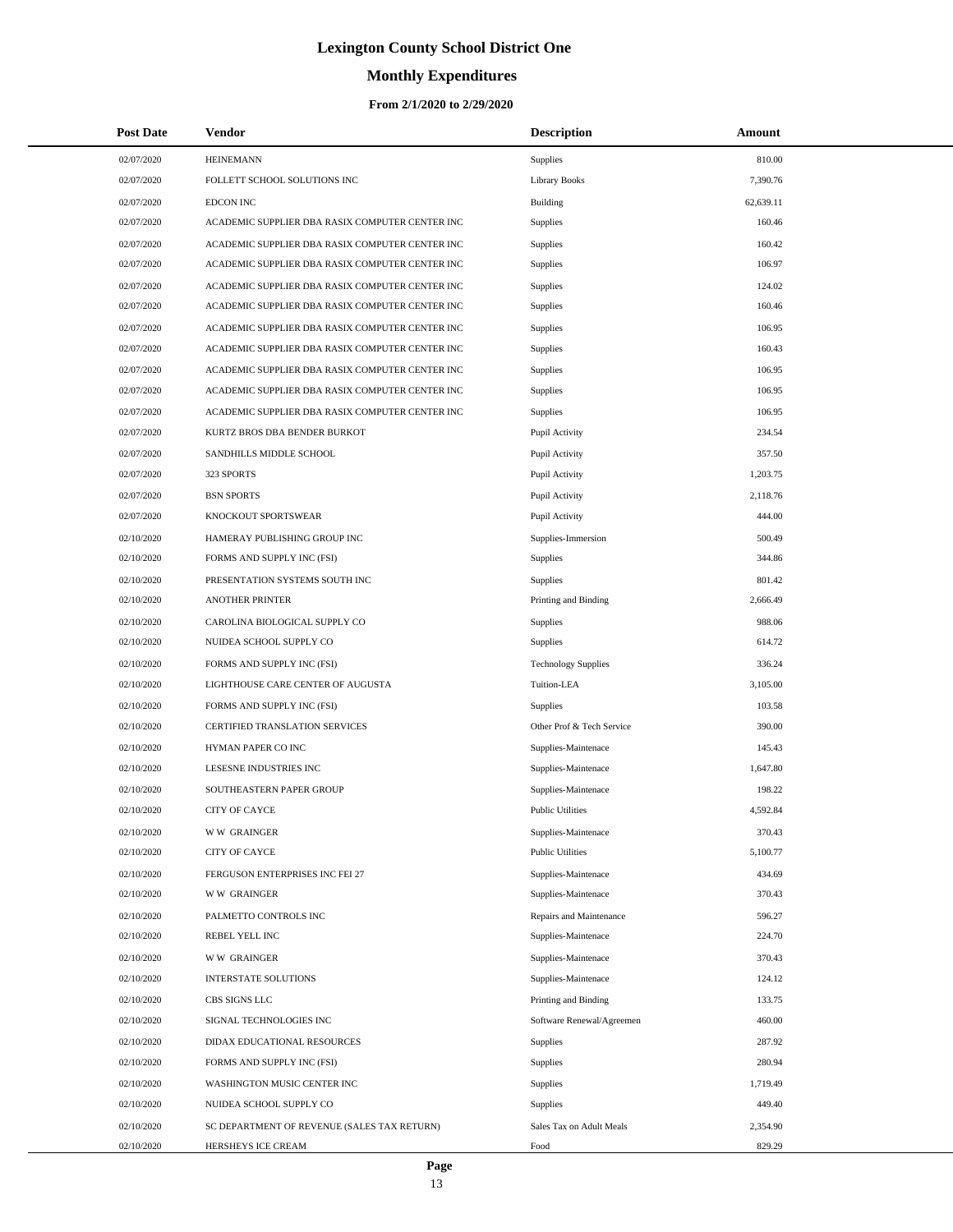# **Monthly Expenditures**

#### **From 2/1/2020 to 2/29/2020**

| <b>Post Date</b> | Vendor                        | <b>Description</b>         | Amount   |
|------------------|-------------------------------|----------------------------|----------|
| 02/10/2020       | EVOLLVE INC DBA OZOBOT        | Pupil Activity             | 741.51   |
| 02/10/2020       | NEW PROVIDENCE ELEMENTARY     | Pupil Activity             | 470.00   |
| 02/10/2020       | NEW PROVIDENCE ELEMENTARY     | Pupil Activity             | 300.00   |
| 02/10/2020       | FORMS AND SUPPLY INC (FSI)    | Pupil Activity             | 127.76   |
| 02/10/2020       | FORMS AND SUPPLY INC (FSI)    | Pupil Activity             | 815.88   |
| 02/10/2020       | <b>SCHOOL SPECIALTY</b>       | Pupil Activity             | 146.37   |
| 02/10/2020       | MODERN TURF INC               | Pupil Activity             | 931.66   |
| 02/10/2020       | <b>GRAY, SIDNEY L</b>         | Pupil Activity             | 124.40   |
| 02/10/2020       | <b>IB SOURCE</b>              | Pupil Activity             | 109.11   |
| 02/10/2020       | POPE, ANDREW                  | Pupil Activity             | 105.50   |
| 02/10/2020       | RITTER, WILLIAM KEITH         | Pupil Activity             | 112.71   |
| 02/10/2020       | TUCKER, CLAYTON               | Pupil Activity             | 119.90   |
| 02/10/2020       | <b>GUY, PATRICK</b>           | Pupil Activity             | 125.30   |
| 02/10/2020       | STROMAN, ANTHONY C            | Pupil Activity             | 104.60   |
| 02/10/2020       | HIERS, LANDIS D               | Pupil Activity             | 199.60   |
| 02/10/2020       | THE TROPHY & AWARDS CENTER    | Pupil Activity             | 128.40   |
| 02/10/2020       | FULMER, JOSHUA                | Pupil Activity             | 192.80   |
| 02/10/2020       | RINEHART, STEPHEN             | Pupil Activity             | 183.80   |
| 02/11/2020       | FORMS AND SUPPLY INC (FSI)    | Supplies                   | 1,283.57 |
| 02/11/2020       | <b>SCHOOL SPECIALTY</b>       | Supplies                   | 459.14   |
| 02/11/2020       | SCHOLASTIC BOOK CLUBS         | Supplies-Immersion         | 108.01   |
| 02/11/2020       | <b>SCHOOL SPECIALTY</b>       | Supplies                   | 636.25   |
| 02/11/2020       | CDWG ACCT 305089              | Supplies                   | 1,646.62 |
| 02/11/2020       | FORMS AND SUPPLY INC (FSI)    | Supplies                   | 156.00   |
| 02/11/2020       | FORMS AND SUPPLY INC (FSI)    | Supplies                   | 643.80   |
| 02/11/2020       | FORMS AND SUPPLY INC (FSI)    | <b>Technology Supplies</b> | 664.47   |
| 02/11/2020       | BOUND TO STAY BOUND BOOKS INC | <b>Library Books</b>       | 3,579.99 |
| 02/11/2020       | CULLUM SERVICES INC           | Repairs and Maintenance    | 1,950.00 |
| 02/11/2020       | <b>CULLUM SERVICES INC</b>    | Repairs and Maintenance    | 4,792.50 |
| 02/11/2020       | SOUTHEASTERN PAPER GROUP      | Supplies-Maintenace        | 2,616.04 |
| 02/11/2020       | THYSSENKRUPP ELEVATOR         | Repairs and Maintenance    | 2,536.00 |
| 02/11/2020       | CULLUM SERVICES INC           | Repairs and Maintenance    | 3,937.50 |
| 02/11/2020       | CULLUM SERVICES INC           | Repairs and Maintenance    | 360.00   |
| 02/11/2020       | CULLUM SERVICES INC           | Repairs and Maintenance    | 1,379.17 |
| 02/11/2020       | CULLUM SERVICES INC           | Repairs and Maintenance    | 440.63   |
| 02/11/2020       | <b>CULLUM SERVICES INC</b>    | Repairs and Maintenance    | 2,730.00 |
| 02/11/2020       | SOUTHEASTERN PAPER GROUP      | Supplies-Maintenace        | 239.92   |
| 02/11/2020       | CULLUM SERVICES INC           | Repairs and Maintenance    | 757.50   |
| 02/11/2020       | CULLUM SERVICES INC           | Repairs and Maintenance    | 1,372.50 |
| 02/11/2020       | CENTRAL POLY BAG CORPORATION  | Supplies-Maintenace        | 262.15   |
| 02/11/2020       | CULLUM SERVICES INC           | Repairs and Maintenance    | 1,355.63 |
| 02/11/2020       | CULLUM SERVICES INC           | Repairs and Maintenance    | 1,059.38 |
| 02/11/2020       | CULLUM SERVICES INC           | Repairs and Maintenance    | 1,331.25 |
| 02/11/2020       | CULLUM SERVICES INC           | Repairs and Maintenance    | 1,792.50 |
| 02/11/2020       | CULLUM SERVICES INC           | Repairs and Maintenance    | 3,788.54 |
| 02/11/2020       | <b>WW GRAINGER</b>            | Supplies-Maintenace        | 165.20   |
| 02/11/2020       | CULLUM SERVICES INC           | Repairs and Maintenance    | 1,691.25 |
| 02/11/2020       | CULLUM SERVICES INC           | Repairs and Maintenance    | 1,537.50 |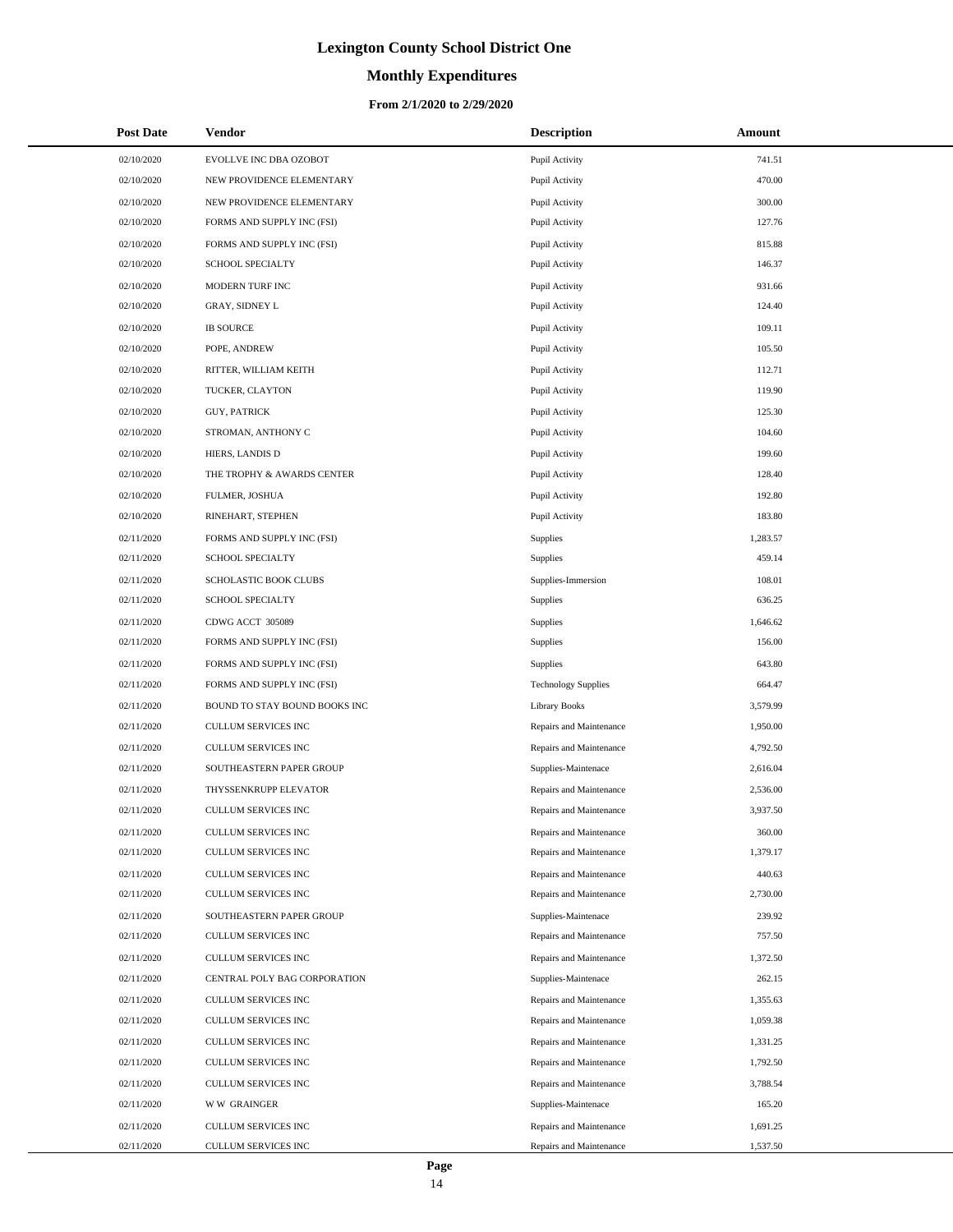# **Monthly Expenditures**

#### **From 2/1/2020 to 2/29/2020**

| <b>Post Date</b> | Vendor                                      | <b>Description</b>        | Amount    |
|------------------|---------------------------------------------|---------------------------|-----------|
| 02/11/2020       | CULLUM SERVICES INC                         | Repairs and Maintenance   | 1,149.38  |
| 02/11/2020       | CULLUM SERVICES INC                         | Repairs and Maintenance   | 3,759.33  |
| 02/11/2020       | CULLUM SERVICES INC                         | Repairs and Maintenance   | 2,148.76  |
| 02/11/2020       | CULLUM SERVICES INC                         | Repairs and Maintenance   | 1,515.00  |
| 02/11/2020       | CULLUM SERVICES INC                         | Repairs and Maintenance   | 1,376.25  |
| 02/11/2020       | CULLUM SERVICES INC                         | Repairs and Maintenance   | 1,530.00  |
| 02/11/2020       | CULLUM SERVICES INC                         | Repairs and Maintenance   | 1,205.60  |
| 02/11/2020       | CULLUM SERVICES INC                         | Repairs and Maintenance   | 1,276.88  |
| 02/11/2020       | CULLUM SERVICES INC                         | Repairs and Maintenance   | 620.62    |
| 02/11/2020       | CULLUM SERVICES INC                         | Repairs and Maintenance   | 2,371.88  |
| 02/11/2020       | CULLUM SERVICES INC                         | Repairs and Maintenance   | 1,453.12  |
| 02/11/2020       | CULLUM SERVICES INC                         | Repairs and Maintenance   | 2,437.50  |
| 02/11/2020       | CULLUM SERVICES INC                         | Repairs and Maintenance   | 5,887.50  |
| 02/11/2020       | CULLUM SERVICES INC                         | Repairs and Maintenance   | 1,453.13  |
| 02/11/2020       | MIDLANDS EXAMS AND DRUG SCREENING           | Other Prof & Tech Service | 1,250.00  |
| 02/11/2020       | POLLOCK FINANCIAL SERVICES INC              | Repairs and Maintenance   | 53,922.67 |
| 02/11/2020       | CDWG ACCT 305089                            | Software Renewal/Agreemen | 14,484.50 |
| 02/11/2020       | NWN CORPORATION                             | Software Renewal/Agreemen | 29,244.60 |
| 02/11/2020       | SC DEPARTMENT OF REVENUE (SALES TAX RETURN) | Software Renewal/Agreemen | 3,061.04  |
| 02/11/2020       | <b>GROVE MEDICAL</b>                        | Supplies                  | 136.96    |
| 02/11/2020       | PEARSON EDUCATION INC                       | Supplies                  | 2,699.10  |
| 02/11/2020       | <b>EMPLOYEE</b>                             | Supplies                  | 275.00    |
| 02/11/2020       | <b>BOOKSOURCE</b>                           | Supplies                  | 239.74    |
| 02/11/2020       | FOLLETT SCHOOL SOLUTIONS INC                | <b>Library Books</b>      | 8,577.98  |
| 02/11/2020       | NUIDEA SCHOOL SUPPLY CO                     | Supplies                  | 44,493.86 |
| 02/11/2020       | HERSHEYS ICE CREAM                          | Food                      | 107.70    |
| 02/11/2020       | <b>JW PEPPER</b>                            | Pupil Activity            | 105.00    |
| 02/11/2020       | CENGAGE LEARNING                            | Pupil Activity            | 684.00    |
| 02/11/2020       | FORMS AND SUPPLY INC (FSI)                  | Pupil Activity            | 1,283.57  |
| 02/11/2020       | METALS AND ALLOYS CO LLC                    | Pupil Activity            | 386.59    |
| 02/11/2020       | FORMS AND SUPPLY INC (FSI)                  | Pupil Activity            | 2,567.14  |
| 02/11/2020       | <b>INNOCORP LTD</b>                         | Pupil Activity            | 340.26    |
| 02/11/2020       | SARGENT WELCH LLC A VWR CO                  | Pupil Activity            | 257.99    |
| 02/11/2020       | SARGENT WELCH LLC A VWR CO                  | Pupil Activity            | 477.23    |
| 02/11/2020       | ALERT SERVICES INC                          | Pupil Activity            | 536.25    |
| 02/11/2020       | HENRY SCHEIN INC                            | Pupil Activity            | 662.82    |
| 02/11/2020       | PICKETT, BERNARD E                          | Pupil Activity            | 109.11    |
| 02/11/2020       | RITTER, WILLIAM KEITH                       | Pupil Activity            | 112.71    |
| 02/11/2020       | T AND T SPORTS                              | Pupil Activity            | 2,311.21  |
| 02/11/2020       | T AND T SPORTS                              | Pupil Activity            | 1,848.96  |
| 02/11/2020       | <b>TAND T SPORTS</b>                        | Pupil Activity            | 104.85    |
| 02/11/2020       | T AND T SPORTS                              | Pupil Activity            | 529.65    |
| 02/12/2020       | SCHOOL SPECIALTY                            | Supplies                  | 706.10    |
| 02/12/2020       | MUSICIAN SUPPLY                             | Repairs and Maintenance   | 1,826.00  |
| 02/12/2020       | ANOTHER PRINTER                             | Printing and Binding      | 341.50    |
| 02/12/2020       | ANOTHER PRINTER                             | <b>Supplies</b>           | 116.91    |
| 02/12/2020       | SCHOLASTIC INC                              | Supplies-Immersion        | 216.00    |
| 02/12/2020       | SCHOOL SPECIALTY                            | <b>Supplies</b>           | 431.83    |

L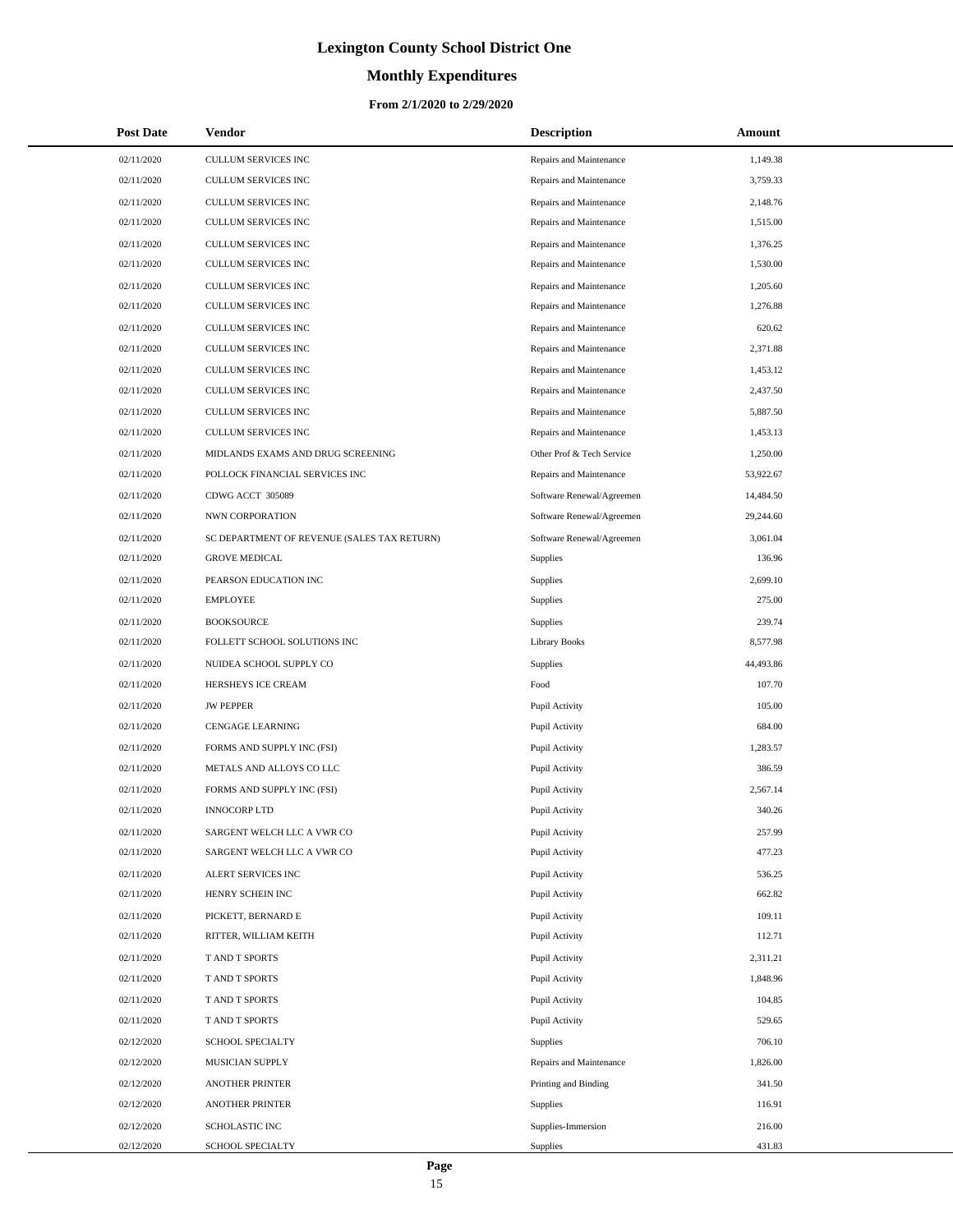# **Monthly Expenditures**

| <b>Post Date</b> | Vendor                                          | <b>Description</b>          | Amount   |
|------------------|-------------------------------------------------|-----------------------------|----------|
| 02/12/2020       | LEXINGTON COUNTY SCHOOL DIST 1                  | Pupil Transportation        | 259.16   |
| 02/12/2020       | THE OFFICE PAL INC                              | Supplies                    | 786.64   |
| 02/12/2020       | <b>SCHOOL SPECIALTY</b>                         | Supplies                    | 588.95   |
| 02/12/2020       | <b>EMPLOYEE</b>                                 | Travel                      | 108.50   |
| 02/12/2020       | <b>EMPLOYEE</b>                                 | Travel                      | 108.50   |
| 02/12/2020       | <b>EMPLOYEE</b>                                 | Travel                      | 108.50   |
| 02/12/2020       | <b>EMPLOYEE</b>                                 | Travel                      | 108.50   |
| 02/12/2020       | <b>SHAR PRODUCTS</b>                            | Supplies                    | 149.80   |
| 02/12/2020       | <b>EMPLOYEE</b>                                 | Travel                      | 152.50   |
| 02/12/2020       | <b>EMPLOYEE</b>                                 | Travel                      | 342.25   |
| 02/12/2020       | <b>EMPLOYEE</b>                                 | Travel                      | 254.84   |
| 02/12/2020       | <b>EMPLOYEE</b>                                 | Travel                      | 226.84   |
| 02/12/2020       | <b>EMPLOYEE</b>                                 | Travel                      | 253.06   |
| 02/12/2020       | <b>EMPLOYEE</b>                                 | Travel                      | 138.58   |
| 02/12/2020       | <b>EMPLOYEE</b>                                 | Travel                      | 729.97   |
| 02/12/2020       | <b>EMPLOYEE</b>                                 | Travel                      | 152.50   |
| 02/12/2020       | <b>EMPLOYEE</b>                                 | Travel                      | 152.50   |
| 02/12/2020       | ACADEMIC SUPPLIER DBA RASIX COMPUTER CENTER INC | Supplies                    | 509.56   |
| 02/12/2020       | <b>EMPLOYEE</b>                                 | Travel                      | 147.20   |
| 02/12/2020       | OCCUPATIONAL HEALTH                             | Supplies                    | 486.00   |
| 02/12/2020       | <b>EMPLOYEE</b>                                 | Travel                      | 111.55   |
| 02/12/2020       | <b>EMPLOYEE</b>                                 | Travel                      | 156.40   |
| 02/12/2020       | NORTHERN SPEECH SERVICES INC                    | Travel                      | 1,320.00 |
| 02/12/2020       | <b>EMPLOYEE</b>                                 | Travel                      | 101.20   |
| 02/12/2020       | <b>EMPLOYEE</b>                                 | Travel                      | 163.88   |
| 02/12/2020       | <b>EMPLOYEE</b>                                 | Travel                      | 131.10   |
| 02/12/2020       | <b>EMPLOYEE</b>                                 | Travel                      | 144.61   |
| 02/12/2020       | <b>EMPLOYEE</b>                                 | Travel-Teacher Staff Dev    | 333.04   |
| 02/12/2020       | <b>EMPLOYEE</b>                                 | Travel                      | 100.92   |
| 02/12/2020       | PALMETTO MICROFILM SYSTEMS INC                  | Repairs and Maintenance     | 165.00   |
| 02/12/2020       | <b>EMPLOYEE</b>                                 | Travel                      | 844.22   |
| 02/12/2020       | PALMETTO MICROFILM SYSTEMS INC                  | Supplies                    | 203.30   |
| 02/12/2020       | WINSUPPLY OF LEXINGTON INC                      | Supplies-Maintenace         | 4,942.44 |
| 02/12/2020       | JOHNSON CONTROLS FIRE PROTECTION LP             | Repairs and Maintenance     | 444.00   |
| 02/12/2020       | WINSUPPLY OF LEXINGTON INC                      | Supplies-Maintenace         | 294.25   |
| 02/12/2020       | JOHNSON CONTROLS FIRE PROTECTION LP             | Repairs and Maintenance     | 648.00   |
| 02/12/2020       | WINSUPPLY OF LEXINGTON INC                      | Supplies-Maintenace         | 568.17   |
| 02/12/2020       | WINSUPPLY OF LEXINGTON INC                      | Supplies-Maintenace         | 1,529.67 |
| 02/12/2020       | HYMAN PAPER CO INC                              | Supplies-Maintenace         | 512.39   |
| 02/12/2020       | GARRETT, LAKEYLA                                | <b>Pupil Transportation</b> | 256.00   |
| 02/12/2020       | <b>APPLE INC</b>                                | <b>Technology Supplies</b>  | 310.30   |
| 02/12/2020       | DELL COMPUTERS                                  | <b>Technology Supplies</b>  | 432.51   |
| 02/12/2020       | DELL COMPUTERS                                  | <b>Technology Supplies</b>  | 432.49   |
| 02/12/2020       | DELL COMPUTERS                                  | <b>Technology Supplies</b>  | 432.49   |
| 02/12/2020       | DELL COMPUTERS                                  | <b>Technology Supplies</b>  | 432.49   |
| 02/12/2020       | APPLE INC                                       | <b>Technology Supplies</b>  | 310.30   |
| 02/12/2020       | DELL COMPUTERS                                  | <b>Technology Supplies</b>  | 432.49   |
| 02/12/2020       | APPLE INC                                       | <b>Technology Supplies</b>  | 310.30   |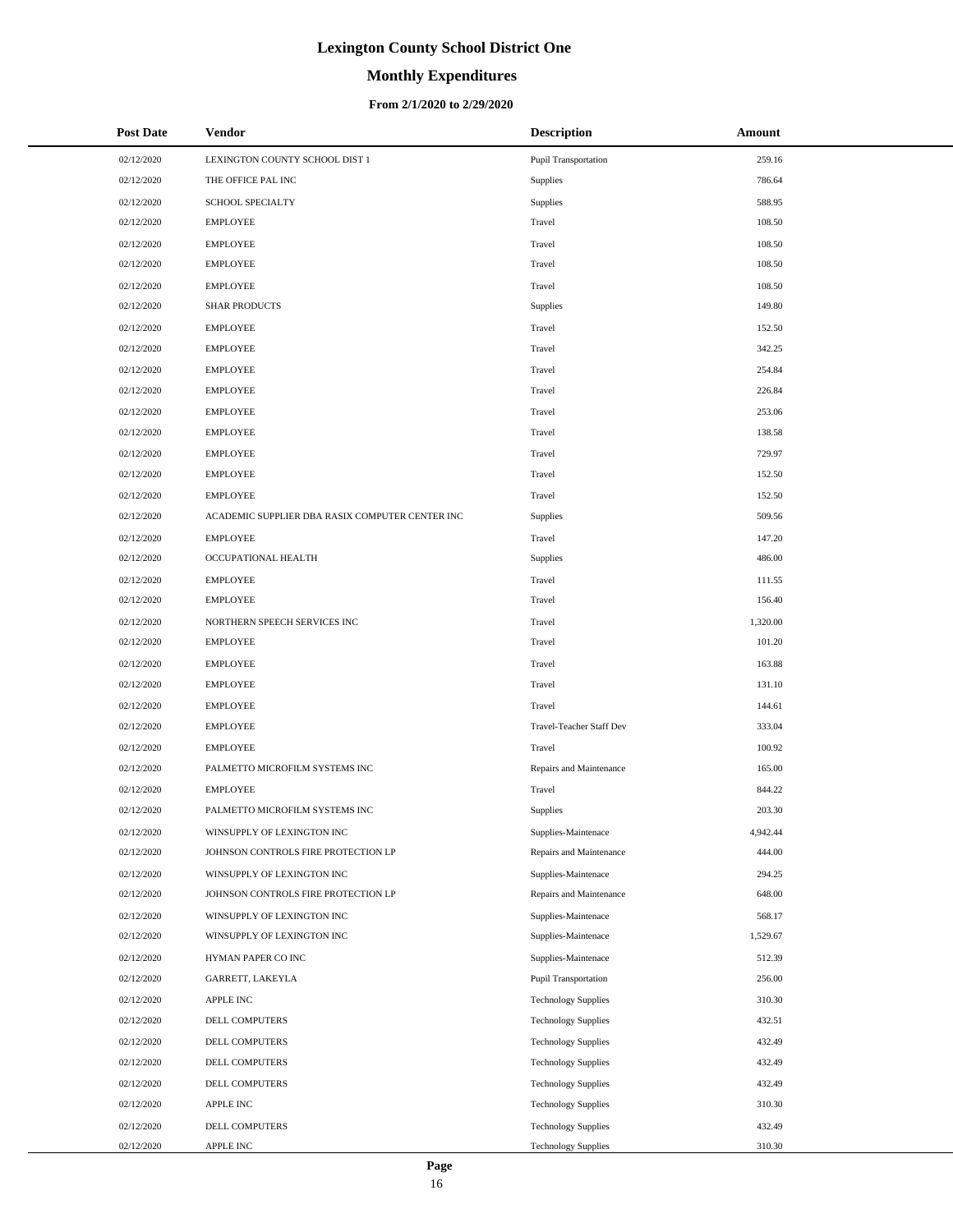# **Monthly Expenditures**

#### **From 2/1/2020 to 2/29/2020**

| <b>Post Date</b> | Vendor                                      | <b>Description</b>         | Amount    |
|------------------|---------------------------------------------|----------------------------|-----------|
| 02/12/2020       | APPLE INC                                   | <b>Technology Supplies</b> | 310.30    |
| 02/12/2020       | <b>APPLE INC</b>                            | <b>Technology Supplies</b> | 310.30    |
| 02/12/2020       | TELCOM OF SOUTH CAROLINA INC                | Software Renewal/Agreemen  | 330.00    |
| 02/12/2020       | TELCOM OF SOUTH CAROLINA INC                | Software Renewal/Agreemen  | 330.00    |
| 02/12/2020       | <b>EMPLOYEE</b>                             | Travel                     | 236.40    |
| 02/12/2020       | DISCOVERY EDUCATION INC                     | Software Renewal/Agreemen  | 38,108.05 |
| 02/12/2020       | TELCOM OF SOUTH CAROLINA INC                | Software Renewal/Agreemen  | 330.00    |
| 02/12/2020       | PINE PRESS OF LEXINGTON INC                 | Supplies                   | 124.92    |
| 02/12/2020       | <b>EMPLOYEE</b>                             | Travel                     | 284.34    |
| 02/12/2020       | <b>EMPLOYEE</b>                             | Travel                     | 156.17    |
| 02/12/2020       | <b>EMPLOYEE</b>                             | Travel                     | 208.15    |
| 02/12/2020       | <b>EMPLOYEE</b>                             | Travel                     | 315.96    |
| 02/12/2020       | <b>EMPLOYEE</b>                             | Travel                     | 229.60    |
| 02/12/2020       | <b>EMPLOYEE</b>                             | Travel                     | 175.95    |
| 02/12/2020       | <b>EMPLOYEE</b>                             | Travel                     | 206.14    |
| 02/12/2020       | <b>EMPLOYEE</b>                             | Travel                     | 154.96    |
| 02/12/2020       | <b>EMPLOYEE</b>                             | Travel                     | 125.35    |
| 02/12/2020       | <b>EMPLOYEE</b>                             | Travel                     | 185.73    |
| 02/12/2020       | <b>EMPLOYEE</b>                             | Travel                     | 163.99    |
| 02/12/2020       | <b>EMPLOYEE</b>                             | Travel                     | 166.46    |
| 02/12/2020       | <b>EMPLOYEE</b>                             | Travel                     | 114.94    |
| 02/12/2020       | <b>EMPLOYEE</b>                             | Travel                     | 167.04    |
| 02/12/2020       | <b>EMPLOYEE</b>                             | Travel                     | 165.60    |
| 02/12/2020       | <b>EMPLOYEE</b>                             | Travel                     | 140.00    |
| 02/12/2020       | <b>EMPLOYEE</b>                             | Travel                     | 140.00    |
| 02/12/2020       | <b>EMPLOYEE</b>                             | Travel                     | 140.00    |
| 02/12/2020       | <b>EMPLOYEE</b>                             | Travel                     | 140.00    |
| 02/12/2020       | <b>EMPLOYEE</b>                             | Travel                     | 589.19    |
| 02/12/2020       | BIRDBRAIN TECHNOLOGIES LLC                  | <b>Technology Supplies</b> | 2,282.40  |
| 02/12/2020       | SC DEPARTMENT OF REVENUE (SALES TAX RETURN) | <b>Technology Supplies</b> | 148.89    |
| 02/12/2020       | <b>EMPLOYEE</b>                             | Travel                     | 200.00    |
| 02/12/2020       | <b>EMPLOYEE</b>                             | Travel                     | 200.00    |
| 02/12/2020       | LEXINGTON COUNTY SCHOOL DIST 1              | Pupil Transportation       | 105.40    |
| 02/12/2020       | <b>HEINEMANN</b>                            | Supplies                   | 360.00    |
| 02/12/2020       | <b>EMPLOYEE</b>                             | Travel                     | 103.94    |
| 02/12/2020       | <b>EMPLOYEE</b>                             | Travel                     | 200.04    |
| 02/12/2020       | EDUCATION MANAGEMENT SYSTEMS INC            | Software Renewal/Agreemen  | 350.02    |
| 02/12/2020       | EDUCATION MANAGEMENT SYSTEMS INC            | Software Renewal/Agreemen  | 350.02    |
| 02/12/2020       | <b>US FOODS</b>                             | Supplies                   | 268.45    |
| 02/12/2020       | <b>US FOODS</b>                             | Food                       | 4,583.63  |
| 02/12/2020       | EARTHGRAINS BAKING COMPANIES INC            | <b>Bread</b>               | 117.75    |
| 02/12/2020       | BORDEN DAIRY CO OF SC LLC                   | Milk                       | 300.28    |
| 02/12/2020       | EDUCATION MANAGEMENT SYSTEMS INC            | Software Renewal/Agreemen  | 350.02    |
| 02/12/2020       | <b>US FOODS</b>                             | Supplies                   | 282.80    |
| 02/12/2020       | <b>US FOODS</b>                             | Food                       | 2,218.54  |
| 02/12/2020       | BORDEN DAIRY CO OF SC LLC                   | Milk                       | 340.98    |
| 02/12/2020       | SENN BROTHERS INC                           | Produce                    | 126.30    |
| 02/12/2020       | EDUCATION MANAGEMENT SYSTEMS INC            | Software Renewal/Agreemen  | 350.02    |

 $\overline{a}$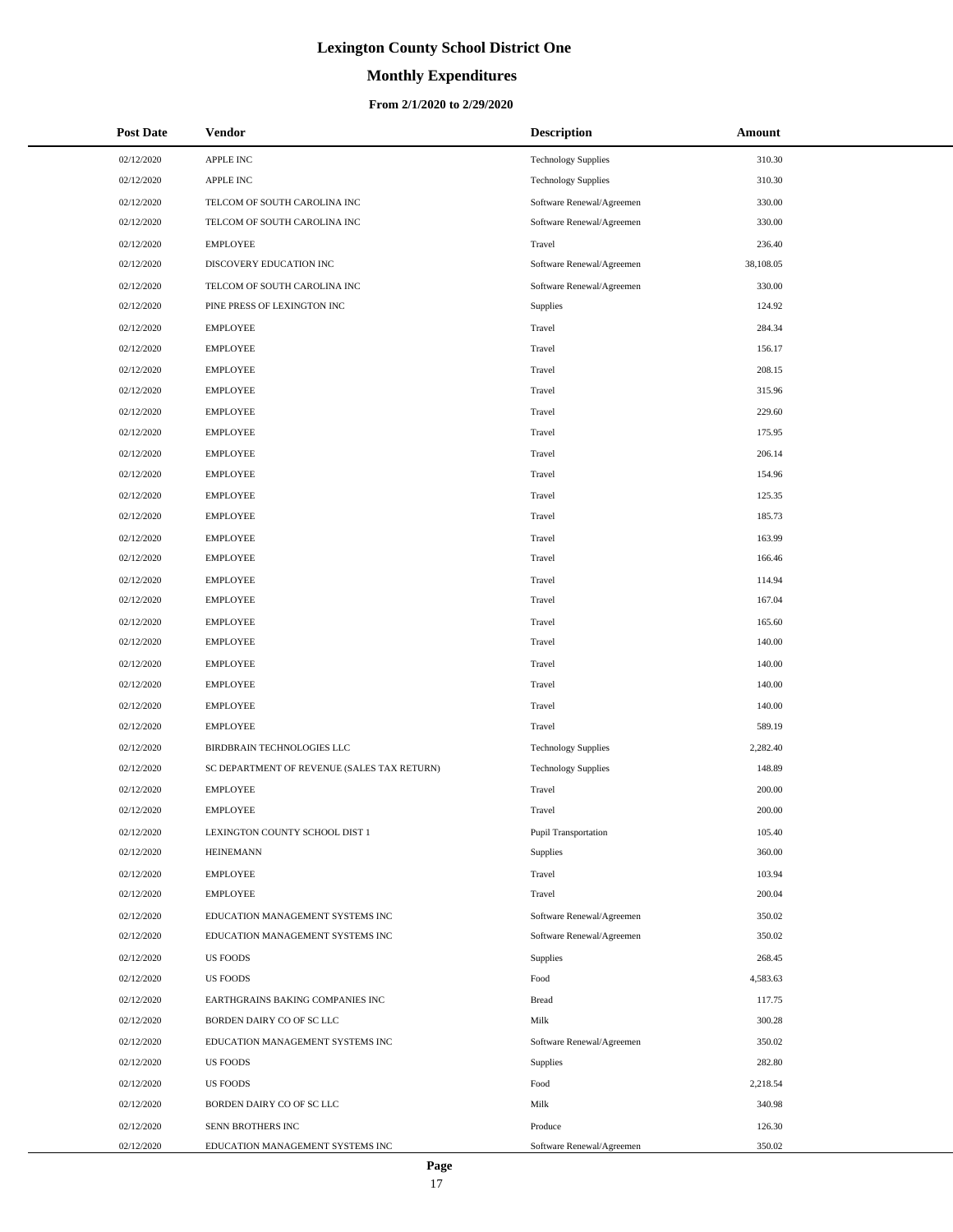# **Monthly Expenditures**

| <b>Post Date</b>         | <b>Vendor</b>                                  | <b>Description</b>                           | Amount           |
|--------------------------|------------------------------------------------|----------------------------------------------|------------------|
| 02/12/2020               | <b>US FOODS</b>                                | <b>Supplies</b>                              | 372.32           |
| 02/12/2020               | <b>US FOODS</b>                                | Food                                         | 3,950.88         |
| 02/12/2020               | BORDEN DAIRY CO OF SC LLC                      | Milk                                         | 339.95           |
| 02/12/2020               | EDUCATION MANAGEMENT SYSTEMS INC               | Software Renewal/Agreemen                    | 350.02           |
| 02/12/2020               | <b>US FOODS</b>                                | <b>Supplies</b>                              | 258.81           |
| 02/12/2020               | <b>US FOODS</b>                                | Food                                         | 7,321.00         |
| 02/12/2020               | BORDEN DAIRY CO OF SC LLC                      | Milk                                         | 1,353.83         |
| 02/12/2020               | EDUCATION MANAGEMENT SYSTEMS INC               | Software Renewal/Agreemen                    | 350.02           |
| 02/12/2020               | <b>US FOODS</b>                                | <b>Supplies</b>                              | 295.08           |
| 02/12/2020               | <b>USA SUPPLY</b>                              | Supplies                                     | 394.83           |
| 02/12/2020               | <b>US FOODS</b>                                | Food                                         | 2,429.64         |
| 02/12/2020               | BORDEN DAIRY CO OF SC LLC                      | Milk                                         | 322.29           |
| 02/12/2020               | EDUCATION MANAGEMENT SYSTEMS INC               | Software Renewal/Agreemen                    | 350.02           |
| 02/12/2020               | <b>US FOODS</b>                                | <b>Supplies</b>                              | 311.67           |
| 02/12/2020               | <b>US FOODS</b>                                | Food                                         | 3,640.93         |
| 02/12/2020               | BORDEN DAIRY CO OF SC LLC                      | Milk                                         | 844.62           |
| 02/12/2020               | SENN BROTHERS INC                              | Produce                                      | 434.50           |
| 02/12/2020               | EDUCATION MANAGEMENT SYSTEMS INC               | Software Renewal/Agreemen                    | 350.02           |
| 02/12/2020               | <b>US FOODS</b>                                | Food                                         | 1,269.74         |
| 02/12/2020               | EDUCATION MANAGEMENT SYSTEMS INC               | Software Renewal/Agreemen                    | 350.02           |
| 02/12/2020               | <b>US FOODS</b>                                | <b>Supplies</b>                              | 336.92           |
| 02/12/2020               | <b>US FOODS</b>                                | Food                                         | 3,592.98         |
| 02/12/2020               | SENN BROTHERS INC                              | Produce                                      | 627.15           |
| 02/12/2020               | EDUCATION MANAGEMENT SYSTEMS INC               | Software Renewal/Agreemen                    | 350.02           |
| 02/12/2020               | <b>US FOODS</b>                                | <b>Supplies</b>                              | 178.72           |
| 02/12/2020               | <b>US FOODS</b>                                | Food                                         | 2,852.63         |
| 02/12/2020               | BORDEN DAIRY CO OF SC LLC                      | Milk                                         | 511.28           |
| 02/12/2020               | EDUCATION MANAGEMENT SYSTEMS INC               | Software Renewal/Agreemen                    | 350.02           |
| 02/12/2020               | UNITED REFRIGERATION INC                       | <b>Supplies</b>                              | 3,869.12         |
| 02/12/2020               | <b>US FOODS</b>                                | Supplies                                     | 592.83           |
| 02/12/2020               | <b>US FOODS</b>                                | Food                                         | 5,892.83         |
| 02/12/2020               | BORDEN DAIRY CO OF SC LLC                      | Milk                                         | 1,675.00         |
| 02/12/2020               | SENN BROTHERS INC                              | Produce                                      | 442.05           |
| 02/12/2020               | EDUCATION MANAGEMENT SYSTEMS INC               | Software Renewal/Agreemen                    | 350.02           |
| 02/12/2020               | <b>US FOODS</b>                                | <b>Supplies</b>                              | 229.16           |
| 02/12/2020               | <b>US FOODS</b>                                | Food                                         | 3,411.68         |
| 02/12/2020<br>02/12/2020 | BORDEN DAIRY CO OF SC LLC<br>SENN BROTHERS INC | Milk<br>Produce                              | 644.71<br>171.70 |
| 02/12/2020               | EDUCATION MANAGEMENT SYSTEMS INC               |                                              | 350.02           |
| 02/12/2020               | <b>US FOODS</b>                                | Software Renewal/Agreemen<br><b>Supplies</b> | 344.32           |
| 02/12/2020               | <b>US FOODS</b>                                | Food                                         | 3,651.02         |
| 02/12/2020               | BORDEN DAIRY CO OF SC LLC                      | Milk                                         | 707.95           |
| 02/12/2020               | SENN BROTHERS INC                              | Produce                                      | 497.15           |
| 02/12/2020               | EDUCATION MANAGEMENT SYSTEMS INC               | Software Renewal/Agreemen                    | 350.02           |
| 02/12/2020               | <b>US FOODS</b>                                | <b>Supplies</b>                              | 341.55           |
| 02/12/2020               | <b>US FOODS</b>                                | Food                                         | 3,523.48         |
| 02/12/2020               | BORDEN DAIRY CO OF SC LLC                      | Milk                                         | 422.46           |
| 02/12/2020               | EDUCATION MANAGEMENT SYSTEMS INC               | Software Renewal/Agreemen                    | 350.02           |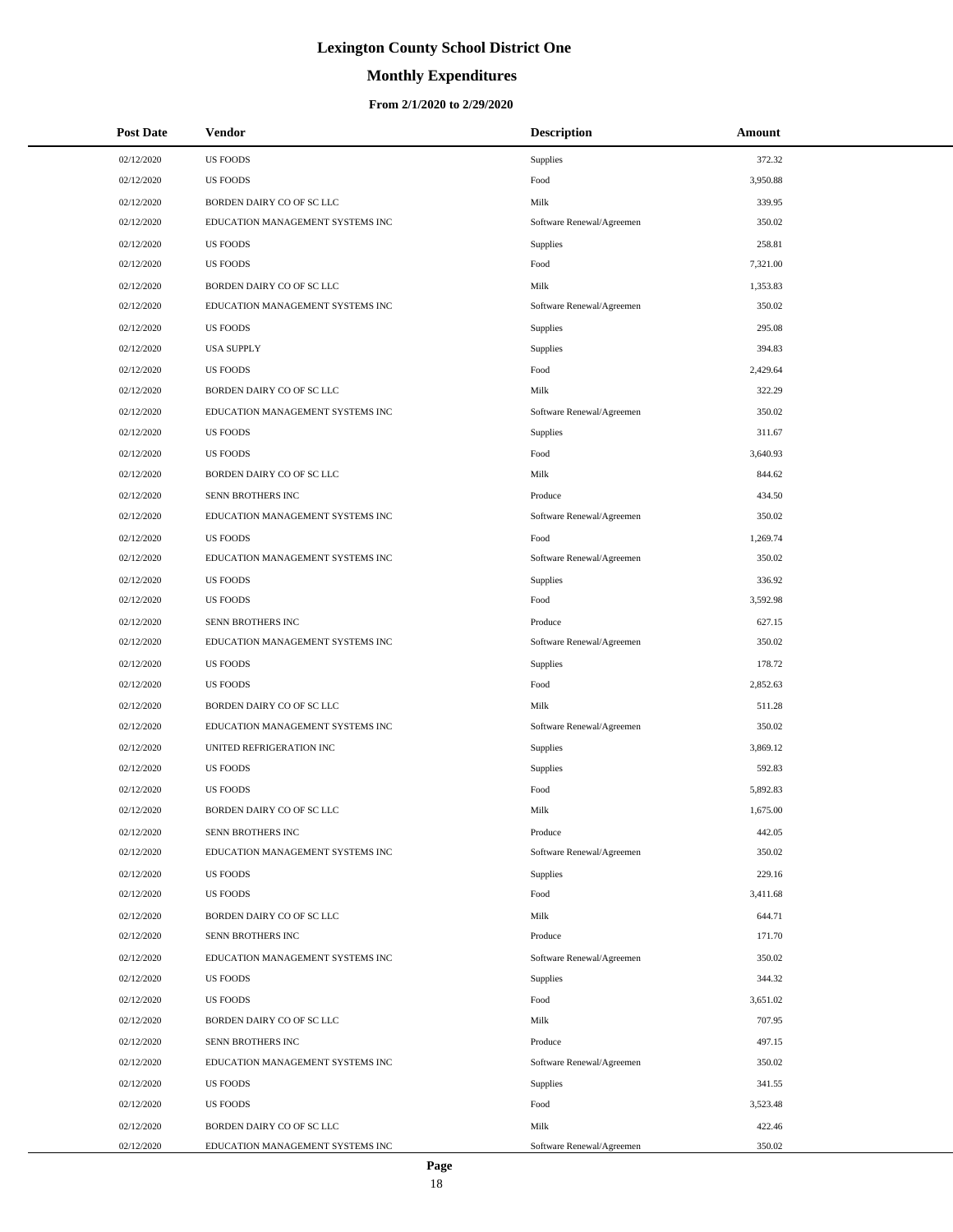# **Monthly Expenditures**

#### **From 2/1/2020 to 2/29/2020**

| <b>Post Date</b> | Vendor                           | <b>Description</b>        | Amount    |
|------------------|----------------------------------|---------------------------|-----------|
| 02/12/2020       | <b>US FOODS</b>                  | Supplies                  | 745.30    |
| 02/12/2020       | <b>USA SUPPLY</b>                | Supplies                  | 412.49    |
| 02/12/2020       | <b>US FOODS</b>                  | Food                      | 12,795.18 |
| 02/12/2020       | EARTHGRAINS BAKING COMPANIES INC | <b>Bread</b>              | 353.00    |
| 02/12/2020       | BORDEN DAIRY CO OF SC LLC        | Milk                      | 1,343.78  |
| 02/12/2020       | SENN BROTHERS INC                | Produce                   | 437.55    |
| 02/12/2020       | EDUCATION MANAGEMENT SYSTEMS INC | Software Renewal/Agreemen | 350.02    |
| 02/12/2020       | <b>US FOODS</b>                  | Supplies                  | 287.40    |
| 02/12/2020       | <b>US FOODS</b>                  | Food                      | 1,530.75  |
| 02/12/2020       | BORDEN DAIRY CO OF SC LLC        | Milk                      | 496.62    |
| 02/12/2020       | SENN BROTHERS INC                | Produce                   | 129.55    |
| 02/12/2020       | EDUCATION MANAGEMENT SYSTEMS INC | Software Renewal/Agreemen | 350.02    |
| 02/12/2020       | <b>US FOODS</b>                  | Supplies                  | 434.06    |
| 02/12/2020       | <b>US FOODS</b>                  | Food                      | 6,019.19  |
| 02/12/2020       | BORDEN DAIRY CO OF SC LLC        | Milk                      | 733.27    |
| 02/12/2020       | SENN BROTHERS INC                | Produce                   | 205.35    |
| 02/12/2020       | EDUCATION MANAGEMENT SYSTEMS INC | Software Renewal/Agreemen | 350.02    |
| 02/12/2020       | <b>US FOODS</b>                  | Supplies                  | 296.44    |
| 02/12/2020       | <b>US FOODS</b>                  | Food                      | 1,109.79  |
| 02/12/2020       | BORDEN DAIRY CO OF SC LLC        | Milk                      | 244.57    |
| 02/12/2020       | SENN BROTHERS INC                | Produce                   | 142.80    |
| 02/12/2020       | EDUCATION MANAGEMENT SYSTEMS INC | Software Renewal/Agreemen | 350.02    |
| 02/12/2020       | <b>US FOODS</b>                  | Supplies                  | 221.49    |
| 02/12/2020       | <b>USA SUPPLY</b>                | Supplies                  | 387.88    |
| 02/12/2020       | <b>US FOODS</b>                  | Food                      | 2,645.60  |
| 02/12/2020       | BORDEN DAIRY CO OF SC LLC        | Milk                      | 403.89    |
| 02/12/2020       | SENN BROTHERS INC                | Produce                   | 157.95    |
| 02/12/2020       | EDUCATION MANAGEMENT SYSTEMS INC | Software Renewal/Agreemen | 350.02    |
| 02/12/2020       | <b>US FOODS</b>                  | Supplies                  | 140.03    |
| 02/12/2020       | <b>US FOODS</b>                  | Food                      | 2,290.51  |
| 02/12/2020       | BORDEN DAIRY CO OF SC LLC        | Milk                      | 792.58    |
| 02/12/2020       | SENN BROTHERS INC                | Produce                   | 204.15    |
| 02/12/2020       | EDUCATION MANAGEMENT SYSTEMS INC | Software Renewal/Agreemen | 350.02    |
| 02/12/2020       | <b>US FOODS</b>                  | Supplies                  | 140.91    |
| 02/12/2020       | <b>US FOODS</b>                  | Food                      | 3,027.18  |
| 02/12/2020       | BORDEN DAIRY CO OF SC LLC        | Milk                      | 144.48    |
| 02/12/2020       | EDUCATION MANAGEMENT SYSTEMS INC | Software Renewal/Agreemen | 350.02    |
| 02/12/2020       | US FOODS                         | Supplies                  | 352.50    |
| 02/12/2020       | <b>US FOODS</b>                  | Food                      | 1,821.58  |
| 02/12/2020       | BORDEN DAIRY CO OF SC LLC        | Milk                      | 452.14    |
| 02/12/2020       | SENN BROTHERS INC                | Produce                   | 281.95    |
| 02/12/2020       | EDUCATION MANAGEMENT SYSTEMS INC | Software Renewal/Agreemen | 350.02    |
| 02/12/2020       | <b>US FOODS</b>                  | Supplies                  | 693.62    |
| 02/12/2020       | <b>US FOODS</b>                  | Food                      | 6,823.43  |
| 02/12/2020       | BORDEN DAIRY CO OF SC LLC        | Milk                      | 756.04    |
| 02/12/2020       | SENN BROTHERS INC                | Produce                   | 671.25    |
| 02/12/2020       | EDUCATION MANAGEMENT SYSTEMS INC | Software Renewal/Agreemen | 349.26    |
| 02/12/2020       | <b>US FOODS</b>                  | Supplies                  | 192.90    |

L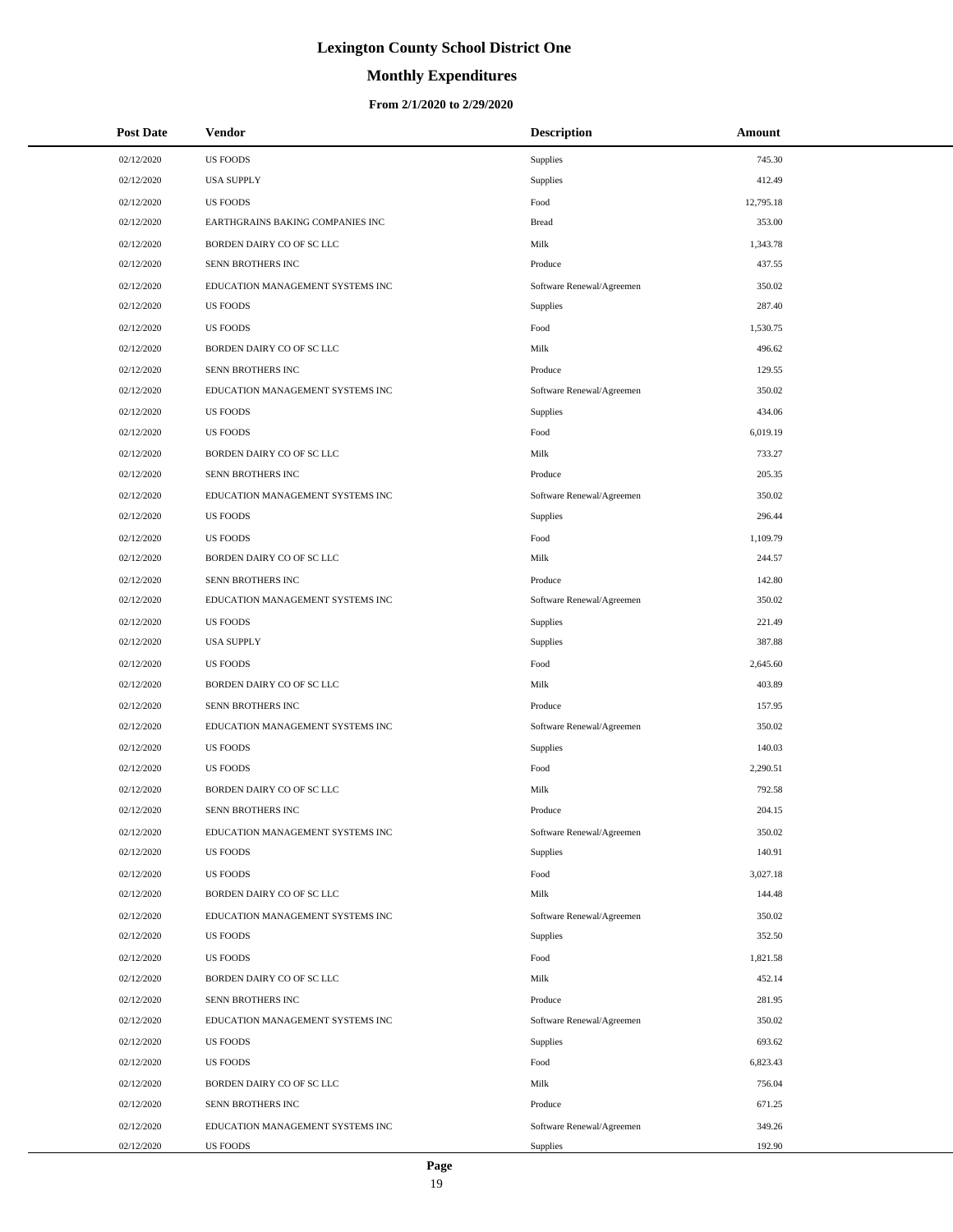# **Monthly Expenditures**

#### **From 2/1/2020 to 2/29/2020**

| <b>Post Date</b> | Vendor                                          | <b>Description</b>        | Amount   |
|------------------|-------------------------------------------------|---------------------------|----------|
| 02/12/2020       | <b>US FOODS</b>                                 | Food                      | 2,449.82 |
| 02/12/2020       | BORDEN DAIRY CO OF SC LLC                       | Milk                      | 678.91   |
| 02/12/2020       | SENN BROTHERS INC                               | Produce                   | 488.00   |
| 02/12/2020       | EDUCATION MANAGEMENT SYSTEMS INC                | Software Renewal/Agreemen | 350.02   |
| 02/12/2020       | <b>US FOODS</b>                                 | Supplies                  | 212.54   |
| 02/12/2020       | <b>US FOODS</b>                                 | Food                      | 2,854.17 |
| 02/12/2020       | BORDEN DAIRY CO OF SC LLC                       | Milk                      | 599.99   |
| 02/12/2020       | SENN BROTHERS INC                               | Produce                   | 337.10   |
| 02/12/2020       | EDUCATION MANAGEMENT SYSTEMS INC                | Software Renewal/Agreemen | 350.02   |
| 02/12/2020       | <b>US FOODS</b>                                 | Supplies                  | 148.66   |
| 02/12/2020       | <b>US FOODS</b>                                 | Food                      | 3,251.63 |
| 02/12/2020       | BORDEN DAIRY CO OF SC LLC                       | Milk                      | 601.86   |
| 02/12/2020       | SENN BROTHERS INC                               | Produce                   | 187.00   |
| 02/12/2020       | EDUCATION MANAGEMENT SYSTEMS INC                | Software Renewal/Agreemen | 350.02   |
| 02/12/2020       | <b>US FOODS</b>                                 | Supplies                  | 128.32   |
| 02/12/2020       | <b>US FOODS</b>                                 | Food                      | 1,872.15 |
| 02/12/2020       | BORDEN DAIRY CO OF SC LLC                       | Milk                      | 412.41   |
| 02/12/2020       | <b>SENN BROTHERS INC</b>                        | Produce                   | 272.25   |
| 02/12/2020       | EDUCATION MANAGEMENT SYSTEMS INC                | Software Renewal/Agreemen | 350.02   |
| 02/12/2020       | <b>US FOODS</b>                                 | Supplies                  | 201.32   |
| 02/12/2020       | <b>US FOODS</b>                                 | Food                      | 3,776.25 |
| 02/12/2020       | BORDEN DAIRY CO OF SC LLC                       | Milk                      | 426.41   |
| 02/12/2020       | SENN BROTHERS INC                               | Produce                   | 187.95   |
| 02/12/2020       | EDUCATION MANAGEMENT SYSTEMS INC                | Software Renewal/Agreemen | 350.02   |
| 02/12/2020       | <b>US FOODS</b>                                 | Supplies                  | 197.53   |
| 02/12/2020       | <b>USA SUPPLY</b>                               | Supplies                  | 299.60   |
| 02/12/2020       | <b>US FOODS</b>                                 | Food                      | 2,520.56 |
| 02/12/2020       | BORDEN DAIRY CO OF SC LLC                       | Milk                      | 188.98   |
| 02/12/2020       | EDUCATION MANAGEMENT SYSTEMS INC                | Software Renewal/Agreemen | 350.02   |
| 02/12/2020       | <b>US FOODS</b>                                 | Supplies                  | 548.49   |
| 02/12/2020       | <b>US FOODS</b>                                 | Food                      | 4,238.54 |
| 02/12/2020       | BORDEN DAIRY CO OF SC LLC                       | Milk                      | 500.35   |
| 02/12/2020       | SENN BROTHERS INC                               | Produce                   | 161.00   |
| 02/12/2020       | EDUCATION MANAGEMENT SYSTEMS INC                | Software Renewal/Agreemen | 350.02   |
| 02/12/2020       | <b>US FOODS</b>                                 | Supplies                  | 438.78   |
| 02/12/2020       | <b>US FOODS</b>                                 | Food                      | 2,810.46 |
| 02/12/2020       | BORDEN DAIRY CO OF SC LLC                       | Milk                      | 475.60   |
| 02/12/2020       | <b>US FOODS</b>                                 | Food                      | 2,561.64 |
| 02/12/2020       | BORDEN DAIRY CO OF SC LLC                       | Milk                      | 133.73   |
| 02/12/2020       | NATIONAL FFA ORGANIZATION                       | Pupil Activity            | 525.00   |
| 02/12/2020       | BLICK ART MATERIALS LLC                         | Pupil Activity            | 102.00   |
| 02/12/2020       | SCHOOL SPECIALTY                                | Pupil Activity            | 182.54   |
| 02/12/2020       | EAI (ERIC ARMIN INC)                            | Pupil Activity            | 149.00   |
| 02/12/2020       | ACADEMIC SUPPLIER DBA RASIX COMPUTER CENTER INC | Pupil Activity            | 1,770.15 |
| 02/12/2020       | <b>JW PEPPER</b>                                | Pupil Activity            | 288.83   |
| 02/12/2020       | <b>SCHOOL SPECIALTY</b>                         | Pupil Activity            | 482.20   |
| 02/12/2020       | PERFORMANCE HEALTH SUPPLY INC DBA MEDCO SUPPLY  | Pupil Activity            | 481.66   |
| 02/12/2020       | LOWER RICHLAND HIGH SCHOOL                      | Pupil Activity            | 150.00   |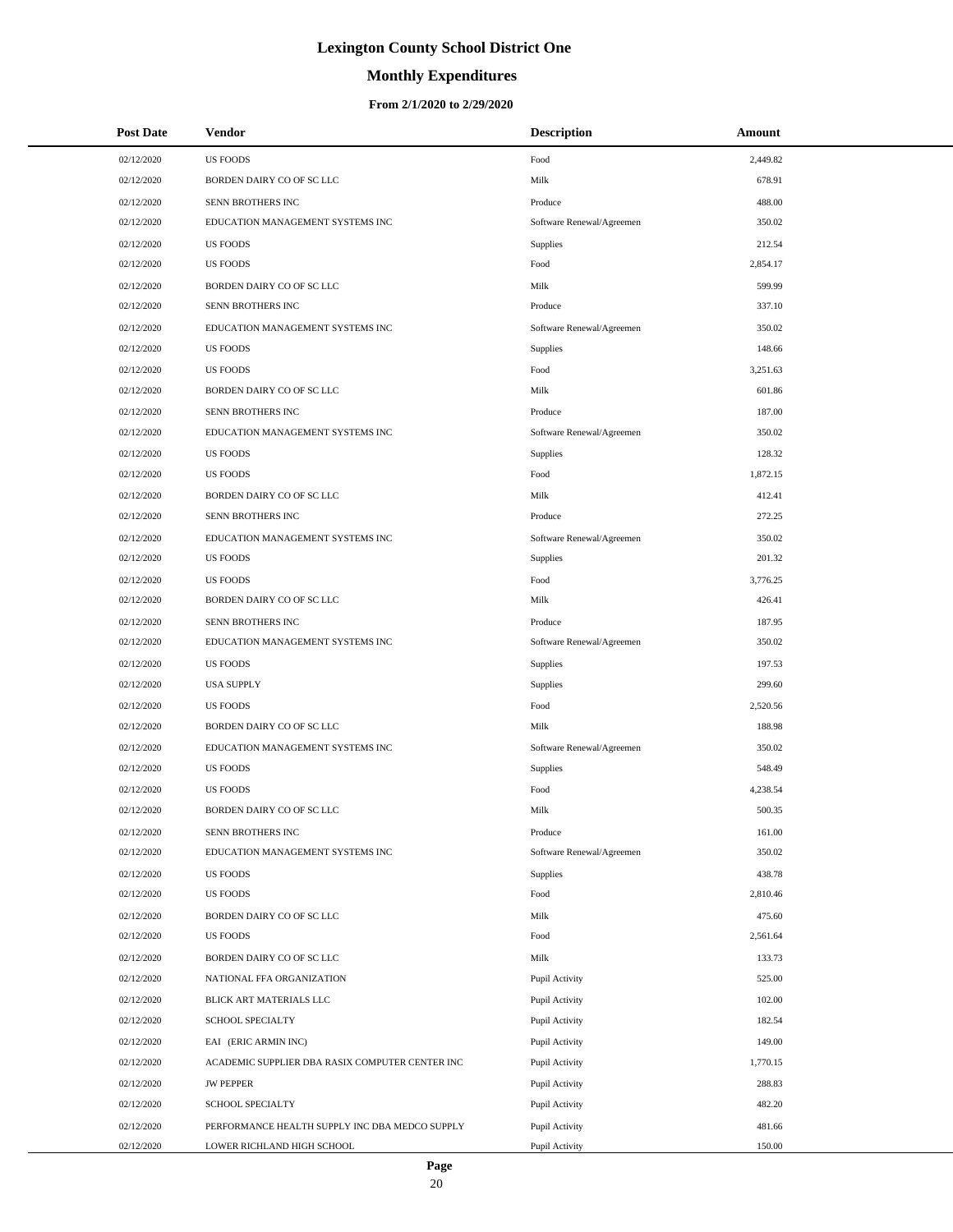# **Monthly Expenditures**

#### **From 2/1/2020 to 2/29/2020**

| <b>Post Date</b> | Vendor                                          | <b>Description</b>        | Amount    |
|------------------|-------------------------------------------------|---------------------------|-----------|
| 02/12/2020       | SC TRACK AND CROSS COUNTRY COACHES ASSOC (SCTCC | Pupil Activity            | 150.00    |
| 02/12/2020       | HIERS, LANDIS D                                 | Pupil Activity            | 114.20    |
| 02/12/2020       | BLYTHEWOOD HIGH SCHOOL                          | Pupil Activity            | 200.00    |
| 02/12/2020       | <b>GAFFNEY HIGH SCHOOL</b>                      | Pupil Activity            | 150.00    |
| 02/12/2020       | RIDGE VIEW HIGH SCHOOL                          | Pupil Activity            | 270.00    |
| 02/12/2020       | CASH                                            | Pupil Activity            | 150.00    |
| 02/12/2020       | ALLEN, SETH WALLACE                             | Pupil Activity            | 198.20    |
| 02/12/2020       | BLAND, CHAUNTEL                                 | Pupil Activity            | 187.40    |
| 02/12/2020       | COOK, BRENT                                     | Pupil Activity            | 233.30    |
| 02/12/2020       | KUHN, DAVID H                                   | Pupil Activity            | 186.50    |
| 02/12/2020       | STEMBRIDGE, JEFFREY SCOTT                       | Pupil Activity            | 239.60    |
| 02/12/2020       | <b>BSN SPORTS</b>                               | Pupil Activity            | 181.90    |
| 02/12/2020       | <b>EMPLOYEE</b>                                 | Pupil Activity            | 538.20    |
| 02/12/2020       | <b>EMPLOYEE</b>                                 | Travel                    | 149.50    |
| 02/14/2020       | THE OFFICE PAL INC                              | Supplies                  | 722.20    |
| 02/14/2020       | PECKNEL MUSIC COMPANY INC                       | Supplies                  | 150.87    |
| 02/14/2020       | LS DE LLC                                       | Supplies                  | 1,123.43  |
| 02/14/2020       | <b>EMPLOYEE</b>                                 | Travel                    | 353.75    |
| 02/14/2020       | AIRGAS USA LLC                                  | Supplies                  | 255.41    |
| 02/14/2020       | ELEVATION HEALTHCARE                            | Other Prof & Tech Service | 10,430.25 |
| 02/14/2020       | GROUP TRAVEL PLANNERS INC                       | Pupil Transportation      | 1,800.00  |
| 02/14/2020       | <b>EMPLOYEE</b>                                 | Travel                    | 297.00    |
| 02/14/2020       | <b>EMPLOYEE</b>                                 | Travel                    | 297.00    |
| 02/14/2020       | <b>EMPLOYEE</b>                                 | Travel                    | 423.89    |
| 02/14/2020       | <b>EMPLOYEE</b>                                 | Travel                    | 106.84    |
| 02/14/2020       | <b>TRAVEL</b>                                   | Travel                    | 152.50    |
| 02/14/2020       | <b>EMPLOYEE</b>                                 | Travel                    | 271.20    |
| 02/14/2020       | POWELL, MARILYN ELAINE                          | Inst Prog Improvement     | 3,247.57  |
| 02/14/2020       | SC DEPARTMENT OF EDUCATION                      | Inst Prog Improvement     | 2,550.00  |
| 02/14/2020       | <b>EMPLOYEE</b>                                 | Travel                    | 213.50    |
| 02/14/2020       | <b>EMPLOYEE</b>                                 | Travel                    | 137.71    |
| 02/14/2020       | <b>EMPLOYEE</b>                                 | Travel                    | 146.63    |
| 02/14/2020       | CERTIFIED TRANSLATION SERVICES                  | Other Prof & Tech Service | 800.00    |
| 02/14/2020       | DEAFINITELY TAKING REQUESTS                     | Other Prof & Tech Service | 130.00    |
| 02/14/2020       | <b>EMPLOYEE</b>                                 | Travel-Teacher Staff Dev  | 456.65    |
| 02/14/2020       | <b>TRAVEL</b>                                   | Travel                    | 213.50    |
| 02/14/2020       | <b>EMPLOYEE</b>                                 | Travel                    | 117.30    |
| 02/14/2020       | <b>EMPLOYEE</b>                                 | Travel                    | 186.42    |
| 02/14/2020       | <b>EMPLOYEE</b>                                 | Travel                    | 139.73    |
| 02/14/2020       | <b>EMPLOYEE</b>                                 | Travel                    | 134.25    |
| 02/14/2020       | T AND T REPAIR SERVICE INC                      | Repairs and Maintenance   | 647.00    |
| 02/14/2020       | CITY ELECTRIC SUPPLY CO                         | Supplies-Maintenace       | 307.79    |
| 02/14/2020       | SOUTHEASTERN PAPER GROUP                        | Supplies-Maintenace       | 959.66    |
| 02/14/2020       | MASTERCRAFT RENOVATION SYSTEMS LLC              | Repairs and Maintenance   | 1,327.00  |
| 02/14/2020       | CITY ELECTRIC SUPPLY CO                         | Supplies-Maintenace       | 307.77    |
| 02/14/2020       | SUBURBAN PROPANE                                | Energy                    | 1,940.63  |
| 02/14/2020       | LEXINGTON COUNTY DEPARTMENT OF SOLID WASTE      | Other Property Services   | 107.93    |
| 02/14/2020       | DADE PAPER AND BAG LLC DBA IMPERIAL DADE        | Supplies-Maintenace       | 494.61    |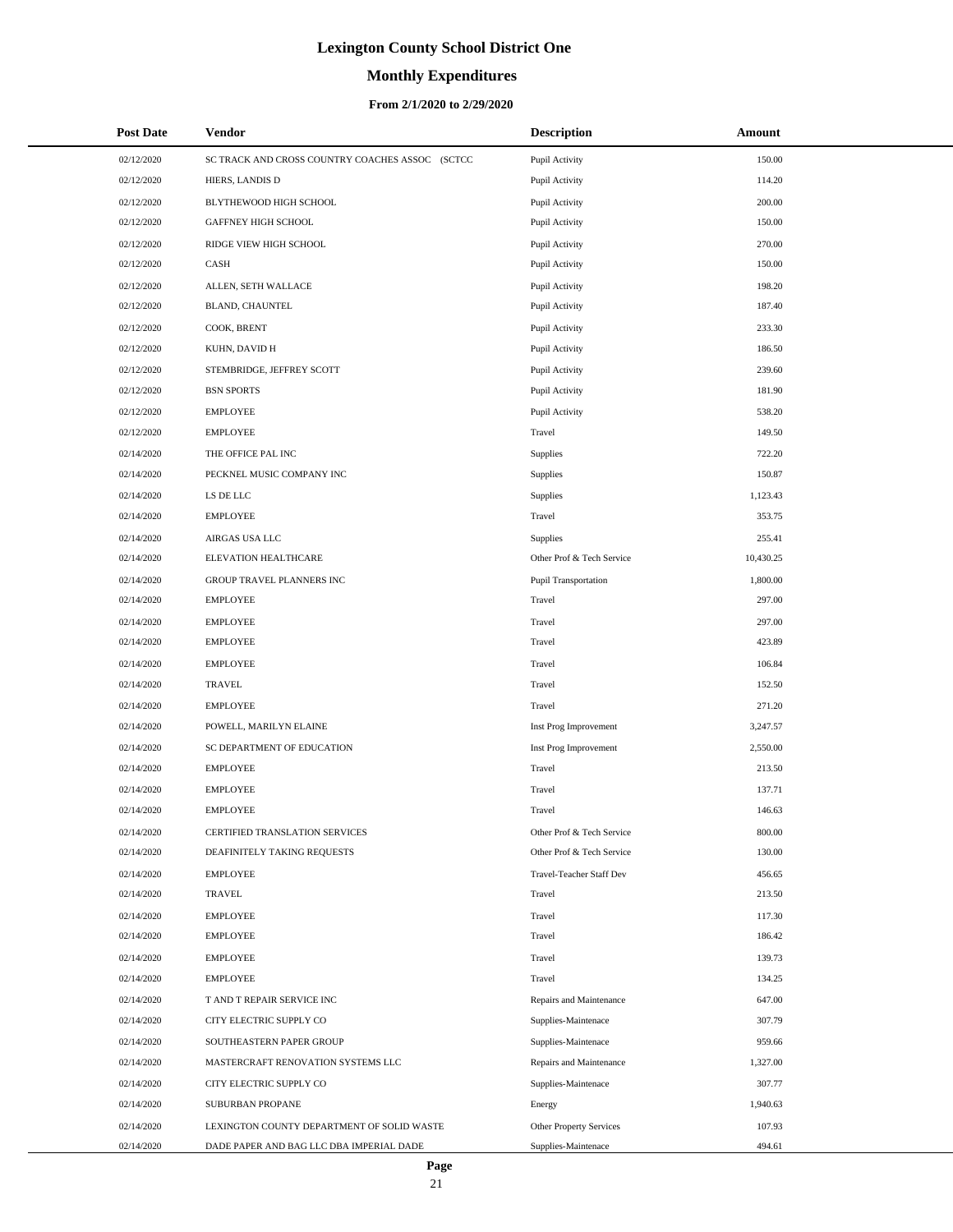# **Monthly Expenditures**

#### **From 2/1/2020 to 2/29/2020**

| <b>Post Date</b> | Vendor                                            | <b>Description</b>          | Amount    |
|------------------|---------------------------------------------------|-----------------------------|-----------|
| 02/14/2020       | A Z LAWN MOWER PARTS                              | Supplies-Maintenace         | 1,444.50  |
| 02/14/2020       | CITY ELECTRIC SUPPLY CO                           | Supplies-Maintenace         | 327.04    |
| 02/14/2020       | DADE PAPER AND BAG LLC DBA IMPERIAL DADE          | Supplies-Maintenace         | 593.53    |
| 02/14/2020       | PRO KITCHEN ONLINE LLC                            | Supplies-Maintenace         | 956.49    |
| 02/14/2020       | H L SHEALY CO                                     | Supplies-Maintenace         | 211.86    |
| 02/14/2020       | SOUTHEASTERN PAPER GROUP                          | Supplies-Maintenace         | 1,587.35  |
| 02/14/2020       | SMITH AND JONES JANITORIAL SUPPLIES AND EQUIP INC | Supplies-Maintenace         | 115.56    |
| 02/14/2020       | CITY ELECTRIC SUPPLY CO                           | Supplies-Maintenace         | 205.18    |
| 02/14/2020       | DADE PAPER AND BAG LLC DBA IMPERIAL DADE          | Supplies-Maintenace         | 166.02    |
| 02/14/2020       | SOUTHEASTERN PAPER GROUP                          | Supplies-Maintenace         | 119.96    |
| 02/14/2020       | H L SHEALY CO                                     | Supplies-Maintenace         | 176.55    |
| 02/14/2020       | CITY ELECTRIC SUPPLY CO                           | Supplies-Maintenace         | 327.03    |
| 02/14/2020       | FERGUSON ENTERPRISES INC FEI 27                   | Supplies-Maintenace         | 881.68    |
| 02/14/2020       | DADE PAPER AND BAG LLC DBA IMPERIAL DADE          | Supplies-Maintenace         | 276.70    |
| 02/14/2020       | H L SHEALY CO                                     | Supplies-Maintenace         | 176.55    |
| 02/14/2020       | A Z LAWN MOWER PARTS                              | Supplies-Maintenace         | 122.89    |
| 02/14/2020       | H L SHEALY CO                                     | Supplies-Maintenace         | 176.55    |
| 02/14/2020       | H L SHEALY CO                                     | Supplies-Maintenace         | 176.55    |
| 02/14/2020       | DADE PAPER AND BAG LLC DBA IMPERIAL DADE          | Supplies-Maintenace         | 652.88    |
| 02/14/2020       | H L SHEALY CO                                     | Supplies-Maintenace         | 176.55    |
| 02/14/2020       | DADE PAPER AND BAG LLC DBA IMPERIAL DADE          | Supplies-Maintenace         | 276.70    |
| 02/14/2020       | H L SHEALY CO                                     | Supplies-Maintenace         | 176.55    |
| 02/14/2020       | SOUTHEASTERN PAPER GROUP                          | Supplies-Maintenace         | 304.95    |
| 02/14/2020       | A Z LAWN MOWER PARTS                              | Supplies-Maintenace         | 245.78    |
| 02/14/2020       | LOWCOUNTRY EQUIPMENT SALES AND SERVICE            | Supplies-Maintenace         | 533.93    |
| 02/14/2020       | JOHNSON CONTROLS FIRE PROTECTION LP               | Repairs and Maintenance     | 330.00    |
| 02/14/2020       | GREENVILLE OFFICE SUPPLY CO INC                   | Supplies-Maintenace         | 260.74    |
| 02/14/2020       | H L SHEALY CO                                     | Supplies-Maintenace         | 211.86    |
| 02/14/2020       | HAMMOND, LENORE                                   | <b>Pupil Transportation</b> | 237.72    |
| 02/14/2020       | <b>EMPLOYEE</b>                                   | Travel                      | 592.83    |
| 02/14/2020       | <b>EMPLOYEE</b>                                   | Travel                      | 423.20    |
| 02/14/2020       | <b>EMPLOYEE</b>                                   | Travel                      | 351.33    |
| 02/14/2020       | <b>EMPLOYEE</b>                                   | Travel                      | 901.59    |
| 02/14/2020       | <b>EMPLOYEE</b>                                   | Travel                      | 157.55    |
| 02/14/2020       | DELL COMPUTERS                                    | <b>Technology Supplies</b>  | 2,482.41  |
| 02/14/2020       | POSTMASTER 010                                    | Rentals                     | 532.00    |
| 02/14/2020       | <b>EMPLOYEE</b>                                   | Travel                      | 259.04    |
| 02/14/2020       | <b>SCHOLASTIC INC</b>                             | Supplies                    | 15,209.26 |
| 02/14/2020       | <b>EMPLOYEE</b>                                   | Travel                      | 379.50    |
| 02/14/2020       | <b>EMPLOYEE</b>                                   | Travel                      | 138.78    |
| 02/14/2020       | <b>EMPLOYEE</b>                                   | Travel                      | 232.59    |
| 02/14/2020       | <b>EMPLOYEE</b>                                   | Travel                      | 229.14    |
| 02/14/2020       | <b>NCS PEARSON</b>                                | Supplies                    | 4,192.04  |
| 02/14/2020       | <b>EMPLOYEE</b>                                   | Travel                      | 151.51    |
| 02/14/2020       | <b>EMPLOYEE</b>                                   | Travel                      | 104.36    |
| 02/14/2020       | <b>EMPLOYEE</b>                                   | Travel                      | 184.29    |
| 02/14/2020       | POWELL, MARILYN ELAINE                            | Inst Prog Improvement       | 3,248.00  |
| 02/14/2020       | NCTE SPRING INSTITUTES (NATIONAL COUNCIL OF TEACH | Supplies                    | 1,104.15  |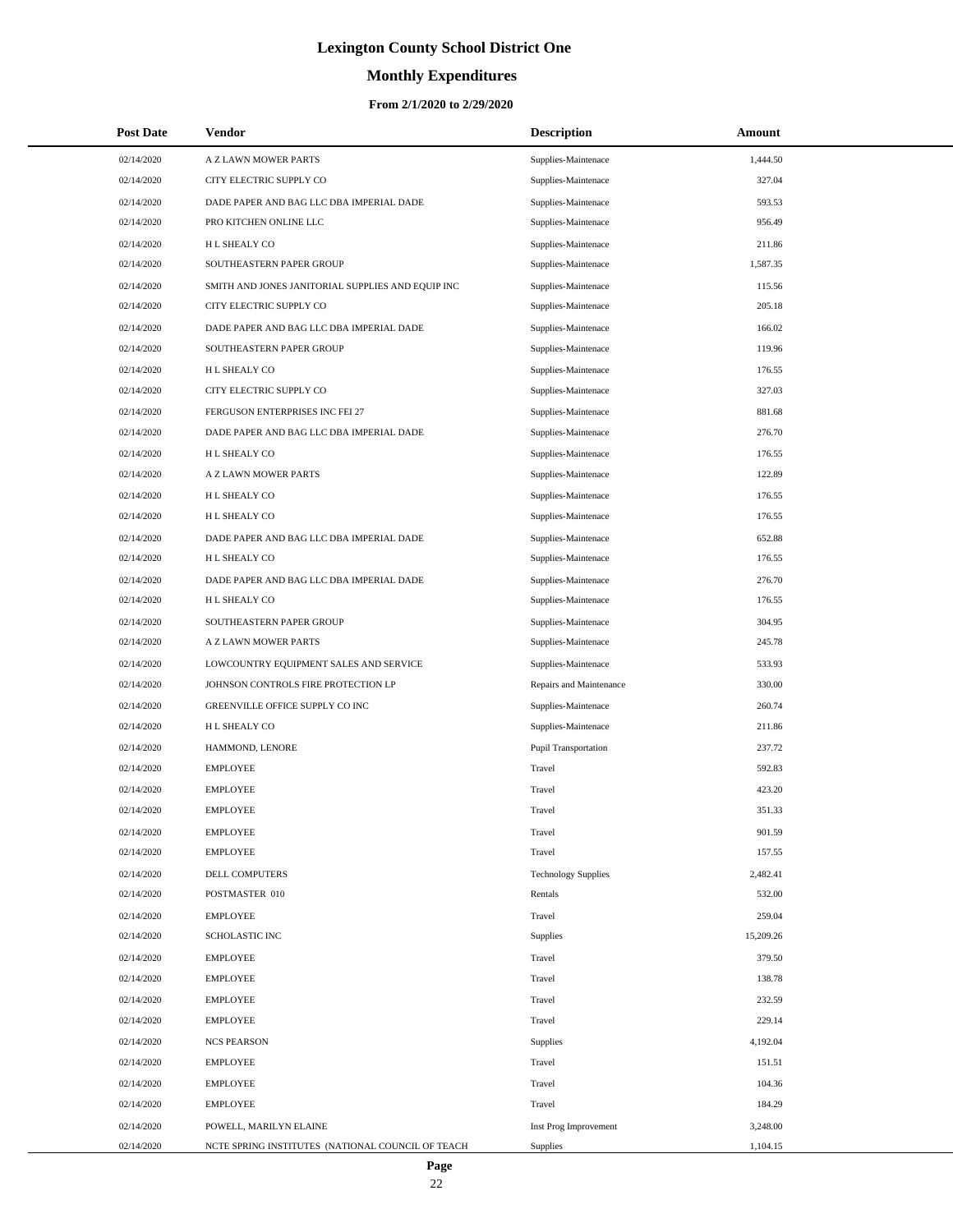# **Monthly Expenditures**

#### **From 2/1/2020 to 2/29/2020**

| <b>Post Date</b> | Vendor                                          | <b>Description</b>        | Amount    |
|------------------|-------------------------------------------------|---------------------------|-----------|
| 02/14/2020       | A TECH TRAINING INC                             | Supplies                  | 16,112.60 |
| 02/14/2020       | SC DEPARTMENT OF REVENUE (SALES TAX RETURN)     | Supplies                  | 1,085.00  |
| 02/14/2020       | PROVIDENCE HOSPITAL LLC                         | Supplies                  | 2,100.00  |
| 02/14/2020       | <b>TRAVEL</b>                                   | Travel                    | 196.65    |
| 02/14/2020       | <b>EMPLOYEE</b>                                 | Travel                    | 212.50    |
| 02/14/2020       | <b>EMPLOYEE</b>                                 | Travel                    | 409.00    |
| 02/14/2020       | FOLLETT SCHOOL SOLUTIONS INC                    | Library Books             | 23,529.24 |
| 02/14/2020       | FIRIA INC                                       | Software Renewal/Agreemen | 960.00    |
| 02/14/2020       | NUIDEA SCHOOL SUPPLY CO                         | Supplies                  | 956.20    |
| 02/14/2020       | QUACKENBUSH ARCHITECTS AND PLANNERS             | <b>Building</b>           | 8,868.06  |
| 02/14/2020       | <b>EMPLOYEE</b>                                 | Travel                    | 254.15    |
| 02/14/2020       | <b>EMPLOYEE</b>                                 | Travel                    | 281.41    |
| 02/14/2020       | TRIDENT BEVERAGE INC                            | Food                      | 510.00    |
| 02/14/2020       | TRIDENT BEVERAGE INC                            | Food                      | 612.00    |
| 02/14/2020       | TRIDENT BEVERAGE INC                            | Food                      | 408.00    |
| 02/14/2020       | UNITED REFRIGERATION INC                        | Supplies                  | 736.63    |
| 02/14/2020       | TRIDENT BEVERAGE INC                            | Food                      | 612.00    |
| 02/14/2020       | TRIDENT BEVERAGE INC                            | Food                      | 1,122.00  |
| 02/14/2020       | TRIDENT BEVERAGE INC                            | Food                      | 102.00    |
| 02/14/2020       | TRIDENT BEVERAGE INC                            | Food                      | 1,224.00  |
| 02/14/2020       | TRIDENT BEVERAGE INC                            | Food                      | 306.00    |
| 02/14/2020       | TRIDENT BEVERAGE INC                            | Food                      | 918.00    |
| 02/14/2020       | TRIDENT BEVERAGE INC                            | Food                      | 408.00    |
| 02/14/2020       | SAM TELL AND SON INC                            | Supplies                  | 255.52    |
| 02/14/2020       | TRIDENT BEVERAGE INC                            | Food                      | 918.00    |
| 02/14/2020       | USA TESTPREP INC                                | Pupil Activity            | 1,251.63  |
| 02/14/2020       | THE OFFICE PAL INC                              | Pupil Activity            | 779.62    |
| 02/14/2020       | SCHOOL SPECIALTY                                | Pupil Activity            | 401.38    |
| 02/14/2020       | 323 SPORTS                                      | Pupil Activity            | 365.94    |
| 02/14/2020       | 323 SPORTS                                      | Pupil Activity            | 315.65    |
| 02/14/2020       | <b>GILBERT MIDDLE SCHOOL</b>                    | Pupil Activity            | 482.68    |
| 02/14/2020       | SMITH, JEFFREY                                  | Pupil Activity            | 109.60    |
| 02/14/2020       | WILLIAMS, PAXTON T                              | Pupil Activity            | 105.00    |
| 02/14/2020       | REID, MITCHELL D                                | Pupil Activity            | 500.00    |
| 02/14/2020       | <b>HUDL</b>                                     | Pupil Activity            | 963.00    |
| 02/14/2020       | SC HIGH SCHOOL LEAGUE                           | Pupil Activity            | 105.20    |
| 02/14/2020       | <b>EMPLOYEE</b>                                 | Pupil Activity            | 213.50    |
| 02/14/2020       | RHODES BRANDING                                 | Supplies                  | 1,904.60  |
| 02/17/2020       | KURTZ BROS DBA BENDER BURKOT                    | Supplies                  | 393.36    |
| 02/17/2020       | PINE PRESS OF LEXINGTON INC                     | Printing and Binding      | 100.67    |
| 02/17/2020       | SCHOOL SPECIALTY                                | Supplies                  | 146.16    |
| 02/17/2020       | <b>NASCO</b>                                    | Supplies                  | 154.95    |
| 02/17/2020       | MODERN SCHOOL SUPPLIES                          | Supplies                  | 679.00    |
| 02/17/2020       | EMBASSY SUITES CHARLESTON CONVENTION CENTER     | Pupil Transportation      | 1,650.00  |
| 02/17/2020       | EMBASSY SUITES CHARLESTON CONVENTION CENTER     | Travel                    | 1,074.30  |
| 02/17/2020       | COTTER, KACI HENDERSON                          | Other Prof & Tech Service | 600.00    |
| 02/17/2020       | ACADEMIC SUPPLIER DBA RASIX COMPUTER CENTER INC | Supplies                  | 183.78    |
| 02/17/2020       | FOLLETT SCHOOL SOLUTIONS INC                    | Library Books             | 1,509.25  |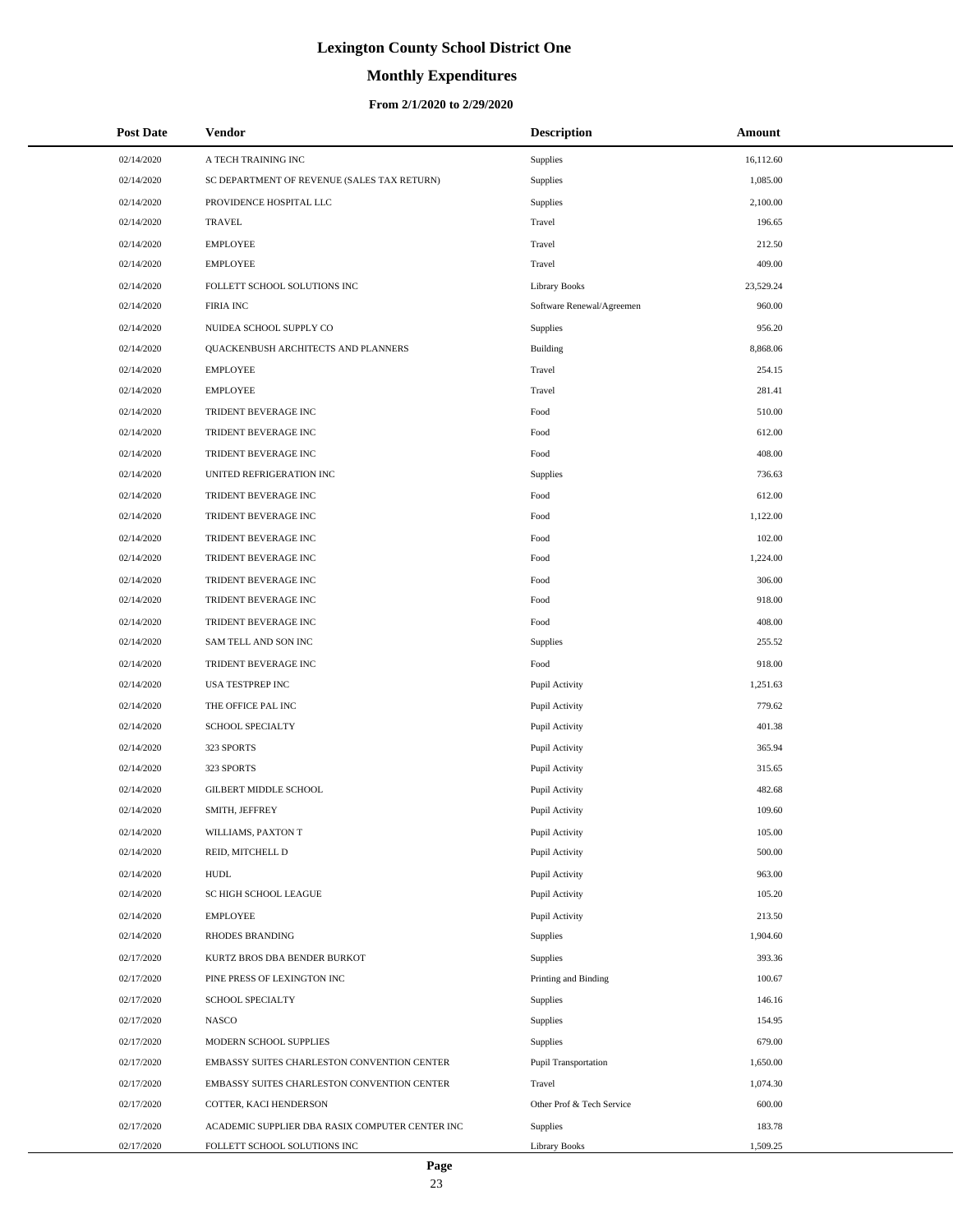# **Monthly Expenditures**

| <b>Post Date</b> | Vendor                                             | <b>Description</b>          | Amount   |
|------------------|----------------------------------------------------|-----------------------------|----------|
| 02/17/2020       | <b>HEINEMANN</b>                                   | Inst Prog Improvement       | 8,150.01 |
| 02/17/2020       | DISPLAY 2 GO                                       | Supplies                    | 477.48   |
| 02/17/2020       | FORMS AND SUPPLY INC (FSI)                         | Supplies                    | 280.94   |
| 02/17/2020       | SMITH AND JONES JANITORIAL SUPPLIES AND EQUIP INC  | Repairs and Maintenance     | 1,141.15 |
| 02/17/2020       | SMITH AND JONES JANITORIAL SUPPLIES AND EQUIP INC  | Supplies-Maintenace         | 1,179.40 |
| 02/17/2020       | CERAMIC CENTRAL INC (FORM CREATIVE CRAFTS AND CER  | Supplies-Maintenace         | 609.90   |
| 02/17/2020       | GREENVILLE OFFICE SUPPLY CO INC                    | Supplies-Maintenace         | 108.63   |
| 02/17/2020       | HYMAN PAPER CO INC                                 | Supplies-Maintenace         | 152.24   |
| 02/17/2020       | <b>INTERSTATE SOLUTIONS</b>                        | Supplies-Maintenace         | 248.24   |
| 02/17/2020       | <b>INTERSTATE SOLUTIONS</b>                        | Supplies-Maintenace         | 310.30   |
| 02/17/2020       | SMITH AND JONES JANITORIAL SUPPLIES AND EQUIP INC  | Supplies-Maintenace         | 385.20   |
| 02/17/2020       | <b>INTERSTATE SOLUTIONS</b>                        | Supplies-Maintenace         | 124.12   |
| 02/17/2020       | SMITH AND JONES JANITORIAL SUPPLIES AND EQUIP INC  | Supplies-Maintenace         | 103.24   |
| 02/17/2020       | SMITH AND JONES JANITORIAL SUPPLIES AND EQUIP INC  | Supplies-Maintenace         | 797.79   |
| 02/17/2020       | SMITH AND JONES JANITORIAL SUPPLIES AND EQUIP INC  | Supplies-Maintenace         | 331.70   |
| 02/17/2020       | SMITH AND JONES JANITORIAL SUPPLIES AND EQUIP INC  | Supplies-Maintenace         | 342.40   |
| 02/17/2020       | SOUTHEASTERN PAPER GROUP                           | Supplies-Maintenace         | 160.24   |
| 02/17/2020       | <b>INTERSTATE SOLUTIONS</b>                        | Supplies-Maintenace         | 248.24   |
| 02/17/2020       | GREENVILLE OFFICE SUPPLY CO INC                    | Supplies-Maintenace         | 177.60   |
| 02/17/2020       | DADE PAPER AND BAG LLC DBA IMPERIAL DADE           | Supplies-Maintenace         | 494.61   |
| 02/17/2020       | SMITH AND JONES JANITORIAL SUPPLIES AND EQUIP INC  | Supplies-Maintenace         | 520.19   |
| 02/17/2020       | SMITH AND JONES JANITORIAL SUPPLIES AND EQUIP INC  | Supplies-Maintenace         | 265.36   |
| 02/17/2020       | SMITH AND JONES JANITORIAL SUPPLIES AND EQUIP INC  | Supplies-Maintenace         | 2,083.94 |
| 02/17/2020       | GREENVILLE OFFICE SUPPLY CO INC                    | Supplies-Maintenace         | 299.94   |
| 02/17/2020       | SMITH AND JONES JANITORIAL SUPPLIES AND EQUIP INC  | Supplies-Maintenace         | 342.40   |
| 02/17/2020       | DADE PAPER AND BAG LLC DBA IMPERIAL DADE           | Supplies-Maintenace         | 1,383.51 |
| 02/17/2020       | SMITH AND JONES JANITORIAL SUPPLIES AND EQUIP INC  | Supplies-Maintenace         | 432.29   |
| 02/17/2020       | SOUTHEASTERN PAPER GROUP                           | Supplies-Maintenace         | 457.43   |
| 02/17/2020       | <b>INTERSTATE SOLUTIONS</b>                        | Supplies-Maintenace         | 310.30   |
| 02/17/2020       | SMITH AND JONES JANITORIAL SUPPLIES AND EQUIP INC  | Supplies-Maintenace         | 817.27   |
| 02/17/2020       | MANSFIELD OIL CO OF GAINESVILLE INC                | <b>Pupil Transportation</b> | 3,976.55 |
| 02/17/2020       | APPLYA OCCUPATIONAL STRATEGIES                     | Other Prof & Tech Service   | 165.12   |
| 02/17/2020       | SC DEPARTMENT OF MOTOR VEHICLES                    | Supplies                    | 191.00   |
| 02/17/2020       | POSTMASTER 010 (BULK MAIL)                         | Dues and Fees               | 240.00   |
| 02/17/2020       | RAPTOR TECHNOLOGIES LLC                            | Other Prof & Tech Service   | 6,630.00 |
| 02/17/2020       | MOTOROLA SOLUTIONS                                 | <b>Technology Supplies</b>  | 168.53   |
| 02/17/2020       | <b>APPLE INC</b>                                   | <b>Technology Supplies</b>  | 694.43   |
| 02/17/2020       | <b>HEINEMANN</b>                                   | Inst Prog Improvement       | 8,954.23 |
| 02/17/2020       | <b>HEINEMANN</b>                                   | Inst Prog Improvement       | 8,970.76 |
| 02/17/2020       | TEACHER'S DISCOVERY                                | Supplies                    | 315.99   |
| 02/17/2020       | MACHINE AND WELDING SUPPLY CO DBA ARC3 GASES SOUTH | Pupil Activity              | 224.70   |
| 02/17/2020       | ACADEMIC SUPPLIER DBA RASIX COMPUTER CENTER INC    | Pupil Activity              | 355.28   |
| 02/17/2020       | <b>BOOKSOURCE</b>                                  | Pupil Activity              | 641.92   |
| 02/17/2020       | <b>BSN SPORTS</b>                                  | Pupil Activity              | 1,502.82 |
| 02/17/2020       | T AND T SPORTS                                     | Pupil Activity              | 1,797.60 |
| 02/17/2020       | MODERN TURF INC                                    | Pupil Activity              | 1,233.75 |
| 02/17/2020       | RHYTHMICS PERFORMING ARTS INC                      | Pupil Activity              | 2,000.00 |
| 02/18/2020       | LEXINGTON COUNTY SCHOOL DIST 1 EDUCATIONAL FOUNDAT | Other Objects               | 1,500.00 |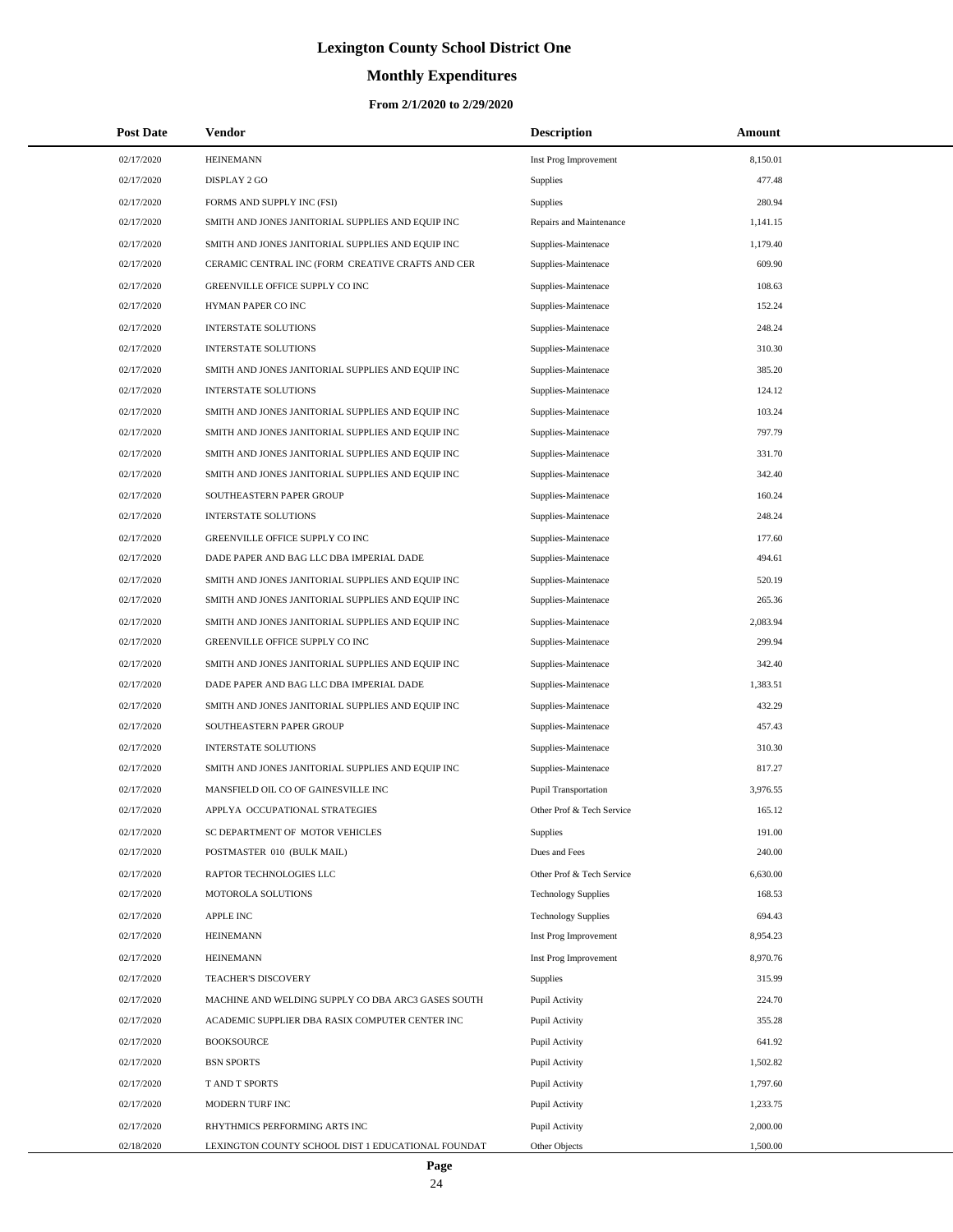# **Monthly Expenditures**

#### **From 2/1/2020 to 2/29/2020**

| <b>Post Date</b> | Vendor                         | <b>Description</b>      | Amount    |
|------------------|--------------------------------|-------------------------|-----------|
| 02/18/2020       | DAVIS FRAWLEY ATTORNEYS AT LAW | Legal Services          | 630.00    |
| 02/18/2020       | <b>DOMINION ENERGY</b>         | <b>Public Utilities</b> | 270.49    |
| 02/18/2020       | MIDCAROLINA ELEC COOP INC      | <b>Public Utilities</b> | 238.00    |
| 02/18/2020       | <b>DOMINION ENERGY</b>         | <b>Public Utilities</b> | 703.40    |
| 02/18/2020       | <b>DOMINION ENERGY</b>         | <b>Public Utilities</b> | 529.87    |
| 02/18/2020       | <b>DOMINION ENERGY</b>         | <b>Public Utilities</b> | 10,987.70 |
| 02/18/2020       | MIDCAROLINA ELEC COOP INC      | <b>Public Utilities</b> | 34,531.00 |
| 02/18/2020       | <b>DOMINION ENERGY</b>         | <b>Public Utilities</b> | 7,148.92  |
| 02/18/2020       | <b>DOMINION ENERGY</b>         | <b>Public Utilities</b> | 18,961.27 |
| 02/18/2020       | <b>DOMINION ENERGY</b>         | <b>Public Utilities</b> | 10,983.76 |
| 02/18/2020       | <b>DOMINION ENERGY</b>         | <b>Public Utilities</b> | 7,871.56  |
| 02/18/2020       | <b>DOMINION ENERGY</b>         | <b>Public Utilities</b> | 5,661.24  |
| 02/18/2020       | <b>DOMINION ENERGY</b>         | <b>Public Utilities</b> | 32,573.08 |
| 02/18/2020       | <b>DOMINION ENERGY</b>         | <b>Public Utilities</b> | 6,642.94  |
| 02/18/2020       | <b>DOMINION ENERGY</b>         | <b>Public Utilities</b> | 7,087.00  |
| 02/18/2020       | <b>DOMINION ENERGY</b>         | <b>Public Utilities</b> | 13,654.50 |
| 02/18/2020       | <b>DOMINION ENERGY</b>         | <b>Public Utilities</b> | 7,125.67  |
| 02/18/2020       | <b>DOMINION ENERGY</b>         | <b>Public Utilities</b> | 2,078.66  |
| 02/18/2020       | <b>DOMINION ENERGY</b>         | <b>Public Utilities</b> | 13,113.90 |
| 02/18/2020       | <b>DOMINION ENERGY</b>         | <b>Public Utilities</b> | 8,694.32  |
| 02/18/2020       | <b>DOMINION ENERGY</b>         | <b>Public Utilities</b> | 8,138.65  |
| 02/18/2020       | <b>DOMINION ENERGY</b>         | <b>Public Utilities</b> | 8,923.52  |
| 02/18/2020       | <b>DOMINION ENERGY</b>         | <b>Public Utilities</b> | 17,268.19 |
| 02/18/2020       | <b>DOMINION ENERGY</b>         | <b>Public Utilities</b> | 49,705.39 |
| 02/18/2020       | <b>DOMINION ENERGY</b>         | <b>Public Utilities</b> | 7,926.44  |
| 02/18/2020       | <b>DOMINION ENERGY</b>         | <b>Public Utilities</b> | 166.06    |
| 02/18/2020       | CHECKER YELLOW CAB CO INC      | Pupil Transportation    | 16,968.50 |
| 02/18/2020       | ARCHIE, MELVIN                 | Pupil Activity          | 107.31    |
| 02/18/2020       | <b>GILLIARD, PAUL D</b>        | Pupil Activity          | 103.69    |
| 02/18/2020       | <b>GIVENS, MARK A</b>          | Pupil Activity          | 127.10    |
| 02/18/2020       | JONES, TERRY D                 | Pupil Activity          | 135.20    |
| 02/18/2020       | MARTIN, CHARLENA T             | Pupil Activity          | 101.01    |
| 02/18/2020       | OSBORNE, ARTHUR                | Pupil Activity          | 114.50    |
| 02/18/2020       | FORMYDUVAL, KIM                | Pupil Activity          | 106.41    |
| 02/18/2020       | HIRES, CHRYSSANDRA             | Pupil Activity          | 101.00    |
| 02/18/2020       | RHODES, REGINAL L              | Pupil Activity          | 122.60    |
| 02/18/2020       | FLEMING, TONY                  | Pupil Activity          | 110.00    |
| 02/18/2020       | HALLINGQUEST, MICHAEL          | Pupil Activity          | 128.00    |
| 02/18/2020       | HALLINGQUEST, SHANNON          | Pupil Activity          | 128.00    |
| 02/18/2020       | FORMYDUVAL, KIM                | Pupil Activity          | 128.90    |
| 02/18/2020       | PATTERSON, RODERICK            | Pupil Activity          | 120.80    |
| 02/18/2020       | SQUIREWELL, ELIJAH             | Pupil Activity          | 108.20    |
| 02/18/2020       | WILLIAMS, PAMELA               | Pupil Activity          | 135.20    |
| 02/18/2020       | BROWN, ANTONIO                 | Pupil Activity          | 130.70    |
| 02/18/2020       | FLEMING, TONY                  | Pupil Activity          | 103.71    |
| 02/18/2020       | <b>GRABER, ALVIN</b>           | Pupil Activity          | 114.51    |
| 02/18/2020       | MEANS, STEPHANIE               | Pupil Activity          | 112.71    |
| 02/18/2020       | HARMON, SCOTT                  | Pupil Activity          | 111.50    |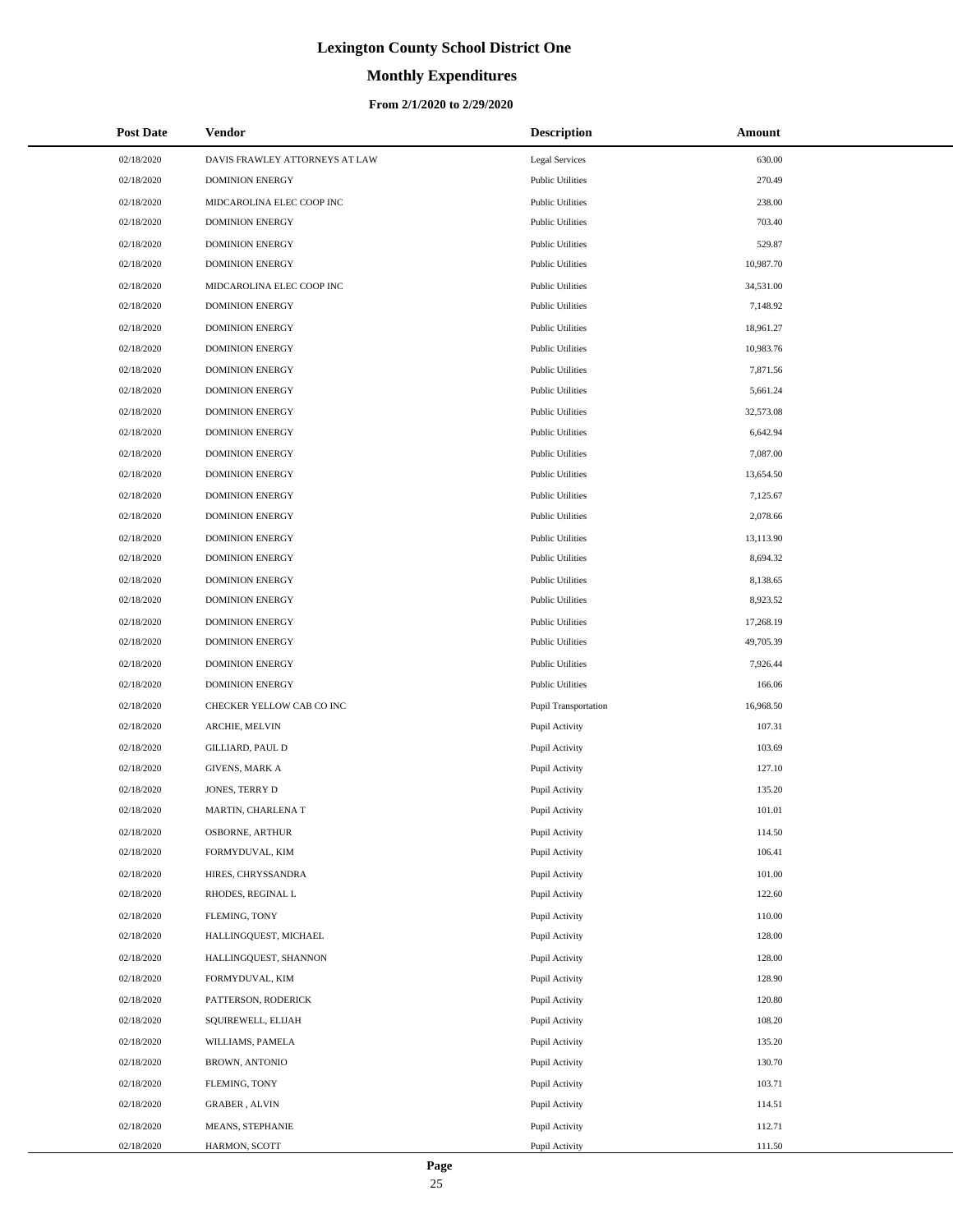# **Monthly Expenditures**

#### **From 2/1/2020 to 2/29/2020**

| <b>Post Date</b> | Vendor                                            | <b>Description</b>             | Amount    |
|------------------|---------------------------------------------------|--------------------------------|-----------|
| 02/18/2020       | MYERS, NATHAN DONALD                              | Pupil Activity                 | 127.70    |
| 02/18/2020       | MCCOLLUM, CHRIS                                   | Pupil Activity                 | 162.70    |
| 02/18/2020       | MCGOVERN, JAMES J                                 | Pupil Activity                 | 154.60    |
| 02/18/2020       | KAPLAN EARLY LEARNING COMPANY                     | Supplies                       | 469.69    |
| 02/19/2020       | CONTINENTAL                                       | Supplies                       | 376.95    |
| 02/19/2020       | SCHOOL SPECIALTY                                  | Supplies                       | 246.32    |
| 02/19/2020       | FORMS AND SUPPLY INC (FSI)                        | Supplies                       | 124.33    |
| 02/19/2020       | SCHOOL SPECIALTY                                  | Supplies                       | 143.56    |
| 02/19/2020       | POLLOCK COMPANY                                   | Supplies                       | 116.58    |
| 02/19/2020       | FORMS AND SUPPLY INC (FSI)                        | Supplies                       | 199.98    |
| 02/19/2020       | CAROLINA BIOLOGICAL SUPPLY CO                     | Supplies                       | 1,055.58  |
| 02/19/2020       | <b>INNOVATIVE SPIRITWEAR</b>                      | <b>Supplies</b>                | 1,640.00  |
| 02/19/2020       | PINE PRESS OF LEXINGTON INC                       | Printing and Binding           | 195.39    |
| 02/19/2020       | PALMETTO STRINGS                                  | Repairs and Maintenance        | 128.04    |
| 02/19/2020       | JOLLY FARMER PRODUCTS                             | Supplies                       | 1,156.21  |
| 02/19/2020       | <b>REALITYWORKS</b>                               | Supplies                       | 212.93    |
| 02/19/2020       | LAQUINTA ROCK HILL DBA SPRINGDALE HOSPITALITY LLC | <b>Pupil Transportation</b>    | 1,196.16  |
| 02/19/2020       | <b>REALITYWORKS</b>                               | Supplies                       | 1,122.43  |
| 02/19/2020       | PINE PRESS OF LEXINGTON INC                       | Supplies                       | 192.60    |
| 02/19/2020       | FORMS AND SUPPLY INC (FSI)                        | <b>Supplies</b>                | 521.00    |
| 02/19/2020       | PINE PRESS OF LEXINGTON INC                       | Printing and Binding           | 505.03    |
| 02/19/2020       | <b>JW PEPPER</b>                                  | Supplies                       | 290.49    |
| 02/19/2020       | PALMETTO STRINGS                                  | Repairs and Maintenance        | 540.00    |
| 02/19/2020       | MACKIN LIBRARY MEDIA                              | <b>Library Books</b>           | 5,021.58  |
| 02/19/2020       | FOLLETT SCHOOL SOLUTIONS INC                      | <b>Library Books</b>           | 476.64    |
| 02/19/2020       | HARMONY EDUCATION CENTER NSRF                     | Inst Prog Improvement          | 4,737.00  |
| 02/19/2020       | NATIONAL COUNCIL OF TEACHERS OF MATHEMATICS (NCT  | Inst Prog Improvement          | 35,000.00 |
| 02/19/2020       | ANCHOR SHRED AND RECYCLE COMPANY                  | Other Property Services        | 187.25    |
| 02/19/2020       | AUTOZONE INC                                      | Supplies-Maintenace            | 181.51    |
| 02/19/2020       | SPARROW AND KENNEDY TRACTOR CO INC                | Supplies-Maintenace            | 259.91    |
| 02/19/2020       | ANCHOR SHRED AND RECYCLE COMPANY                  | Other Property Services        | 187.25    |
| 02/19/2020       | <b>GRAYBAR ELECTRIC CO INC</b>                    | Supplies-Maintenace            | 263.22    |
| 02/19/2020       | JOHNSON CONTROLS FIRE PROTECTION LP               | Repairs and Maintenance        | 742.00    |
| 02/19/2020       | ANCHOR SHRED AND RECYCLE COMPANY                  | <b>Other Property Services</b> | 187.25    |
| 02/19/2020       | ANCHOR SHRED AND RECYCLE COMPANY                  | Other Property Services        | 187.25    |
| 02/19/2020       | <b>GRAYBAR ELECTRIC CO INC</b>                    | Supplies-Maintenace            | 1,236.60  |
| 02/19/2020       | ANCHOR SHRED AND RECYCLE COMPANY                  | Other Property Services        | 187.25    |
| 02/19/2020       | CRESCENT CONSTRUCTION LLC                         | Repairs and Maintenance        | 1,400.00  |
| 02/19/2020       | JOHNSON CONTROLS FIRE PROTECTION LP               | Repairs and Maintenance        | 1,414.00  |
| 02/19/2020       | ANCHOR SHRED AND RECYCLE COMPANY                  | Other Property Services        | 187.25    |
| 02/19/2020       | <b>GRAYBAR ELECTRIC CO INC</b>                    | Supplies-Maintenace            | 593.21    |
| 02/19/2020       | SPARROW AND KENNEDY TRACTOR CO INC                | Supplies-Maintenace            | 658.60    |
| 02/19/2020       | ANCHOR SHRED AND RECYCLE COMPANY                  | Other Property Services        | 187.25    |
| 02/19/2020       | ANCHOR SHRED AND RECYCLE COMPANY                  | Other Property Services        | 187.25    |
| 02/19/2020       | ANCHOR SHRED AND RECYCLE COMPANY                  | Other Property Services        | 187.25    |
| 02/19/2020       | GRAYBAR ELECTRIC CO INC                           | Supplies-Maintenace            | 131.61    |
| 02/19/2020       | SHERWIN WILLIAMS CO                               | Supplies-Maintenace            | 289.58    |
| 02/19/2020       | ANCHOR SHRED AND RECYCLE COMPANY                  | Other Property Services        | 187.25    |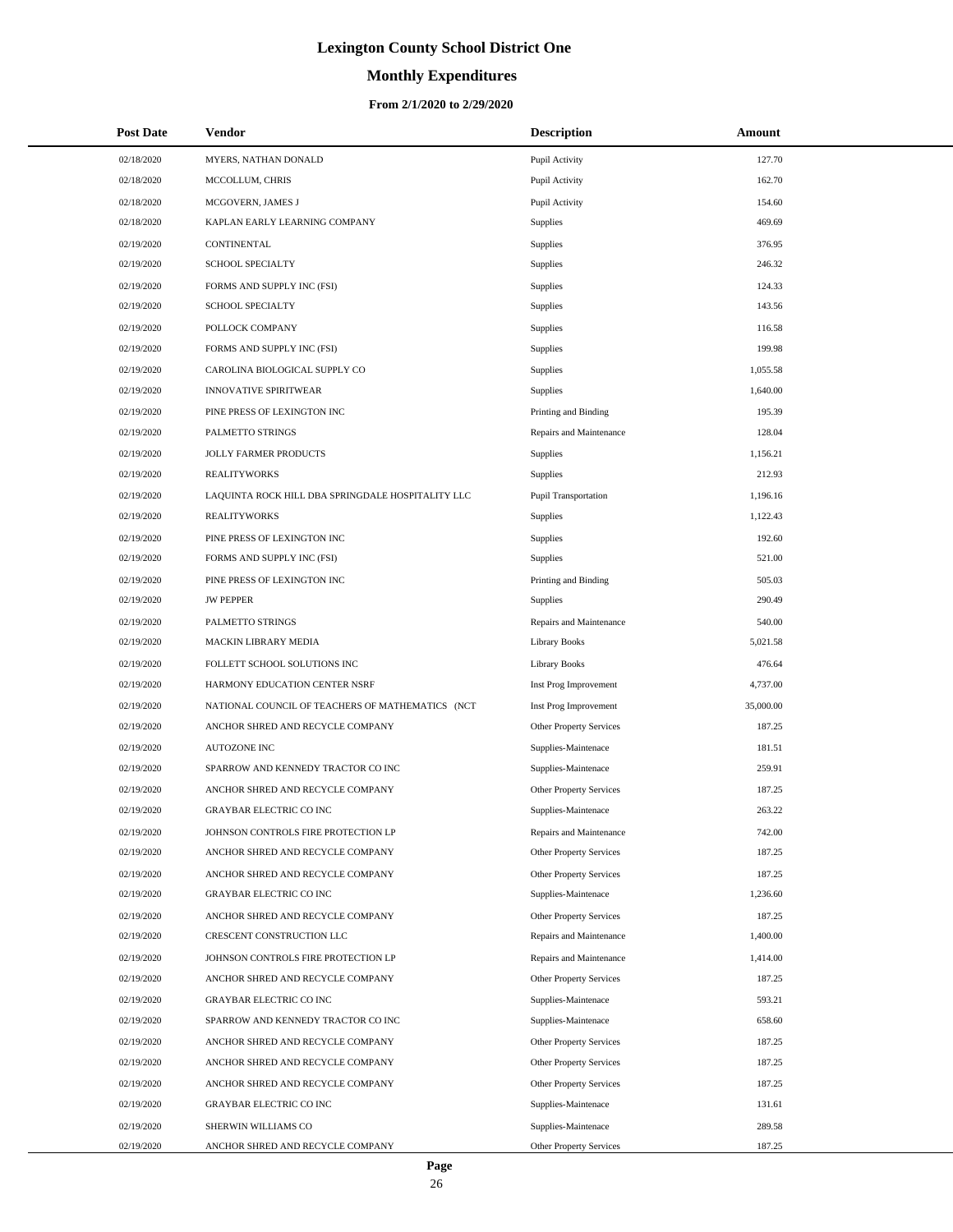# **Monthly Expenditures**

#### **From 2/1/2020 to 2/29/2020**

| <b>Post Date</b> | <b>Vendor</b>                                     | <b>Description</b>             | Amount   |
|------------------|---------------------------------------------------|--------------------------------|----------|
| 02/19/2020       | DADE PAPER AND BAG LLC DBA IMPERIAL DADE          | Supplies-Maintenace            | 296.76   |
| 02/19/2020       | ANCHOR SHRED AND RECYCLE COMPANY                  | Other Property Services        | 187.25   |
| 02/19/2020       | ANCHOR SHRED AND RECYCLE COMPANY                  | Other Property Services        | 187.25   |
| 02/19/2020       | JOHNSON CONTROLS FIRE PROTECTION LP               | Repairs and Maintenance        | 700.00   |
| 02/19/2020       | ANCHOR SHRED AND RECYCLE COMPANY                  | Other Property Services        | 187.25   |
| 02/19/2020       | SMITH AND JONES JANITORIAL SUPPLIES AND EQUIP INC | Supplies-Maintenace            | 347.44   |
| 02/19/2020       | ANCHOR SHRED AND RECYCLE COMPANY                  | Other Property Services        | 187.25   |
| 02/19/2020       | GRAYBAR ELECTRIC CO INC                           | Supplies-Maintenace            | 240.75   |
| 02/19/2020       | ANCHOR SHRED AND RECYCLE COMPANY                  | Other Property Services        | 187.25   |
| 02/19/2020       | CULLUM SERVICES INC                               | Repairs and Maintenance        | 538.52   |
| 02/19/2020       | ANCHOR SHRED AND RECYCLE COMPANY                  | Other Property Services        | 1,356.85 |
| 02/19/2020       | <b>CORE AND MAIN</b>                              | Supplies-Maintenace            | 3,691.50 |
| 02/19/2020       | <b>GRAYBAR ELECTRIC CO INC</b>                    | Supplies-Maintenace            | 850.96   |
| 02/19/2020       | GREENVILLE OFFICE SUPPLY CO INC                   | Supplies-Maintenace            | 177.60   |
| 02/19/2020       | JOHNSON CONTROLS FIRE PROTECTION LP               | Repairs and Maintenance        | 476.00   |
| 02/19/2020       | ANCHOR SHRED AND RECYCLE COMPANY                  | Other Property Services        | 187.25   |
| 02/19/2020       | ANCHOR SHRED AND RECYCLE COMPANY                  | Other Property Services        | 187.25   |
| 02/19/2020       | ANCHOR SHRED AND RECYCLE COMPANY                  | Other Property Services        | 187.25   |
| 02/19/2020       | SPARROW AND KENNEDY TRACTOR CO INC                | Supplies-Maintenace            | 440.73   |
| 02/19/2020       | JOHNSON CONTROLS FIRE PROTECTION LP               | Repairs and Maintenance        | 728.00   |
| 02/19/2020       | ANCHOR SHRED AND RECYCLE COMPANY                  | Other Property Services        | 187.25   |
| 02/19/2020       | JOHNSON CONTROLS FIRE PROTECTION LP               | Repairs and Maintenance        | 602.00   |
| 02/19/2020       | ANCHOR SHRED AND RECYCLE COMPANY                  | Other Property Services        | 187.25   |
| 02/19/2020       | JOHNSON CONTROLS FIRE PROTECTION LP               | Repairs and Maintenance        | 938.00   |
| 02/19/2020       | SMITH AND JONES JANITORIAL SUPPLIES AND EQUIP INC | Repairs and Maintenance        | 113.75   |
| 02/19/2020       | ANCHOR SHRED AND RECYCLE COMPANY                  | Other Property Services        | 187.25   |
| 02/19/2020       | GRAYBAR ELECTRIC CO INC                           | Supplies-Maintenace            | 234.07   |
| 02/19/2020       | ANCHOR SHRED AND RECYCLE COMPANY                  | Other Property Services        | 187.25   |
| 02/19/2020       | <b>GRAYBAR ELECTRIC CO INC</b>                    | Supplies-Maintenace            | 275.21   |
| 02/19/2020       | ANCHOR SHRED AND RECYCLE COMPANY                  | Other Property Services        | 187.25   |
| 02/19/2020       | <b>GRAYBAR ELECTRIC CO INC</b>                    | Supplies-Maintenace            | 234.06   |
| 02/19/2020       | ANCHOR SHRED AND RECYCLE COMPANY                  | Other Property Services        | 187.25   |
| 02/19/2020       | ACE GLASS CO INC                                  | Supplies-Maintenace            | 309.71   |
| 02/19/2020       | <b>GRAYBAR ELECTRIC CO INC</b>                    | Supplies-Maintenace            | 275.20   |
| 02/19/2020       | ANCHOR SHRED AND RECYCLE COMPANY                  | Other Property Services        | 187.25   |
| 02/19/2020       | <b>GRAYBAR ELECTRIC CO INC</b>                    | Supplies-Maintenace            | 267.50   |
| 02/19/2020       | ANCHOR SHRED AND RECYCLE COMPANY                  | Other Property Services        | 187.25   |
| 02/19/2020       | JOHNSON CONTROLS FIRE PROTECTION LP               | Repairs and Maintenance        | 3,094.00 |
| 02/19/2020       | ANCHOR SHRED AND RECYCLE COMPANY                  | Other Property Services        | 187.25   |
| 02/19/2020       | ANCHOR SHRED AND RECYCLE COMPANY                  | <b>Other Property Services</b> | 187.25   |
| 02/19/2020       | MIDLANDS FIRE PROTECTION INC                      | Repairs and Maintenance        | 500.00   |
| 02/19/2020       | ANCHOR SHRED AND RECYCLE COMPANY                  | Other Property Services        | 187.25   |
| 02/19/2020       | DADE PAPER AND BAG LLC DBA IMPERIAL DADE          | Supplies-Maintenace            | 494.61   |
| 02/19/2020       | SMITH AND JONES JANITORIAL SUPPLIES AND EQUIP INC | Supplies-Maintenace            | 487.92   |
| 02/19/2020       | JOHNSON CONTROLS FIRE PROTECTION LP               | Repairs and Maintenance        | 742.00   |
| 02/19/2020       | ANCHOR SHRED AND RECYCLE COMPANY                  | Other Property Services        | 187.25   |
| 02/19/2020       | MASTERCRAFT RENOVATION SYSTEMS LLC                | Supplies-Maintenace            | 2,404.29 |
| 02/19/2020       | SPARROW AND KENNEDY TRACTOR CO INC                | Supplies-Maintenace            | 285.48   |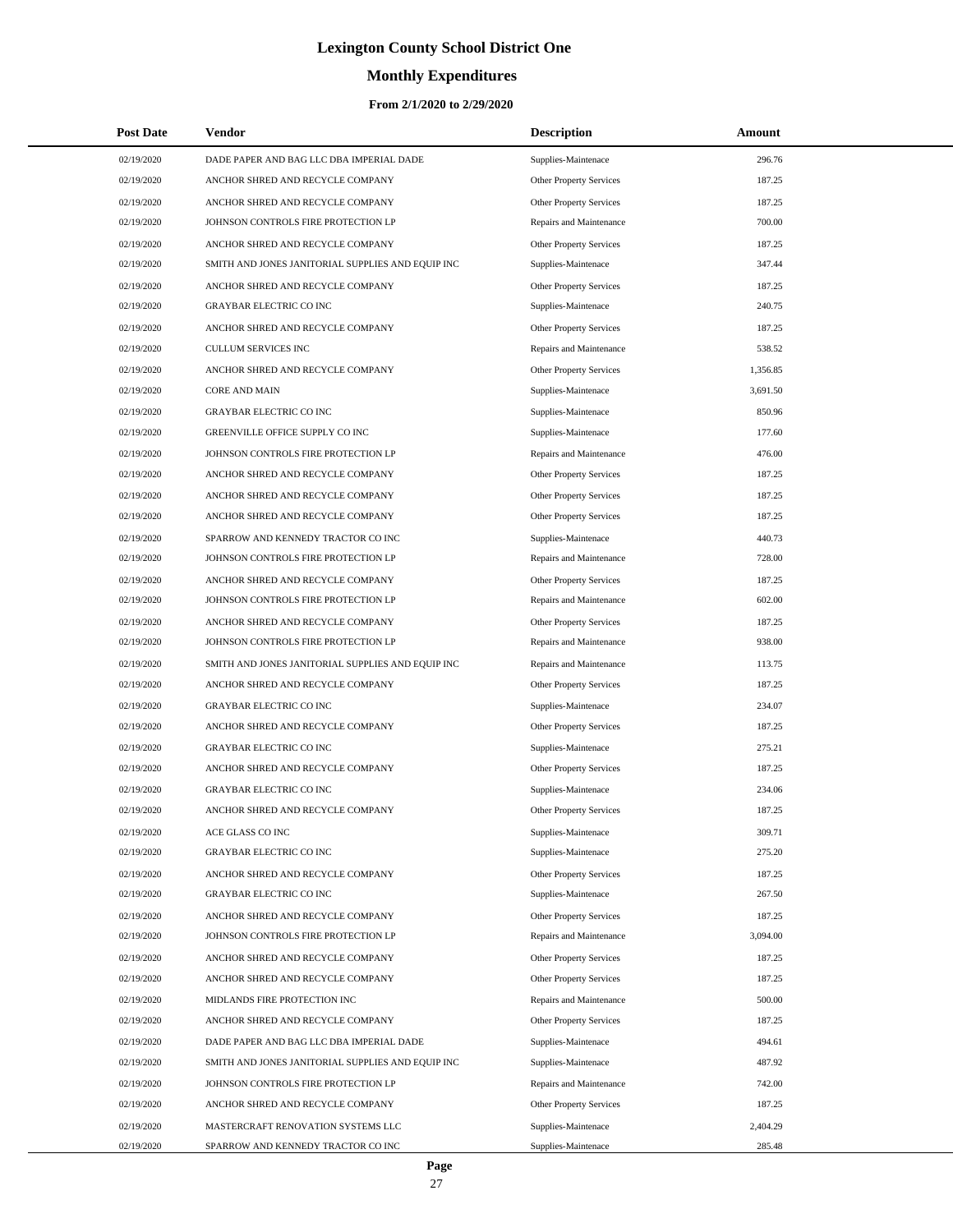# **Monthly Expenditures**

#### **From 2/1/2020 to 2/29/2020**

| <b>Post Date</b> | <b>Vendor</b>                                 | <b>Description</b>         | Amount    |
|------------------|-----------------------------------------------|----------------------------|-----------|
| 02/19/2020       | ANCHOR SHRED AND RECYCLE COMPANY              | Other Property Services    | 187.25    |
| 02/19/2020       | CONSOLIDATED ELECTRICAL DISTRIBUTORS INC      | Supplies-Maintenace        | 567.10    |
| 02/19/2020       | ANCHOR SHRED AND RECYCLE COMPANY              | Other Property Services    | 187.25    |
| 02/19/2020       | ANCHOR SHRED AND RECYCLE COMPANY              | Other Property Services    | 187.25    |
| 02/19/2020       | TOWN OF LEXINGTON                             | Other Prof & Tech Service  | 10,676.64 |
| 02/19/2020       | TOWN OF LEXINGTON                             | Other Prof & Tech Service  | 15,317.22 |
| 02/19/2020       | TOWN OF LEXINGTON                             | Other Prof & Tech Service  | 14,214.77 |
| 02/19/2020       | TOWN OF LEXINGTON                             | Other Prof & Tech Service  | 10,676.63 |
| 02/19/2020       | TOWN OF LEXINGTON                             | Other Prof & Tech Service  | 10,676.64 |
| 02/19/2020       | TOWN OF LEXINGTON                             | Other Prof & Tech Service  | 16,158.41 |
| 02/19/2020       | TOWN OF LEXINGTON                             | Other Prof & Tech Service  | 29,673.95 |
| 02/19/2020       | SUN SOLUTIONS USA                             | Printing and Binding       | 692.96    |
| 02/19/2020       | POWER SCHOOL GROUP LLC                        | Software Renewal/Agreemen  | 3,105.00  |
| 02/19/2020       | POWER SCHOOL GROUP LLC                        | Other Prof & Tech Service  | 1,500.00  |
| 02/19/2020       | MONOPRICE.COM                                 | Supplies                   | 484.07    |
| 02/19/2020       | <b>CAMCOR</b>                                 | <b>Technology Supplies</b> | 1,797.59  |
| 02/19/2020       | STENHOUSE PUBLISHERS                          | Supplies                   | 11,943.34 |
| 02/19/2020       | <b>NCS PEARSON</b>                            | Supplies                   | 2,113.57  |
| 02/19/2020       | <b>NCS PEARSON</b>                            | Supplies                   | 342.19    |
| 02/19/2020       | <b>NCS PEARSON</b>                            | Supplies                   | 1,247.52  |
| 02/19/2020       | SCHOOL SPECIALTY                              | Supplies                   | 362.42    |
| 02/19/2020       | CHILDRENS TRUST OF SOUTH CAROLINA             | Inst Prog Improvement      | 2,000.00  |
| 02/19/2020       | <b>REALITYWORKS</b>                           | <b>Supplies</b>            | 3,828.31  |
| 02/19/2020       | SC DEPARTMENT OF REVENUE (SALES TAX RETURN)   | Supplies                   | 188.79    |
| 02/19/2020       | W S DARLEY AND COMPANY                        | Supplies                   | 833.00    |
| 02/19/2020       | <b>WW GRAINGER</b>                            | Supplies                   | 1,605.29  |
| 02/19/2020       | HEALTH PRODUCTS FOR YOU                       | Supplies                   | 6,299.91  |
| 02/19/2020       | LAKESHORE LEARNING MATERIALS                  | Supplies                   | 325.24    |
| 02/19/2020       | NATIONAL CAREER DEVELOPMENT ASSOCIATION       | Travel                     | 898.00    |
| 02/19/2020       | PIONEER VALLEY BOOKS                          | Supplies                   | 375.00    |
| 02/19/2020       | THE READING WAREHOUSE INC                     | Supplies                   | 997.32    |
| 02/19/2020       | FOLLETT SCHOOL SOLUTIONS INC                  | <b>Library Books</b>       | 2,939.06  |
| 02/19/2020       | NUIDEA SCHOOL SUPPLY CO                       | Supplies                   | 16,965.69 |
| 02/19/2020       | NUIDEA SCHOOL SUPPLY CO                       | Supplies                   | 83,258.84 |
| 02/19/2020       | COUNTY OF LEXINGTON                           | Building                   | 2,715.00  |
| 02/19/2020       | THE OFFICE PAL INC                            | Supplies                   | 333.28    |
| 02/19/2020       | TRIDENT BEVERAGE INC                          | Food                       | 306.00    |
| 02/19/2020       | HERSHEYS ICE CREAM                            | Food                       | 107.70    |
| 02/19/2020       | HERSHEYS ICE CREAM                            | Food                       | 442.08    |
| 02/19/2020       | <b>JW PEPPER</b>                              | Pupil Activity             | 110.57    |
| 02/19/2020       | UNIVERSITY OF SOUTH CAROLINA SUMTER BOOKSTORE | Pupil Activity             | 187.00    |
| 02/19/2020       | D AND S MARKETIING SYSTEMS INC                | Pupil Activity             | 538.50    |
| 02/19/2020       | T AND T SPORTS                                | Pupil Activity             | 479.36    |
| 02/19/2020       | <b>BSN SPORTS</b>                             | Pupil Activity             | 630.23    |
| 02/19/2020       | T AND T SPORTS                                | Pupil Activity             | 385.20    |
| 02/19/2020       | <b>BSN SPORTS</b>                             | Pupil Activity             | 229.00    |
| 02/19/2020       | FRANKLIN, STACEY                              | Pupil Activity             | 110.30    |
| 02/19/2020       | TUCKER, CLAYTON                               | Pupil Activity             | 103.10    |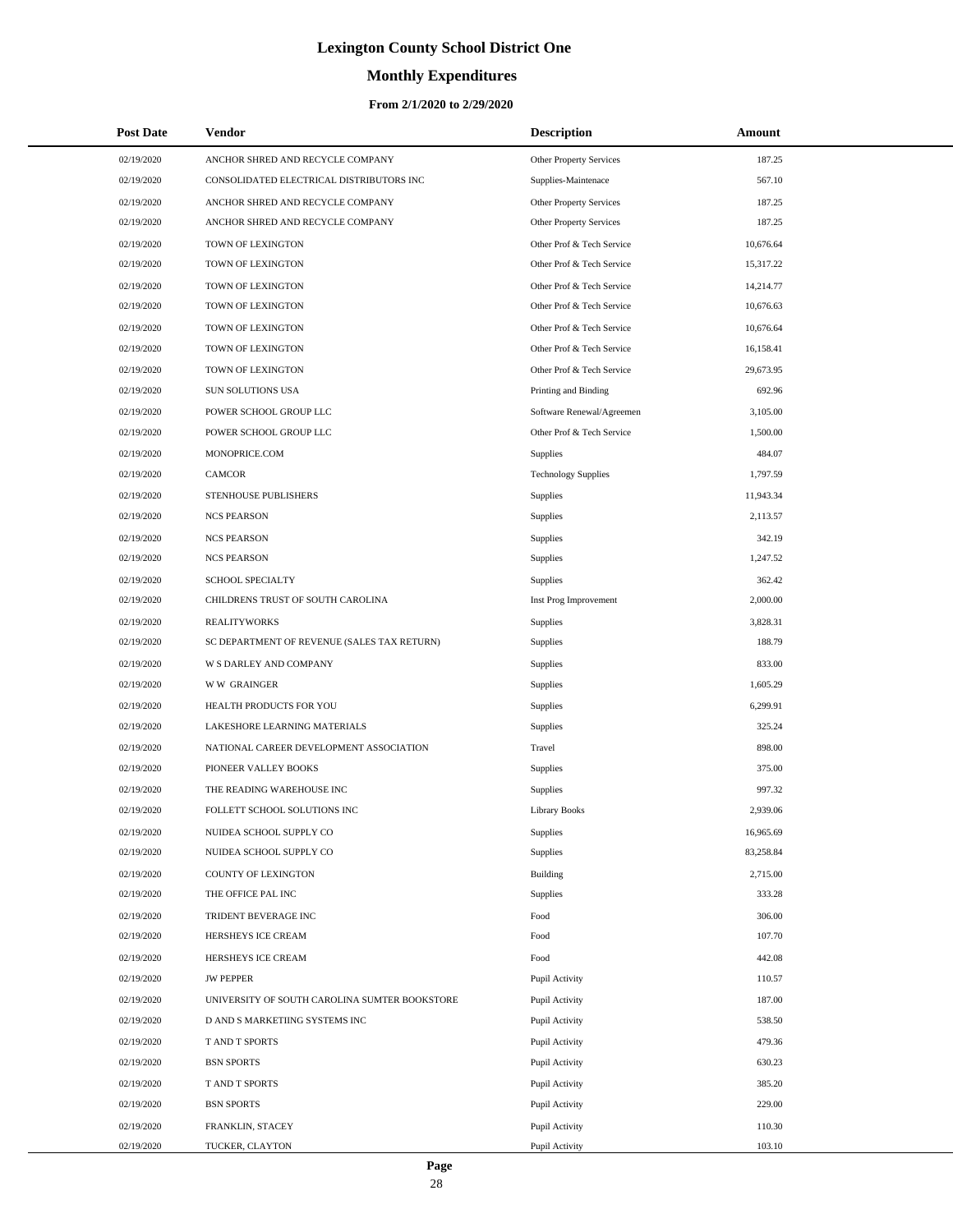# **Monthly Expenditures**

#### **From 2/1/2020 to 2/29/2020**

| <b>Post Date</b> | Vendor                                             | <b>Description</b>          | Amount   |
|------------------|----------------------------------------------------|-----------------------------|----------|
| 02/19/2020       | <b>T AND T SPORTS</b>                              | Pupil Activity              | 1,425.03 |
| 02/19/2020       | T AND T SPORTS                                     | Pupil Activity              | 106.79   |
| 02/19/2020       | MAY RIVER HIGH SCHOOL                              | Pupil Activity              | 268.05   |
| 02/19/2020       | SC HIGH SCHOOL LEAGUE                              | Pupil Activity              | 390.00   |
| 02/19/2020       | SWANSEA HIGH SCHOOL                                | Pupil Activity              | 353.80   |
| 02/19/2020       | SC HIGH SCHOOL LEAGUE                              | Pupil Activity              | 144.00   |
| 02/19/2020       | SWANSEA HIGH SCHOOL                                | Pupil Activity              | 184.60   |
| 02/19/2020       | MODERN TURF INC                                    | Pupil Activity              | 1,000.00 |
| 02/19/2020       | PALMETTO SPORTS IMAGING LLC                        | Pupil Activity              | 139.10   |
| 02/20/2020       | WEST MUSIC CO                                      | Supplies                    | 414.75   |
| 02/20/2020       | PINE PRESS OF LEXINGTON INC                        | Printing and Binding        | 395.24   |
| 02/20/2020       | DOUBLETREE HILTON NORTH CHARLESTON CONVENTION CNTR | Travel                      | 1,073.34 |
| 02/20/2020       | ADVANCED TRAVEL THERAPY                            | Other Prof & Tech Service   | 7,192.50 |
| 02/20/2020       | MUSICAL INNOVATIONS                                | Repairs and Maintenance     | 2,111.67 |
| 02/20/2020       | NATIONAL ASSOCIATION FOR MUSIC EDUCATION NAFME     | Travel                      | 133.00   |
| 02/20/2020       | <b>LRADAC</b>                                      | Other Prof & Tech Service   | 4,623.25 |
| 02/20/2020       | AMERICAN SCHOOL COUNSELOR ASSOCIATION              | Travel                      | 1,066.00 |
| 02/20/2020       | <b>CERTIFIED TRANSLATION SERVICES</b>              | Other Prof & Tech Service   | 540.00   |
| 02/20/2020       | <b>TRAVEL</b>                                      | Travel                      | 1,250.83 |
| 02/20/2020       | <b>TRAVEL</b>                                      | Travel                      | 983.94   |
| 02/20/2020       | SWEET MAGNOLIAS CATERING                           | Other Objects               | 337.05   |
| 02/20/2020       | ASSOCIATION FOR MIDDLE LEVEL EDUCATION             | Dues and Fees               | 249.99   |
| 02/20/2020       | CHECKER YELLOW CAB CO INC                          | Pupil Transportation        | 1,352.00 |
| 02/20/2020       | K AND B TOWING                                     | Repairs and Maintenance     | 275.00   |
| 02/20/2020       | JACKSONVILLE SOUND AND COMMUNICATIONS              | Repairs and Maintenance     | 1,000.00 |
| 02/20/2020       | JACKSONVILLE SOUND AND COMMUNICATIONS              | Repairs and Maintenance     | 250.00   |
| 02/20/2020       | FERGUSON ENTERPRISES INC FEI 27                    | Repairs and Maintenance     | 367.97   |
| 02/20/2020       | ACE GLASS CO INC                                   | Repairs and Maintenance     | 227.66   |
| 02/20/2020       | SEAMON, TIMOTHY                                    | <b>Pupil Transportation</b> | 136.40   |
| 02/20/2020       | EXTRA DUTY SOLUTIONS                               | Other Prof & Tech Service   | 6,737.50 |
| 02/20/2020       | <b>AES</b>                                         | Supplies                    | 4,291.80 |
| 02/20/2020       | <b>SCHOOL SPECIALTY</b>                            | Supplies                    | 1,631.22 |
| 02/20/2020       | <b>ANOTHER PRINTER</b>                             | Printing and Binding        | 2,416.80 |
| 02/20/2020       | EMBASSY SUITES CHARLESTON CONVENTION CENTER        | Travel                      | 711.20   |
| 02/20/2020       | PROFESSIONAL CREDENTIAL SERVS                      | Other Prof & Tech Service   | 3,150.00 |
| 02/20/2020       | CDWG ACCT 305089                                   | <b>Technology Supplies</b>  | 983.70   |
| 02/20/2020       | HERSHEYS ICE CREAM                                 | Food                        | 105.76   |
| 02/20/2020       | HERSHEYS ICE CREAM                                 | Food                        | 118.98   |
| 02/20/2020       | <b>SCHOOL SPECIALTY</b>                            | Pupil Activity              | 373.60   |
| 02/20/2020       | OUTDOORS TOMORROW FOUNDATION                       | Pupil Activity              | 1,000.00 |
| 02/20/2020       | HUDSON'S SMOKEHOUSE OF LEXINGTON LLC               | Pupil Activity              | 152.00   |
| 02/20/2020       | HUDSON'S SMOKEHOUSE OF LEXINGTON LLC               | Pupil Activity              | 228.00   |
| 02/20/2020       | RICHLAND NORTHEAST HIGH SCHOOL                     | Pupil Activity              | 350.00   |
| 02/20/2020       | WOODRUFF HIGH SCHOOL                               | Pupil Activity              | 250.00   |
| 02/20/2020       | <b>BSN SPORTS</b>                                  | Pupil Activity              | 102.72   |
| 02/20/2020       | HUDSON'S SMOKEHOUSE OF LEXINGTON LLC               | Pupil Activity              | 133.00   |
| 02/20/2020       | <b>BYRNES HIGH SCHOOL</b>                          | Pupil Activity              | 150.00   |
| 02/20/2020       | CENTRAL HIGH SCHOOL                                | Pupil Activity              | 200.00   |

 $\overline{a}$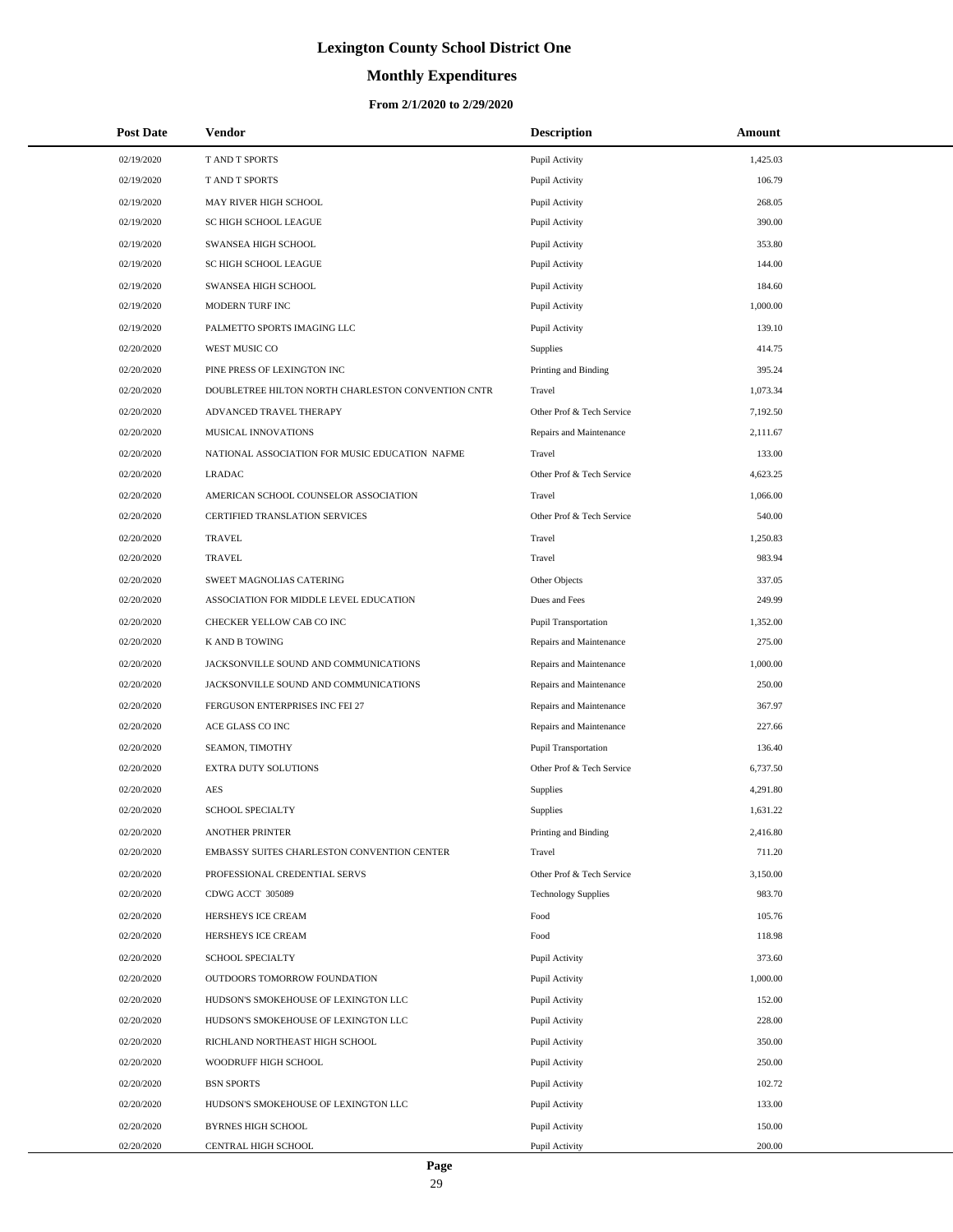# **Monthly Expenditures**

#### **From 2/1/2020 to 2/29/2020**

| <b>Post Date</b> | Vendor                              | <b>Description</b>        | Amount   |
|------------------|-------------------------------------|---------------------------|----------|
| 02/20/2020       | FORT DORCHESTER HIGH SCHOOL         | Pupil Activity            | 350.00   |
| 02/20/2020       | NINETY SIX HIGH SCHOOL              | Pupil Activity            | 200.00   |
| 02/20/2020       | RIDDELL / ALL AMERICAN              | Pupil Activity            | 1,498.01 |
| 02/20/2020       | SCOTT MILES PHOTOGRAPHY             | Pupil Activity            | 1,096.00 |
| 02/20/2020       | EASTSIDE HIGH SCHOOL WRESTLING      | Pupil Activity            | 350.00   |
| 02/21/2020       | DODGE LEARNING RESOURCES            | Supplies                  | 363.74   |
| 02/21/2020       | <b>EMPLOYEE</b>                     | Travel                    | 110.11   |
| 02/21/2020       | <b>EMPLOYEE</b>                     | Travel                    | 251.85   |
| 02/21/2020       | <b>EMPLOYEE</b>                     | Travel                    | 160.77   |
| 02/21/2020       | PRESENTATION SYSTEMS SOUTH INC      | Supplies                  | 898.32   |
| 02/21/2020       | SUPERIOR RECREATION OF THE CAROLINA | Equipment - Nonexpendable | 4,868.50 |
| 02/21/2020       | <b>EMPLOYEE</b>                     | Travel                    | 292.75   |
| 02/21/2020       | COMFORT INN UNIVERSITY CENTER       | Pupil Transportation      | 2,500.00 |
| 02/21/2020       | ELEVATION HEALTHCARE                | Other Prof & Tech Service | 4,237.50 |
| 02/21/2020       | <b>EMPLOYEE</b>                     | Travel                    | 142.00   |
| 02/21/2020       | <b>EMPLOYEE</b>                     | Travel                    | 142.00   |
| 02/21/2020       | <b>EMPLOYEE</b>                     | Travel                    | 275.14   |
| 02/21/2020       | <b>EMPLOYEE</b>                     | Travel                    | 333.05   |
| 02/21/2020       | <b>EMPLOYEE</b>                     | Travel                    | 315.75   |
| 02/21/2020       | <b>EMPLOYEE</b>                     | Travel                    | 152.50   |
| 02/21/2020       | <b>EMPLOYEE</b>                     | Travel                    | 158.13   |
| 02/21/2020       | <b>EMPLOYEE</b>                     | Travel                    | 342.25   |
| 02/21/2020       | <b>EMPLOYEE</b>                     | Travel                    | 152.50   |
| 02/21/2020       | <b>EMPLOYEE</b>                     | Travel                    | 152.50   |
| 02/21/2020       | <b>EMPLOYEE</b>                     | Travel                    | 152.50   |
| 02/21/2020       | <b>EMPLOYEE</b>                     | Travel                    | 152.50   |
| 02/21/2020       | <b>EMPLOYEE</b>                     | Travel                    | 169.63   |
| 02/21/2020       | <b>EMPLOYEE</b>                     | Travel                    | 148.64   |
| 02/21/2020       | <b>EMPLOYEE</b>                     | Travel                    | 342.25   |
| 02/21/2020       | <b>EMPLOYEE</b>                     | Travel                    | 213.90   |
| 02/21/2020       | <b>EMPLOYEE</b>                     | Travel                    | 157.55   |
| 02/21/2020       | <b>EMPLOYEE</b>                     | Travel                    | 342.25   |
| 02/21/2020       | <b>EMPLOYEE</b>                     | Travel                    | 152.50   |
| 02/21/2020       | <b>EMPLOYEE</b>                     | Travel                    | 418.20   |
| 02/21/2020       | <b>EMPLOYEE</b>                     | Travel                    | 206.43   |
| 02/21/2020       | <b>EMPLOYEE</b>                     | Travel                    | 399.80   |
| 02/21/2020       | <b>EMPLOYEE</b>                     | Travel                    | 152.50   |
| 02/21/2020       | <b>EMPLOYEE</b>                     | Travel                    | 118.45   |
| 02/21/2020       | <b>EMPLOYEE</b>                     | Travel                    | 169.34   |
| 02/21/2020       | <b>EMPLOYEE</b>                     | Travel                    | 152.50   |
| 02/21/2020       | <b>EMPLOYEE</b>                     | Travel                    | 104.65   |
| 02/21/2020       | <b>EMPLOYEE</b>                     | Travel                    | 129.03   |
| 02/21/2020       | <b>EMPLOYEE</b>                     | Travel                    | 113.28   |
| 02/21/2020       | <b>EMPLOYEE</b>                     | Travel                    | 152.95   |
| 02/21/2020       | SOUTHEASTERN PAPER GROUP            | Supplies-Maintenace       | 304.95   |
| 02/21/2020       | SOUTHEASTERN PAPER GROUP            | Supplies-Maintenace       | 407.11   |
| 02/21/2020       | PINE PRESS OF LEXINGTON INC         | Printing and Binding      | 378.94   |
| 02/21/2020       | <b>EMPLOYEE</b>                     | Travel                    | 799.55   |

÷.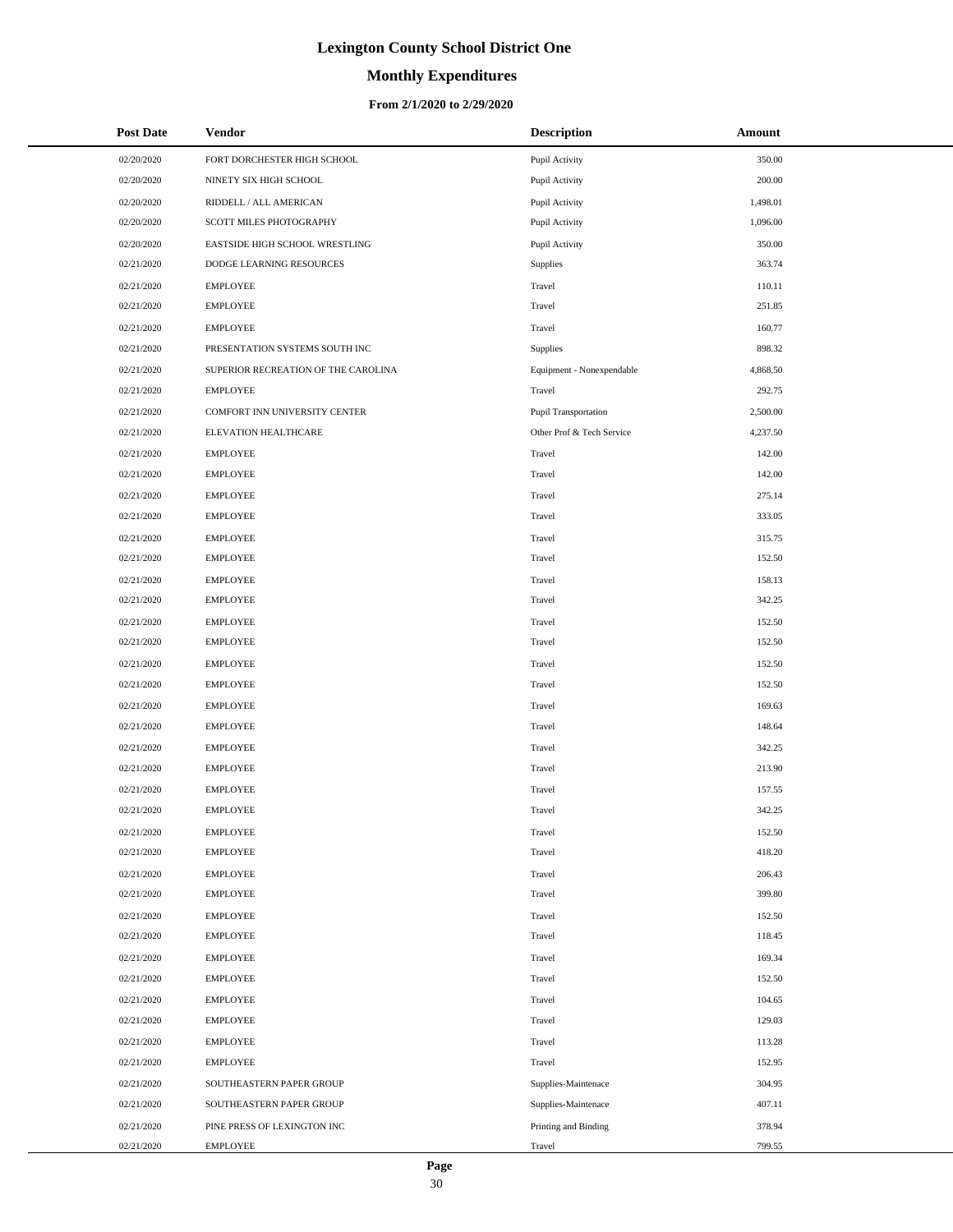# **Monthly Expenditures**

#### **From 2/1/2020 to 2/29/2020**

| <b>Post Date</b> | <b>Vendor</b>                                     | <b>Description</b>               | <b>Amount</b> |
|------------------|---------------------------------------------------|----------------------------------|---------------|
| 02/21/2020       | <b>EMPLOYEE</b>                                   | Travel                           | 127.77        |
| 02/21/2020       | SKILLSUSA SC                                      | Travel                           | 1,040.00      |
| 02/21/2020       | STETSON AND ASSOCIATES                            | Inst Prog Improvement            | 2,623.34      |
| 02/21/2020       | STETSON AND ASSOCIATES                            | Inst Prog Improvement            | 4,623.34      |
| 02/21/2020       | STETSON AND ASSOCIATES                            | Inst Prog Improvement            | 2,623.33      |
| 02/21/2020       | <b>EMPLOYEE</b>                                   | Travel                           | 493.74        |
| 02/21/2020       | <b>EMPLOYEE</b>                                   | Travel                           | 300.00        |
| 02/21/2020       | <b>EMPLOYEE</b>                                   | Travel                           | 1,203.66      |
| 02/21/2020       | <b>EMPLOYEE</b>                                   | Travel                           | 298.55        |
| 02/21/2020       | <b>BOOKSOURCE</b>                                 | Supplies                         | 159.06        |
| 02/21/2020       | GREEN, LUCILIA SANTOS                             | Inst Prog Improvement            | 473.08        |
| 02/21/2020       | <b>APPLE INC</b>                                  | <b>Technology Supplies</b>       | 84,816.76     |
| 02/21/2020       | MONOPRICE.COM                                     | <b>Technology Supplies</b>       | 1,689.49      |
| 02/21/2020       | ACADEMIC SUPPLIER DBA RASIX COMPUTER CENTER INC   | Pupil Activity                   | 2,500.42      |
| 02/21/2020       | CREDLE, ARNELL                                    | Pupil Activity                   | 135.20        |
| 02/21/2020       | FORMAN, TIMOTHY W                                 | Pupil Activity                   | 105.80        |
| 02/21/2020       | SMITH, LAWTON G                                   | Pupil Activity                   | 103.10        |
| 02/21/2020       | <b>IRMO HIGH SCHOOL</b>                           | Pupil Activity                   | 650.00        |
| 02/21/2020       | <b>IRMO HIGH SCHOOL</b>                           | Pupil Activity                   | 325.00        |
| 02/24/2020       | <b>SCHOOL SPECIALTY</b>                           | Supplies                         | 221.89        |
| 02/24/2020       | <b>SCHOOL SPECIALTY</b>                           | Supplies                         | 101.73        |
| 02/24/2020       | <b>EMPLOYEE</b>                                   | <b>Supplies</b>                  | 200.00        |
| 02/24/2020       | FORMS AND SUPPLY INC (FSI)                        | <b>Supplies</b>                  | 238.21        |
| 02/24/2020       | FORMS AND SUPPLY INC (FSI)                        | Supplies                         | 780.50        |
| 02/24/2020       | <b>SCHOOL SPECIALTY</b>                           | Supplies                         | 295.92        |
| 02/24/2020       | <b>RED ROOF PLUS</b>                              | <b>Pupil Transportation-Inst</b> | 1,251.90      |
| 02/24/2020       | <b>SCHOOL SPECIALTY</b>                           | <b>Supplies</b>                  | 114.85        |
| 02/24/2020       | CABLE AND CONNECTIONS                             | Supplies                         | 258.94        |
| 02/24/2020       | <b>SCHOOL SPECIALTY</b>                           | Supplies                         | 130.49        |
| 02/24/2020       | SOUTHEASTERN SPEECH AND LANGUAGE SERVICES LLC     | Other Prof & Tech Service        | 4,762.50      |
| 02/24/2020       | PINE PRESS OF LEXINGTON INC                       | Printing and Binding             | 880.88        |
| 02/24/2020       | SCHOOL NURSE SUPPLY INC                           | Supplies                         | 112.00        |
| 02/24/2020       | STARFALL EDUCATION                                | Software Renewal/Agreemen        | 270.00        |
| 02/24/2020       | ANTAI ASIAN GOURMET LEXINGTON                     | Other Objects                    | 101.65        |
| 02/24/2020       | SMITH AND JONES JANITORIAL SUPPLIES AND EQUIP INC | Supplies-Maintenace              | 315.64        |
| 02/24/2020       | <b>BARNES PROPANE</b>                             | Energy                           | 584.96        |
| 02/24/2020       | GREENVILLE OFFICE SUPPLY CO INC                   | Supplies-Maintenace              | 120.70        |
| 02/24/2020       | <b>GE APPLIANCES</b>                              | Supplies-Maintenace              | 621.00        |
| 02/24/2020       | GATEWAY SUPPLY CO INC                             | Supplies-Maintenace              | 1,546.51      |
| 02/24/2020       | MCKENNAN, SUSAN                                   | <b>Pupil Transportation</b>      | 143.26        |
| 02/24/2020       | OSGOOD, DAKELVIA                                  | <b>Pupil Transportation</b>      | 119.80        |
| 02/24/2020       | <b>CAMCOR</b>                                     | <b>Technology Supplies</b>       | 512.72        |
| 02/24/2020       | DELL COMPUTERS                                    | <b>Technology Supplies</b>       | 342.40        |
| 02/24/2020       | CSC(COMMUNICATIONS SUPPLY CORP)                   | <b>Technology Supplies</b>       | 1,198.40      |
| 02/24/2020       | <b>SCHOOL SPECIALTY</b>                           | Supplies                         | 9,146.14      |
| 02/24/2020       | EMBASSY SUITES CHARLESTON CONVENTION CENTER       | Travel                           | 711.20        |
| 02/24/2020       | ATHENS PAPER COMPANY                              | Software Renewal/Agreemen        | 2,134.65      |
| 02/24/2020       | ACO MEDICAL SUPPLY INC                            | Equipment - Nonexpendable        | 5,435.00      |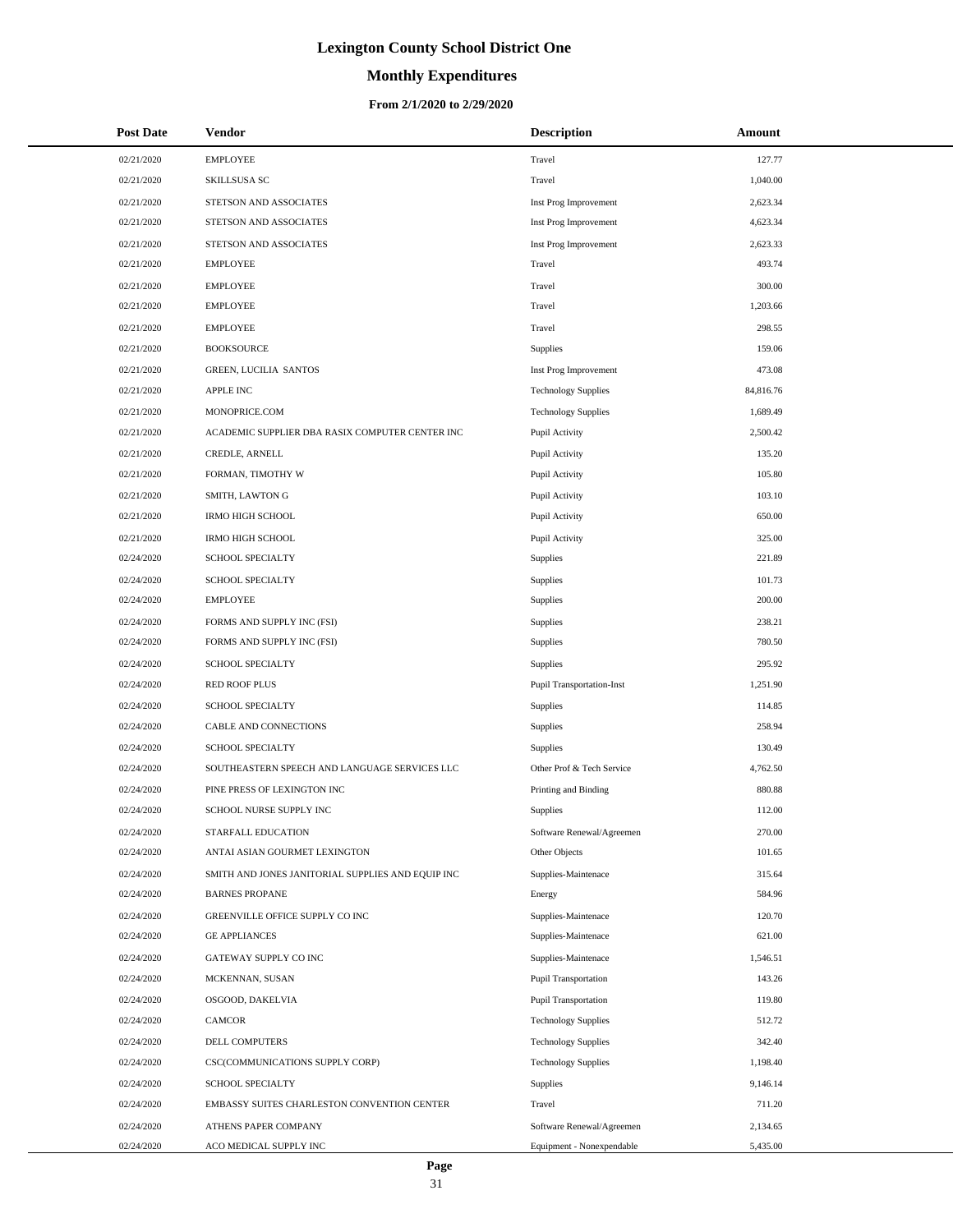# **Monthly Expenditures**

#### **From 2/1/2020 to 2/29/2020**

| <b>Post Date</b> | Vendor                                      | <b>Description</b>         | Amount    |
|------------------|---------------------------------------------|----------------------------|-----------|
| 02/24/2020       | SC DEPARTMENT OF REVENUE (SALES TAX RETURN) | Equipment - Nonexpendable  | 336.91    |
| 02/24/2020       | SCHOOL SPECIALTY                            | Supplies                   | 465.45    |
| 02/24/2020       | SCHOOL SPECIALTY                            | Supplies                   | 101.41    |
| 02/24/2020       | FOLLETT SCHOOL SOLUTIONS INC                | <b>Library Books</b>       | 18,748.95 |
| 02/24/2020       | SCHOOL SPECIALTY                            | Pupil Activity             | 379.88    |
| 02/24/2020       | GWYN, KRISTY                                | Pupil Activity             | 108.00    |
| 02/24/2020       | SCHOOL SPECIALTY                            | Pupil Activity             | 2,951.82  |
| 02/24/2020       | <b>EMPLOYEE</b>                             | Pupil Activity             | 106.00    |
| 02/24/2020       | SC HIGH SCHOOL LEAGUE                       | Pupil Activity             | 210.50    |
| 02/24/2020       | WADE HAMPTON HIGH SCHOOL                    | Pupil Activity             | 145.60    |
| 02/24/2020       | NORTH AUGUSTA HIGH SCHOOL                   | Pupil Activity             | 225.00    |
| 02/24/2020       | HARMON, SCOTT                               | Pupil Activity             | 410.07    |
| 02/24/2020       | HIERS, LANDIS D                             | Pupil Activity             | 442.47    |
| 02/24/2020       | LEYEN, THOMAS                               | Pupil Activity             | 440.67    |
| 02/24/2020       | MCCARTHY, PATRICK                           | Pupil Activity             | 365.07    |
| 02/24/2020       | MCCOLLUM, CHRIS                             | Pupil Activity             | 377.67    |
| 02/24/2020       | MYERS, NATHAN DONALD                        | Pupil Activity             | 469.47    |
| 02/24/2020       | SC WRESTLING COACHES ASSOC                  | Pupil Activity             | 526.00    |
| 02/24/2020       | AMERICAN CHEER XTREME (ACX)                 | Pupil Activity             | 5,210.00  |
| 02/24/2020       | KAPLAN EARLY LEARNING COMPANY               | Supplies                   | 1,012.69  |
| 02/25/2020       | SCHOOL SPECIALTY                            | <b>Supplies</b>            | 415.86    |
| 02/25/2020       | DELL COMPUTERS                              | <b>Technology Supplies</b> | 342.40    |
| 02/25/2020       | ID WHOLESALE LLC                            | Supplies                   | 283.50    |
| 02/25/2020       | SCHOOL SPECIALTY                            | Supplies                   | 1,462.52  |
| 02/25/2020       | SCHOOL SPECIALTY                            | Supplies                   | 1,342.35  |
| 02/25/2020       | JOLLY FARMER PRODUCTS                       | Supplies                   | 644.69    |
| 02/25/2020       | SCHOOL SPECIALTY                            | Supplies                   | 117.45    |
| 02/25/2020       | APPLE INC                                   | <b>Technology Supplies</b> | 6,392.18  |
| 02/25/2020       | PECKNEL MUSIC COMPANY INC                   | Repairs and Maintenance    | 160.00    |
| 02/25/2020       | MUSICAL INNOVATIONS                         | <b>Supplies</b>            | 5,285.66  |
| 02/25/2020       | SCHOOL SPECIALTY                            | Supplies                   | 1,976.71  |
| 02/25/2020       | <b>LAMAR CO</b>                             | Advertising                | 3,075.00  |
| 02/25/2020       | MID CAROLINA AHEC                           | Travel                     | 225.00    |
| 02/25/2020       | JUNIOR LIBRARY GUILD                        | <b>Library Books</b>       | 3,503.90  |
| 02/25/2020       | CERTIFIED TRANSLATION SERVICES              | Other Prof & Tech Service  | 130.00    |
| 02/25/2020       | <b>LRP MEDIA GROUP</b>                      | <b>Supplies</b>            | 175.00    |
| 02/25/2020       | HALLIGAN MAHONEY AND WILLIAMS               | Legal Services             | 7,161.25  |
| 02/25/2020       | PALMETTO PROPANE                            | Energy                     | 147.35    |
| 02/25/2020       | SPARROW AND KENNEDY TRACTOR CO INC          | Supplies-Maintenace        | 362.88    |
| 02/25/2020       | TRITEK FIRE AND SECURITY LLC                | Repairs and Maintenance    | 132.00    |
| 02/25/2020       | JOHNSON CONTROLS FIRE PROTECTION LP         | Repairs and Maintenance    | 448.00    |
| 02/25/2020       | JOHNSON CONTROLS FIRE PROTECTION LP         | Repairs and Maintenance    | 826.00    |
| 02/25/2020       | JOHNSON CONTROLS FIRE PROTECTION LP         | Repairs and Maintenance    | 644.00    |
| 02/25/2020       | JOHNSON CONTROLS FIRE PROTECTION LP         | Repairs and Maintenance    | 896.00    |
| 02/25/2020       | JOHNSON CONTROLS FIRE PROTECTION LP         | Repairs and Maintenance    | 742.00    |
| 02/25/2020       | DADE PAPER AND BAG LLC DBA IMPERIAL DADE    | Supplies-Maintenace        | 415.47    |
| 02/25/2020       | <b>READABLE INK</b>                         | Other Prof & Tech Service  | 2,000.00  |
| 02/25/2020       | CAMCOR                                      | <b>Technology Supplies</b> | 1,994.43  |

 $\overline{a}$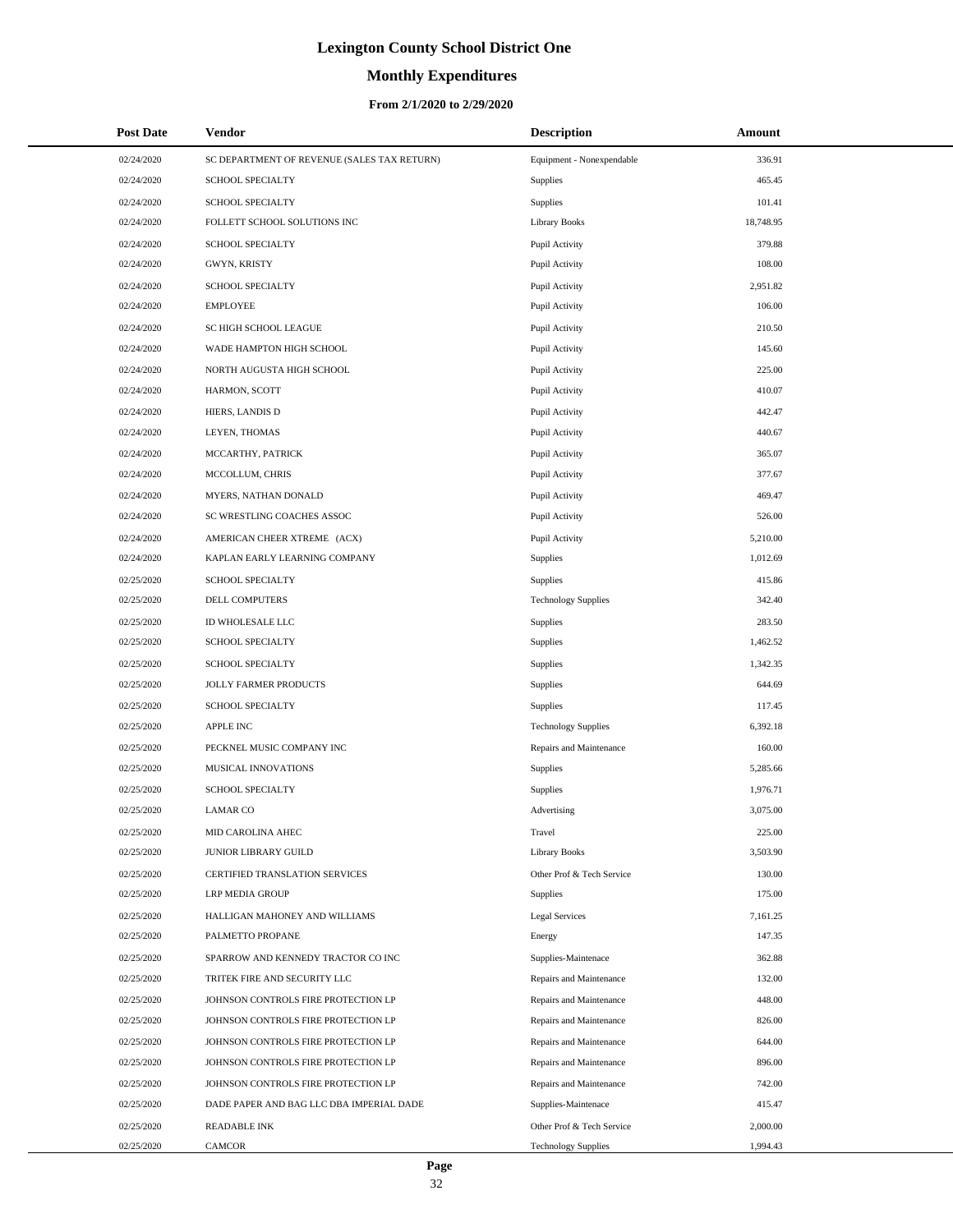# **Monthly Expenditures**

| <b>Post Date</b>         | Vendor                                                                | <b>Description</b>                     | Amount           |
|--------------------------|-----------------------------------------------------------------------|----------------------------------------|------------------|
| 02/25/2020               | CAMCOR                                                                | <b>Technology Supplies</b>             | 997.22           |
| 02/25/2020               | CAMCOR                                                                | <b>Technology Supplies</b>             | 1,994.44         |
| 02/25/2020               | <b>CAMCOR</b>                                                         | <b>Technology Supplies</b>             | 1,994.44         |
| 02/25/2020               | CAMCOR                                                                | <b>Technology Supplies</b>             | 498.61           |
| 02/25/2020               | CAMCOR                                                                | <b>Technology Supplies</b>             | 498.61           |
| 02/25/2020               | TELCOM OF SOUTH CAROLINA INC                                          | Software Renewal/Agreemen              | 330.00           |
| 02/25/2020               | CAMCOR                                                                | <b>Technology Supplies</b>             | 1,994.44         |
| 02/25/2020               | AIKIDO ACADEMY OF SELF DEFENSE LLC                                    | Other Prof & Tech Service              | 200.00           |
| 02/25/2020               | CAROLINA TESOL                                                        | Travel                                 | 1,014.00         |
| 02/25/2020               | EXPLORELEARNING                                                       | Software Renewal/Agreemen              | 1,198.00         |
| 02/25/2020               | <b>NCS PEARSON</b>                                                    | Supplies                               | 2,178.10         |
| 02/25/2020               | MACKIN LIBRARY MEDIA                                                  | <b>Library Books</b>                   | 55,564.44        |
| 02/25/2020               | <b>BSN SPORTS</b>                                                     | Supplies                               | 308.16           |
| 02/25/2020               | PINNACLE ARCHITECTURE PA                                              | Building                               | 333,038.29       |
| 02/25/2020               | LS3P ASSOCIATED LTD                                                   | Building                               | 61,625.20        |
| 02/25/2020               | H G REYNOLDS COMPANY INC                                              | Building                               | 2,775,257.98     |
| 02/25/2020               | LS3P ASSOCIATED LTD                                                   | Building                               | 304.20           |
| 02/25/2020               | <b>USA SUPPLY</b>                                                     | Supplies                               | 412.49           |
| 02/25/2020               | <b>USA SUPPLY</b>                                                     | Supplies                               | 310.30           |
| 02/25/2020               | <b>USA SUPPLY</b>                                                     | Supplies                               | 356.85           |
| 02/25/2020               | <b>USA SUPPLY</b>                                                     | Supplies                               | 274.99           |
| 02/25/2020               | <b>SCRUB TRENDZ LLC</b>                                               | Pupil Activity                         | 1,764.00         |
| 02/25/2020               | RED BANK ELEMENTARY SCHOOL                                            | Pupil Activity                         | 177.30           |
| 02/25/2020               | MCKESSON MEDICAL SURGICAL GOVERNMENT SOLUTIONS LLC                    | Pupil Activity                         | 229.84           |
| 02/25/2020               | <b>SCRUB TRENDZ LLC</b>                                               | Pupil Activity                         | 160.00           |
| 02/25/2020               | <b>GAMEDAY TURF LLC</b>                                               | Pupil Activity                         | 690.15           |
| 02/25/2020               | 323 SPORTS                                                            | Pupil Activity                         | 1,797.60         |
| 02/25/2020               | THE TROPHY & AWARDS CENTER                                            | Pupil Activity                         | 105.93           |
| 02/25/2020               | <b>GAMEDAY TURF LLC</b>                                               | Pupil Activity                         | 690.15           |
| 02/25/2020               | <b>GAMEDAY TURF LLC</b>                                               | Pupil Activity                         | 278.20           |
| 02/25/2020               | LORICK, STAN                                                          | Pupil Activity                         | 540.00           |
| 02/26/2020               | FORMS AND SUPPLY INC (FSI)                                            | Supplies                               | 101.95           |
| 02/26/2020               | TERRAPIN SOFTWARE                                                     | Supplies                               | 848.87           |
| 02/26/2020               | FORMS AND SUPPLY INC (FSI)                                            | Supplies                               | 185.41           |
| 02/26/2020               | CONTINENTAL                                                           | Supplies                               | 429.00           |
| 02/26/2020               | ACCO BRANDS USA LLC                                                   | Supplies                               | 335.84           |
| 02/26/2020               | TERRAPIN SOFTWARE                                                     | Supplies                               | 284.50           |
| 02/26/2020               | FORMS AND SUPPLY INC (FSI)                                            | Supplies                               | 357.91           |
| 02/26/2020               | PITSCO EDUCATION HEARILY AND COMPANY                                  | Supplies                               | 1,376.77         |
| 02/26/2020               | LAQUINTA ROCK HILL DBA SPRINGDALE HOSPITALITY LLC                     | Pupil Transportation-Inst              | 761.84           |
| 02/26/2020<br>02/26/2020 | LAQUINTA ROCK HILL DBA SPRINGDALE HOSPITALITY LLC<br><b>APPLE INC</b> | Travel                                 | 190.46<br>338.12 |
|                          |                                                                       | <b>Technology Supplies</b>             |                  |
| 02/26/2020<br>02/26/2020 | <b>APPLE INC</b><br>FORMS AND SUPPLY INC (FSI)                        | <b>Technology Supplies</b>             | 159.43<br>596.95 |
| 02/26/2020               | SCHOOL SPECIALTY                                                      | Supplies                               | 139.80           |
| 02/26/2020               | ATHENS PAPER COMPANY                                                  | Supplies<br><b>Technology Supplies</b> | 1,345.07         |
| 02/26/2020               | <b>SHAR PRODUCTS</b>                                                  | Supplies                               | 288.09           |
| 02/26/2020               | CENTER FOR ADV & STUDY OF INTRNATIONAL EDUC                           | Travel                                 | 3,210.00         |
|                          |                                                                       |                                        |                  |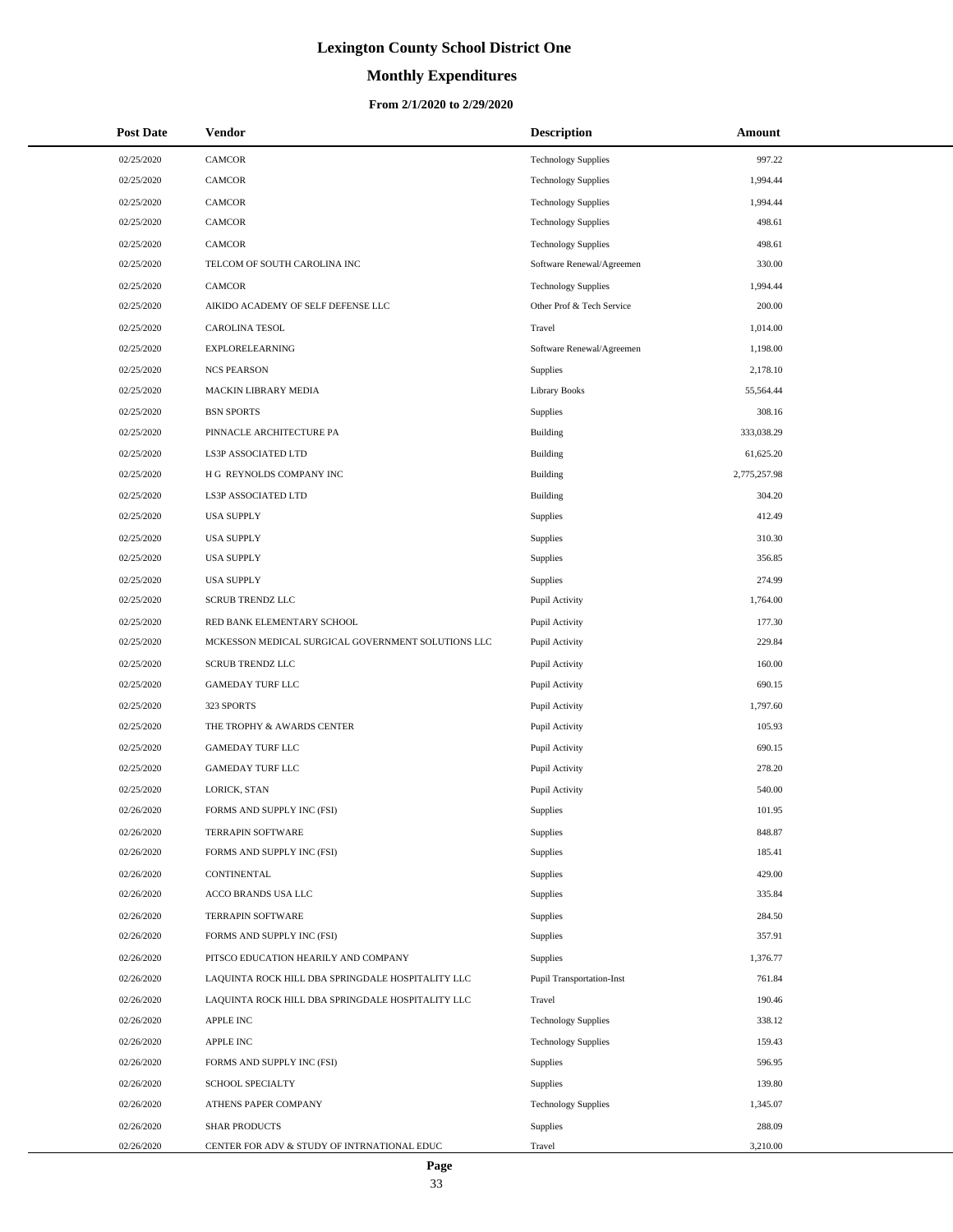# **Monthly Expenditures**

| <b>Post Date</b> | Vendor                                          | <b>Description</b>         | <b>Amount</b> |  |
|------------------|-------------------------------------------------|----------------------------|---------------|--|
| 02/26/2020       | FLORIDA LEAGUE OF IB SCHOOLS (FLIBS)            | Travel                     | 2,925.00      |  |
| 02/26/2020       | WILKES, GARY S                                  | Other Prof & Tech Service  | 600.00        |  |
| 02/26/2020       | <b>CAROLINA SCREEN PRINTERS</b>                 | Supplies                   | 287.30        |  |
| 02/26/2020       | <b>IXL LEARNING</b>                             | Software Renewal/Agreemen  | 1,250.00      |  |
| 02/26/2020       | BOUND TO STAY BOUND BOOKS INC                   | <b>Library Books</b>       | 716.08        |  |
| 02/26/2020       | BOUND TO STAY BOUND BOOKS INC                   | <b>Library Books</b>       | 114.20        |  |
| 02/26/2020       | <b>HEINEMANN</b>                                | Supplies                   | 32,278.75     |  |
| 02/26/2020       | <b>IBARMS</b>                                   | Inst Prog Improve - SOF    | 1,790.00      |  |
| 02/26/2020       | SALSARITAS                                      | Other Objects              | 319.78        |  |
| 02/26/2020       | ASSOC SCHOOL BUSINESS OFFICIALS INTERNAT'L ASBO | Dues and Fees              | 230.00        |  |
| 02/26/2020       | PALMETTO EQUIPMENT                              | Repairs and Maintenance    | 465.00        |  |
| 02/26/2020       | COMPASS GROUP DBA CANTEEN REFRESHMENT SERV      | <b>Supplies</b>            | 2,109.79      |  |
| 02/26/2020       | LOWCOUNTRY EQUIPMENT SALES AND SERVICE          | Supplies-Maintenace        | 1,754.80      |  |
| 02/26/2020       | JOHNSON CONTROLS FIRE PROTECTION LP             | Repairs and Maintenance    | 518.00        |  |
| 02/26/2020       | JOHNSON CONTROLS FIRE PROTECTION LP             | Repairs and Maintenance    | 868.00        |  |
| 02/26/2020       | JOHNSON CONTROLS FIRE PROTECTION LP             | Repairs and Maintenance    | 462.00        |  |
| 02/26/2020       | JOHNSON CONTROLS FIRE PROTECTION LP             | Repairs and Maintenance    | 420.00        |  |
| 02/26/2020       | JOHNSON CONTROLS FIRE PROTECTION LP             | Repairs and Maintenance    | 798.00        |  |
| 02/26/2020       | CENTRAL POLY BAG CORPORATION                    | Supplies-Maintenace        | 1,484.63      |  |
| 02/26/2020       | P AND S CONSTRUCTION COMPANY INC                | Repairs and Maintenance    | 247.50        |  |
| 02/26/2020       | SOUTHEASTERN PAPER GROUP                        | Supplies-Maintenace        | 138.93        |  |
| 02/26/2020       | JOHNSON CONTROLS FIRE PROTECTION LP             | Repairs and Maintenance    | 672.00        |  |
| 02/26/2020       | JOHNSON CONTROLS FIRE PROTECTION LP             | Repairs and Maintenance    | 1,260.00      |  |
| 02/26/2020       | PEDIATRIC MOBILITY INNOVATIONS                  | Repairs and Maintenance    | 282.53        |  |
| 02/26/2020       | FORMS AND SUPPLY INC (FSI)                      | Supplies                   | 326.34        |  |
| 02/26/2020       | FORMS AND SUPPLY INC (FSI)                      | <b>Supplies</b>            | 339.56        |  |
| 02/26/2020       | TELCOM OF SOUTH CAROLINA INC                    | Software Renewal/Agreemen  | 330.00        |  |
| 02/26/2020       | TELCOM OF SOUTH CAROLINA INC                    | Software Renewal/Agreemen  | 1,314.00      |  |
| 02/26/2020       | POLLOCK FINANCIAL SERVICES INC                  | Repairs and Maintenance    | 8,101.49      |  |
| 02/26/2020       | POWER SCHOOL GROUP LLC                          | Software Renewal/Agreemen  | 2,045.04      |  |
| 02/26/2020       | AMTECK COMMUNICATION MANAGEMENT LLC             | Software Renewal/Agreemen  | 1,789.64      |  |
| 02/26/2020       | CSC(COMMUNICATIONS SUPPLY CORP)                 | <b>Technology Supplies</b> | 647.35        |  |
| 02/26/2020       | <b>BOOKSOURCE</b>                               | Supplies                   | 7,962.68      |  |
| 02/26/2020       | <b>NCS PEARSON</b>                              | Supplies                   | 189.93        |  |
| 02/26/2020       | <b>SC HOSA</b>                                  | Travel                     | 340.00        |  |
| 02/26/2020       | FORMS AND SUPPLY INC (FSI)                      | Supplies                   | 1,029.24      |  |
| 02/26/2020       | LAKESHORE LEARNING MATERIALS                    | Supplies                   | 2,880.72      |  |
| 02/26/2020       | FIRE SAFETY USA                                 | Supplies                   | 1,265.00      |  |
| 02/26/2020       | AMTECK COMMUNICATION MANAGEMENT LLC             | Software Renewal/Agreemen  | 585.00        |  |
| 02/26/2020       | <b>US FOODS</b>                                 | Food                       | 6,202.70      |  |
| 02/26/2020       | TRIDENT BEVERAGE INC                            | Food                       | 1,632.00      |  |
| 02/26/2020       | <b>US FOODS</b>                                 | Food                       | 7,477.53      |  |
| 02/26/2020       | <b>US FOODS</b>                                 | Food                       | 1,256.45      |  |
| 02/26/2020       | <b>US FOODS</b>                                 | Food                       | 2,368.93      |  |
| 02/26/2020       | <b>US FOODS</b>                                 | Food                       | 1,605.95      |  |
| 02/26/2020       | <b>US FOODS</b>                                 | Food                       | 2,537.03      |  |
| 02/26/2020       | <b>US FOODS</b>                                 | Food                       | $-49.62$      |  |
| 02/26/2020       | <b>US FOODS</b>                                 | Food                       | 3,084.01      |  |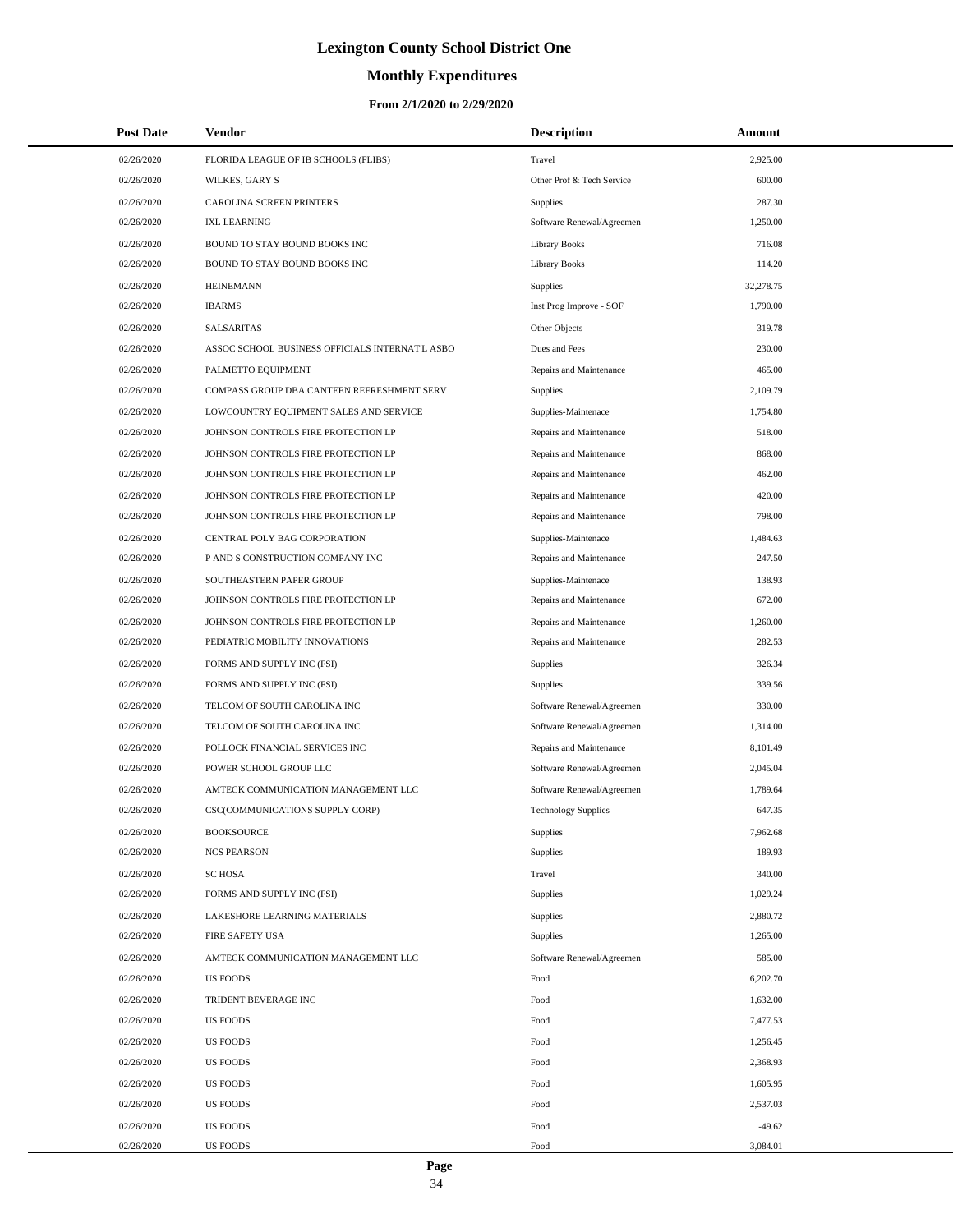# **Monthly Expenditures**

| <b>Post Date</b> | <b>Vendor</b>                                     | <b>Description</b>         | Amount   |  |
|------------------|---------------------------------------------------|----------------------------|----------|--|
| 02/26/2020       | TRIDENT BEVERAGE INC                              | Food                       | 714.00   |  |
| 02/26/2020       | <b>US FOODS</b>                                   | Food                       | 4,432.73 |  |
| 02/26/2020       | <b>US FOODS</b>                                   | Food                       | 3,032.73 |  |
| 02/26/2020       | <b>US FOODS</b>                                   | Food                       | 3,033.81 |  |
| 02/26/2020       | <b>US FOODS</b>                                   | Food                       | -448.80  |  |
| 02/26/2020       | <b>US FOODS</b>                                   | Food                       | 4,866.64 |  |
| 02/26/2020       | BLICK ART MATERIALS LLC                           | Pupil Activity             | 522.96   |  |
| 02/26/2020       | MUSICAL INNOVATIONS                               | Pupil Activity             | 270.13   |  |
| 02/26/2020       | THE READING WAREHOUSE INC                         | Pupil Activity             | 133.48   |  |
| 02/26/2020       | <b>KIDS DISCOVER</b>                              | Pupil Activity             | 144.00   |  |
| 02/26/2020       | <b>CAPITOL TOURS</b>                              | Pupil Activity             | 114.00   |  |
| 02/26/2020       | <b>APPLE INC</b>                                  | Pupil Activity             | 159.43   |  |
| 02/26/2020       | SC HIGH SCHOOL LEAGUE                             | Pupil Activity             | 195.50   |  |
| 02/26/2020       | WEST ASHLEY HIGH SCHOOL                           | Pupil Activity             | 144.70   |  |
| 02/26/2020       | <b>BSN SPORTS</b>                                 | Pupil Activity             | 615.27   |  |
| 02/26/2020       | SC ATHLETIC COACHES ASSOCIATION                   | Pupil Activity             | 200.00   |  |
| 02/26/2020       | <b>BSN SPORTS</b>                                 | Pupil Activity             | 2.311.20 |  |
| 02/26/2020       | CAROLINA SIGNS AND DESIGNS                        | Pupil Activity             | 424.51   |  |
| 02/26/2020       | SELLCOOKIEDOUGH.COM                               | Pupil Activity             | 1,303.00 |  |
| 02/26/2020       | MOBILE COMMUNICATIONS AMERICA INC                 | <b>Technology Supplies</b> | 5,631.43 |  |
| 02/27/2020       | ACADEMIC SUPPLIER DBA RASIX COMPUTER CENTER INC   | Supplies                   | 884.08   |  |
| 02/27/2020       | THE OFFICE PAL INC                                | Supplies                   | 350.40   |  |
| 02/27/2020       | FORMS AND SUPPLY INC (FSI)                        | Supplies                   | 171.79   |  |
| 02/27/2020       | MUSICIAN SUPPLY                                   | Repairs and Maintenance    | 578.00   |  |
| 02/27/2020       | FOLLETT SCHOOL SOLUTIONS INC                      | <b>Library Books</b>       | 587.40   |  |
| 02/27/2020       | CERTIFIED TRANSLATION SERVICES                    | Other Prof & Tech Service  | 150.00   |  |
| 02/27/2020       | DEAFINITELY TAKING REQUESTS                       | Other Prof & Tech Service  | 130.00   |  |
| 02/27/2020       | THE DBQ PROJECT                                   | Supplies                   | 9,357.15 |  |
| 02/27/2020       | POWER SCHOOL GROUP LLC                            | Other Prof & Tech Service  | 2,383.13 |  |
| 02/27/2020       | CENTRAL POLY BAG CORPORATION                      | Supplies-Maintenace        | 262.15   |  |
| 02/27/2020       | JOHNSON CONTROLS FIRE PROTECTION LP               | Repairs and Maintenance    | 1,736.00 |  |
| 02/27/2020       | SMITH AND JONES JANITORIAL SUPPLIES AND EQUIP INC | Supplies-Maintenace        | 223.67   |  |
| 02/27/2020       | SOUTHEASTERN PAPER GROUP                          | Supplies-Maintenace        | 280.77   |  |
| 02/27/2020       | SMITH AND JONES JANITORIAL SUPPLIES AND EQUIP INC | Supplies-Maintenace        | 525.33   |  |
| 02/27/2020       | CENTRAL POLY BAG CORPORATION                      | Supplies-Maintenace        | 471.87   |  |
| 02/27/2020       | DADE PAPER AND BAG LLC DBA IMPERIAL DADE          | Supplies-Maintenace        | 296.76   |  |
| 02/27/2020       | SMITH AND JONES JANITORIAL SUPPLIES AND EQUIP INC | Supplies-Maintenace        | 354.89   |  |
| 02/27/2020       | JOHNSON CONTROLS FIRE PROTECTION LP               | Repairs and Maintenance    | 1,078.00 |  |
| 02/27/2020       | SMITH AND JONES JANITORIAL SUPPLIES AND EQUIP INC | Supplies-Maintenace        | 455.25   |  |
| 02/27/2020       | SMITH AND JONES JANITORIAL SUPPLIES AND EQUIP INC | Supplies-Maintenace        | 372.79   |  |
| 02/27/2020       | DADE PAPER AND BAG LLC DBA IMPERIAL DADE          | Supplies-Maintenace        | 593.53   |  |
| 02/27/2020       | JOHNSON CONTROLS FIRE PROTECTION LP               | Repairs and Maintenance    | 2,660.00 |  |
| 02/27/2020       | DADE PAPER AND BAG LLC DBA IMPERIAL DADE          | Supplies-Maintenace        | 2,075.27 |  |
| 02/27/2020       | SMITH AND JONES JANITORIAL SUPPLIES AND EQUIP INC | Supplies-Maintenace        | 882.65   |  |
| 02/27/2020       | JOHNSON CONTROLS FIRE PROTECTION LP               | Repairs and Maintenance    | 406.00   |  |
| 02/27/2020       | DADE PAPER AND BAG LLC DBA IMPERIAL DADE          | Supplies-Maintenace        | 118.71   |  |
| 02/27/2020       | SMITH AND JONES JANITORIAL SUPPLIES AND EQUIP INC | Supplies-Maintenace        | 447.35   |  |
| 02/27/2020       | SMITH AND JONES JANITORIAL SUPPLIES AND EQUIP INC | Supplies-Maintenace        | 536.82   |  |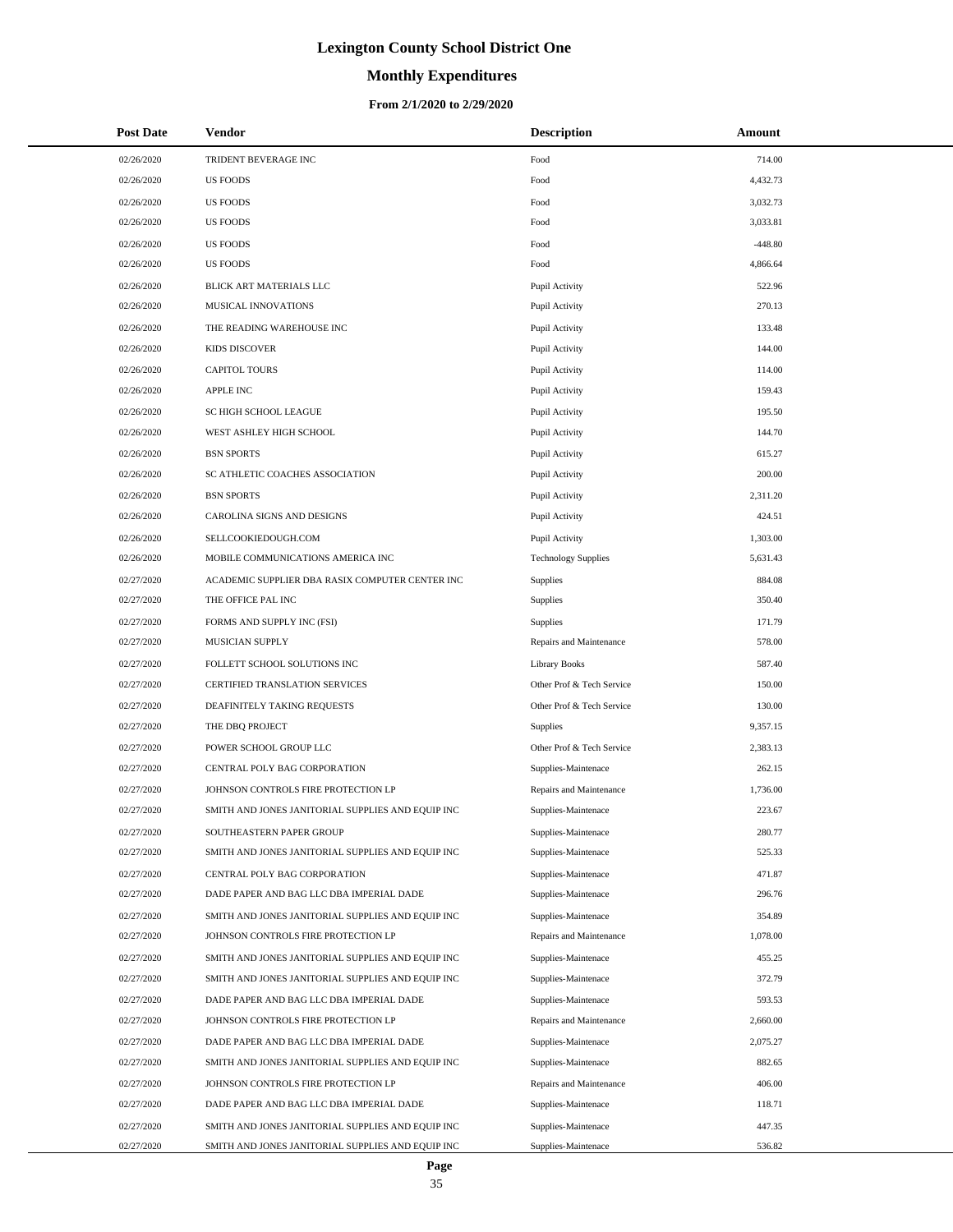# **Monthly Expenditures**

#### **From 2/1/2020 to 2/29/2020**

| <b>Post Date</b> | Vendor                                            | <b>Description</b>            | <b>Amount</b> |  |
|------------------|---------------------------------------------------|-------------------------------|---------------|--|
| 02/27/2020       | SMITH AND JONES JANITORIAL SUPPLIES AND EQUIP INC | Supplies-Maintenace           | 298.23        |  |
| 02/27/2020       | SMITH AND JONES JANITORIAL SUPPLIES AND EQUIP INC | Supplies-Maintenace           | 372.79        |  |
| 02/27/2020       | SOUTHEASTERN PAPER GROUP                          | Supplies-Maintenace           | 2,324.43      |  |
| 02/27/2020       | JOHNSON CONTROLS FIRE PROTECTION LP               | Repairs and Maintenance       | 756.00        |  |
| 02/27/2020       | CENTRAL POLY BAG CORPORATION                      | Supplies-Maintenace           | 262.15        |  |
| 02/27/2020       | SMITH AND JONES JANITORIAL SUPPLIES AND EQUIP INC | Supplies-Maintenace           | 298.23        |  |
| 02/27/2020       | SMITH AND JONES JANITORIAL SUPPLIES AND EQUIP INC | Supplies-Maintenace           | 439.95        |  |
| 02/27/2020       | JOHNSON CONTROLS FIRE PROTECTION LP               | Repairs and Maintenance       | 350.00        |  |
| 02/27/2020       | CENTRAL POLY BAG CORPORATION                      | Supplies-Maintenace           | 262.15        |  |
| 02/27/2020       | THE CUSTOM FRAMER                                 | Other Objects                 | 1,592.16      |  |
| 02/27/2020       | POLLOCK FINANCIAL SERVICES INC                    | Repairs and Maintenance       | 41,814.07     |  |
| 02/27/2020       | POSTMASTER 010                                    | Rentals                       | 569.24        |  |
| 02/27/2020       | SOCIAL STUDIES SCHOOL SERVICE                     | Supplies                      | 214.93        |  |
| 02/27/2020       | READING AND WRITING PROJECT NETWORK LLC           | Inst Prog Improvement         | 8,294.37      |  |
| 02/27/2020       | ROSETTA STONE LTD                                 | Software Renewal/Agreemen     | 30,495.00     |  |
| 02/27/2020       | ROSETTA STONE LTD                                 | <b>Supplies</b>               | 3,878.75      |  |
| 02/27/2020       | ROSETTA STONE LTD                                 | Inst Prog Improvement         | 4,385.93      |  |
| 02/27/2020       | ACADEMIC SUPPLIER DBA RASIX COMPUTER CENTER INC   | <b>Supplies</b>               | 124.02        |  |
| 02/27/2020       | THE OFFICE PAL INC                                | Supplies                      | 159.21        |  |
| 02/27/2020       | <b>STRAWBEES AB</b>                               | <b>Technology Supplies</b>    | 1,585.00      |  |
| 02/27/2020       | <b>CDI TECHNOLOGIES</b>                           | Software Renewal/Agreemen     | 4,326.21      |  |
| 02/27/2020       | SC DEPARTMENT OF REVENUE (SALES TAX RETURN)       | Software Renewal/Agreemen     | 302.83        |  |
| 02/27/2020       | MONOPRICE.COM                                     | <b>Technology Supplies</b>    | 1,419.40      |  |
| 02/27/2020       | THE READING WAREHOUSE INC                         | Pupil Activity                | 124.75        |  |
| 02/27/2020       | THE READING WAREHOUSE INC                         | Pupil Activity                | 320.90        |  |
| 02/27/2020       | PRESENTATION SYSTEMS SOUTH INC                    | Pupil Activity                | 855.35        |  |
| 02/27/2020       | CAROLINA BIOLOGICAL SUPPLY CO                     | Pupil Activity                | 127.12        |  |
| 02/27/2020       | MCTEER, JAMES                                     | Pupil Activity                | 200.00        |  |
| 02/27/2020       | PEAR DECK INC                                     | Pupil Activity                | 2,368.00      |  |
| 02/27/2020       | <b>EDWARDS SIGNS/GRAPHICS</b>                     | Pupil Activity                | 585.00        |  |
| 02/27/2020       | JAMES ISLAND CHARTER HIGH SCHOOL                  | Pupil Activity                | 206.80        |  |
| 02/27/2020       | <b>SC HIGH SCHOOL LEAGUE</b>                      | Pupil Activity                | 245.00        |  |
| 02/27/2020       | <b>BSN SPORTS</b>                                 | Pupil Activity                | 239.68        |  |
| 02/27/2020       | <b>BSN SPORTS</b>                                 | Pupil Activity                | 757.56        |  |
| 02/27/2020       | <b>BSN SPORTS</b>                                 | Pupil Activity                | 378.78        |  |
| 02/27/2020       | DIAMONDBACK GOLF COURSE LLC                       | Pupil Activity                | 350.00        |  |
| 02/27/2020       | EDWARDS SIGNS/GRAPHICS                            | Pupil Activity                | 120.00        |  |
| 02/27/2020       | EZ FLEX SPORT MATS                                | Pupil Activity                | 6,892.84      |  |
| 02/27/2020       | <b>EDVENTURE</b>                                  | <b>Instructional Services</b> | 1,100.00      |  |
| 02/28/2020       | FORMS AND SUPPLY INC (FSI)                        | <b>Supplies</b>               | 116.39        |  |
| 02/28/2020       | <b>BOOKSOURCE</b>                                 | Supplies                      | 1,327.12      |  |
| 02/28/2020       | LEXINGTON COUNTY SCHOOL DIST 1                    | <b>Pupil Transportation</b>   | 644.80        |  |
| 02/28/2020       | ACADEMIC SUPPLIER DBA RASIX COMPUTER CENTER INC   | Supplies                      | 1,523.36      |  |
| 02/28/2020       | MBH OF ELGIN LLC DBA PINE GROVE YOUTH ACADEMY     | Tuition                       | 2,158.40      |  |
| 02/28/2020       | PINE GROVE                                        | Tuition                       | 4,316.80      |  |
| 02/28/2020       | FOLLETT SCHOOL SOLUTIONS INC                      | <b>Library Books</b>          | 2,644.42      |  |
| 02/28/2020       | BOUND TO STAY BOUND BOOKS INC                     | <b>Library Books</b>          | 189.11        |  |
| 02/28/2020       | CERTIFIED TRANSLATION SERVICES                    | Other Prof & Tech Service     | 260.00        |  |